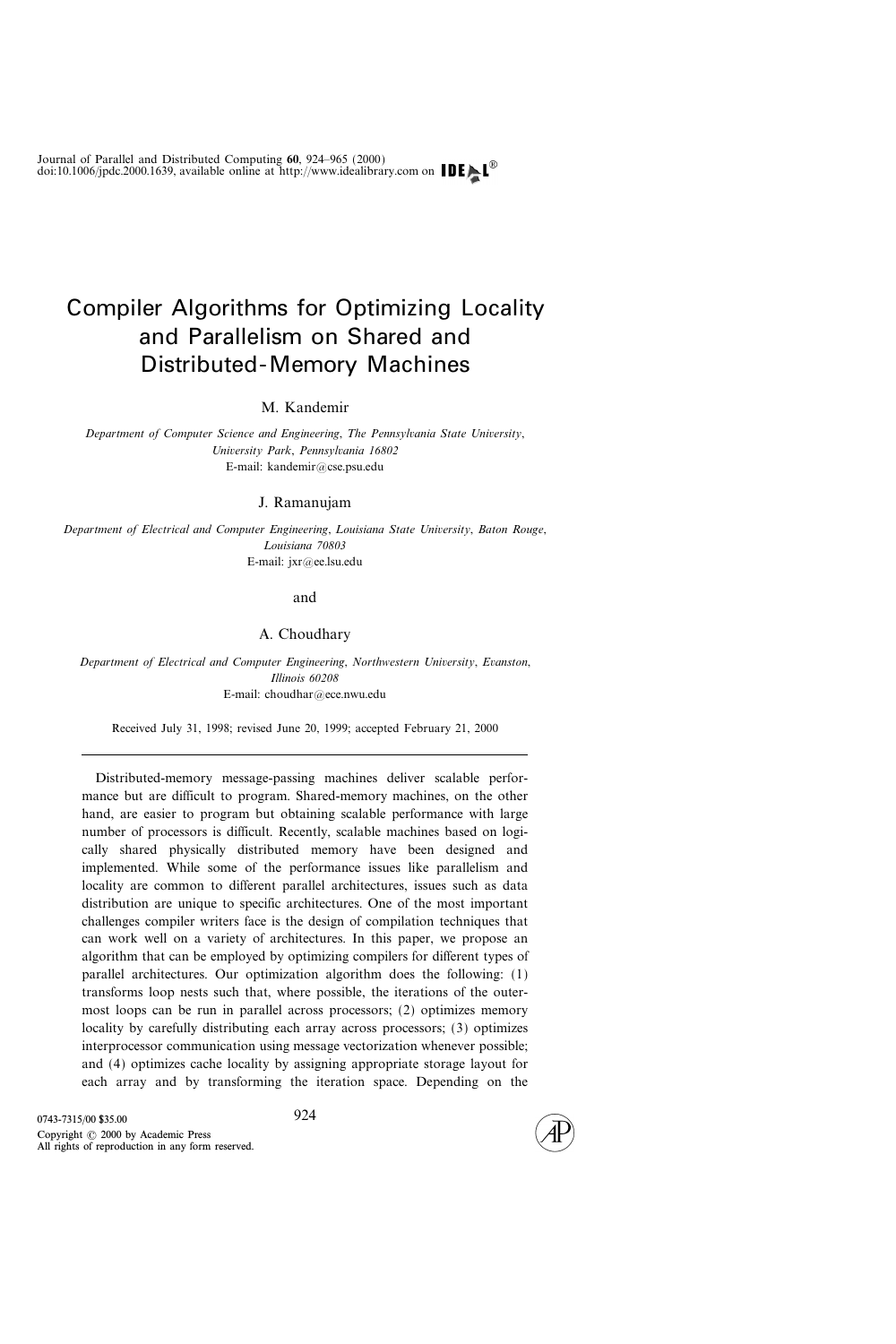machine architecture, some or all of these steps can be applied in a unified framework. We report empirical results on an SGI Origin 2000 distributedshared-memory multiprocessor and an IBM SP-2 distributed-memory message-passing machine to validate the effectiveness of our approach. 2000 Academic Press

Key Words: data reuse; locality optimizations; temporal locality; spatial locality; memory performance; parallelism; array restructuring; loop transformations.

# 1. INTRODUCTION

Optimizing locality and parallelism together is important for UMA (uniform memory access) architectures (e.g., SGI Power Challenge XL, Dec Alpha-server 8400 5440, and Sun Ultra Enterprise 6000), shared-memory NUMA (nonuniform memory access) architectures (e.g., SGI Origin [30], Convex Exemplar [9], Stanford DASH [31], and MIT Alewife [1]), and distributed-memory multicomputers (e.g., the IBM SP-2 and Intel Paragon). Optimizing parallelism leads to tasks of larger granularity with lower synchronization and communication costs and is beneficial for these parallel machines. Since individual nodes of contemporary parallel machines have some form of memory hierarchy, optimizing *cache locality* of scientific codes on these machines results in better performance. Additionally, since the distribution of data is an important issue for distributed-memory multicomputers and some shared-memory NUMA machines, optimizing *memory locality* through data distribution has a large impact on the overall performance of programs on these machines.

We have witnessed a tremendous increase in processor speeds in recent years. In fact, during the past decade, processor speeds have been improving at a rate of at least  $60\%$  each year  $\lceil 22 \rceil$ . Since the per-year improvement in memory access times is only around  $7\%$  [22], the performance gap between processors and memory has widened. Although caches are capable of reducing the average memory access time and optimizing compilers are able to detect significant parallelism, the performance of scientific programs on both uniprocessors and parallel machines can be rather poor if locality is not exploited [46]. Some issues that challenge compiler writers are maximizing parallelism, minimizing communication via loop level optimizations and block transfers, and optimizing memory and cache locality. Since these issues are interrelated, we believe that they should be handled in a unified framework. For example, given a loop nest that has accesses to a number of arrays, locality optimizations may imply a preferred order for the loops whereas the parallelism optimizations may suggest another. In this paper, we present a unified method by which an optimizing compiler can enhance performance of regular scientific codes for both locality and parallelism. Our method is implemented using the Parafrase-2 compilation framework [37]. Specifically, our optimizations perform the following:

(1) Maximizing the granularity of parallelism by transforming the loop nest such that the iterations of the outermost loops can run in parallel on a number of processors; this reduces communication and synchronization costs.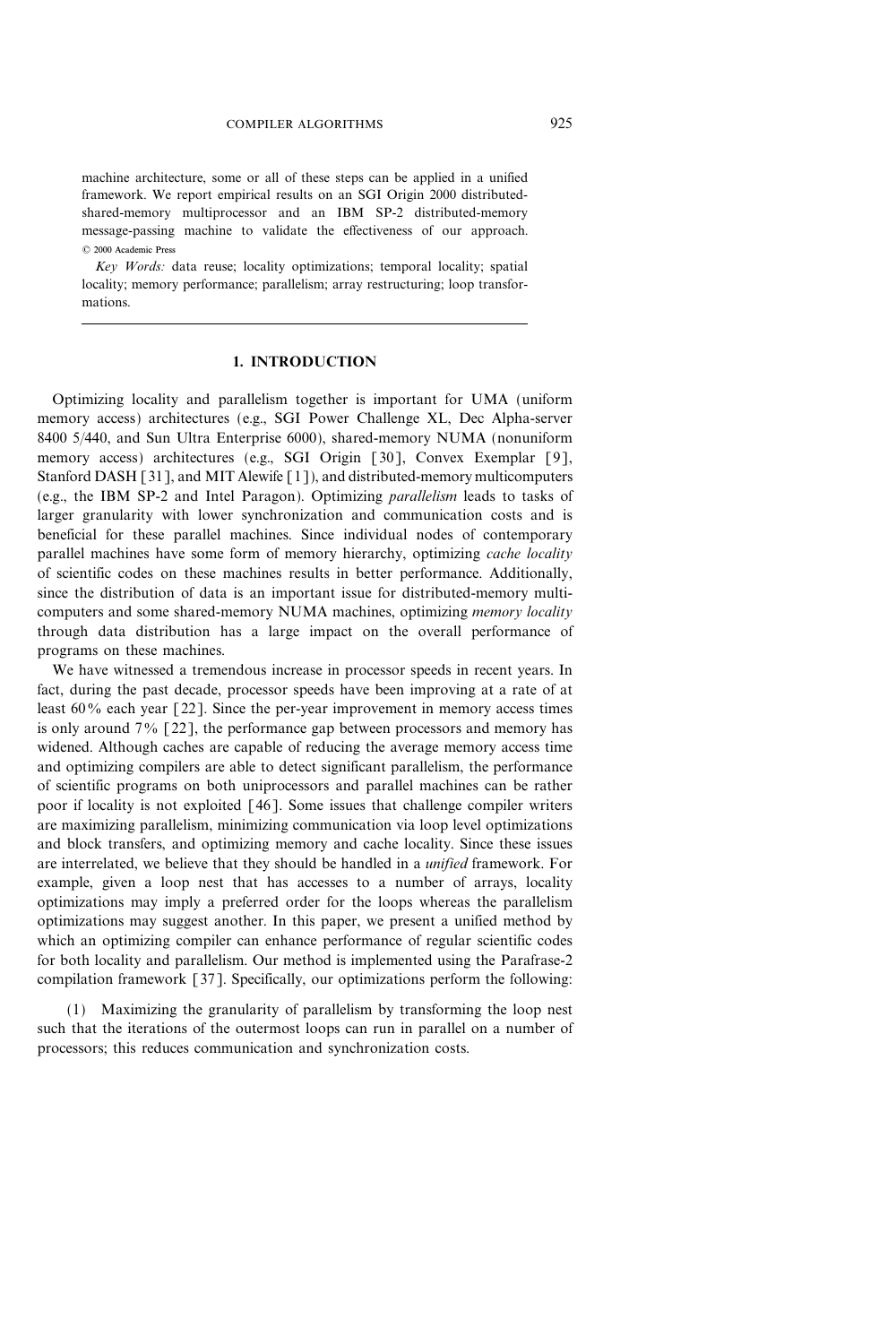(2) Vectorizing communication, i.e., performing communication in large chunks of data in order to amortize the high startup cost.

(3) Reorganizing data layouts in memory: we believe that matching the loop order with individual array layouts in memory is important for obtaining high levels of performance in regular scientific codes.

A recent study shows that a group of highly parallelized benchmark programs spend as much as  $39\%$  of their cycles stalled waiting for memory accesses [44]. In order to eliminate the memory bottleneck, cache locality should be exploited as much as possible. One way of achieving this is to transform loops such that the innermost loop exhibits unit-stride accesses for as many array references as possible. While this approach produces satisfactory results for several cases, we show in this paper that there is still room for significant improvement if the compiler is allowed to choose memory layouts for large multidimensional arrays. We believe that compiler optimizations that exploit spatial locality by changing the conventional memory layouts (which are language-specific) will be very useful in both uniprocessor and multiprocessor-multicomputer environments. Of course, any approach aimed at improving locality on parallel machines should also maintain high granularity of parallelism. This is not only because increasing the granularity of parallelism reduces communication and synchronization costs, but also because larger granularity of parallelism often correlates with good memory locality and high levels of performance  $\lceil 46 \rceil$ .

The remainder of this paper is organized as follows. In Section 2, we outline basic concepts related to locality, loop transformations, and data transformations. In Section 3, related work is summarized, emphasizing the difference between our work and the previous work on locality. A locality optimization algorithm is introduced in Section 4. An algorithm that maximizes granularity of parallelism and improves memory locality is discussed in Section 5. The algorithms in Sections 4 and 5 prepare the reader for the main algorithm of the paper in Section 6, in which a unified compiler algorithm that can be used on different architectures is presented. The unified algorithm is generalized to handle multiple nests in Section 7. Experimental results are given in Section 8, and finally the conclusions are presented in Section 9.

# 2. PRELIMINARIES

# 2.1. Definitions

The *iteration space*  $\mathcal I$  of a loop nest contains one point for each iteration. An *iteration vector* can be used to label each such point in  $\mathcal{I}$ . We use  $\vec{I} = (i_1, ..., i_n)^T$  to represent the iteration vector for a loop nest of depth n, where each  $i_k$  corresponds to a loop index, starting with  $i_1$  for the outermost loop index. In fact, an iteration space  $\mathcal I$  can be viewed as a polyhedron bounded by the loop limits. Such a polyhedron can be represented by an integer system  $\mathscr{C}I \leq \vec{c}$ .

The subscript function for a reference to an array  $X$  is a mapping from the iteration space  $\mathcal I$  to the data space  $\mathcal D$ ; this can also be viewed as a polyhedron bounded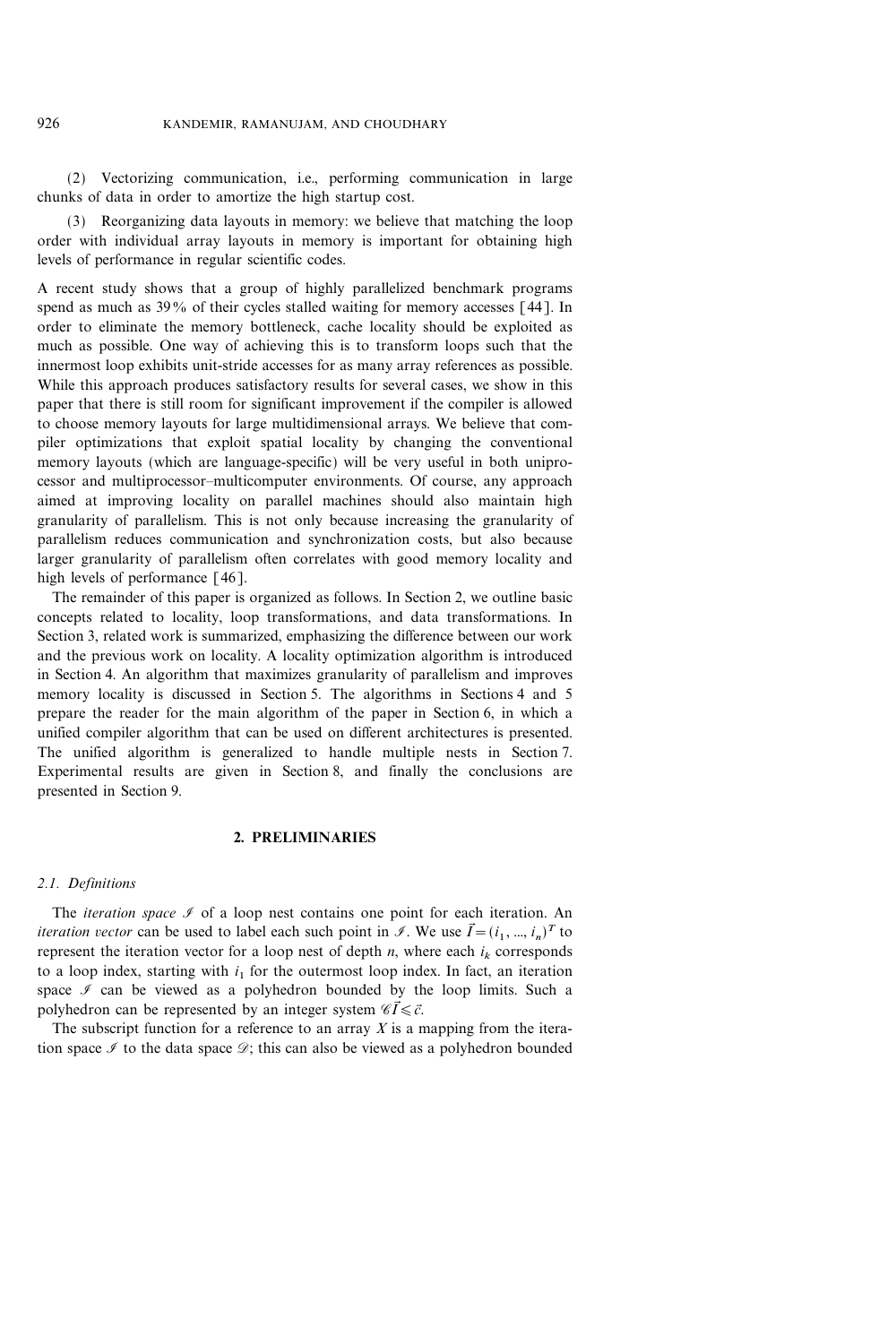by array bounds. A subscript function defined this way maps an iteration vector to an array element. In this paper, we assume that subscript mappings are affine functions of the enclosing loop indices and symbolic constants. Many references found in regular scientific codes fall into this category. Under this assumption, a reference to an array X can be represented as  $X(\mathscr{L}^{X}\vec{I}+\vec{b}^{X})$  where  $\mathscr{L}^{X}$  is a linear transformation matrix called the *array access (reference) matrix*,  $\vec{b}^X$  is the *offset (constant)* vector, and  $\vec{l}$  is the iteration vector [49, 32, 38, 50]. The kth row of  $\mathcal{L}^X$  is denoted<br>by  $\ell_k^{\bar{X}}$ . For a reference to an *m*-dimensional array inside an *n*-dimensional loop by  $\ell_k^{\bar{X}}$ . For a reference to an *m*-dimensional array inside an *n*-dimensional loop nest, the array access matrix is of size  $m \times n$  and the offset vector is of size m. Let us now consider the loop nest given below to illustrate these concepts.

$$
DO i = 1, N\n
$$
DO j = 1, N\nA(i, j) = B(i + j - 1, j + 2)\nEND DO\nEND DO
$$
$$

For this loop nest,  $\vec{I} = \begin{pmatrix} i \\ j \end{pmatrix}$ ,  $\mathcal{L}^A = \begin{pmatrix} 1 & 0 \\ 0 & 1 \end{pmatrix}$ ,  $\vec{b}^A = \begin{pmatrix} 0 \\ 0 \end{pmatrix}$ ; and  $\mathcal{L}^B = \begin{pmatrix} 1 & 1 \\ 0 & 1 \end{pmatrix}$ ,  $\vec{b}^B = \begin{pmatrix} -1 \\ 2 \end{pmatrix}$ .

# 2.2. Iteration Space (Loop) Transformations

A linear one-to-one mapping between two iteration spaces can be represented by a nonsingular matrix T. Let  $\mathcal I$  denote the original iteration space and  $\mathcal I'$  the transformed iteration space. A linear iteration space transformation of  $\mathcal I$  by a matrix T means that  $\forall \vec{i}$  ( $\vec{i} \in \mathcal{I} \rightarrow T \vec{i} \in \mathcal{I}'$ ). That is, each element  $\vec{i}$  of the original iteration space  $\mathscr I$  is mapped to  $T\vec{\imath}$  on the *transformed* iteration space  $\mathscr I'$ . Converting the original loop nest to the transformed nest is a two-step process [50]:

(1) Loop bounds are transformed. If we assume that  $\mathcal I$  can be represented by  $\langle \vec{\ell} \cdot \vec{\ell} \rangle$ , since  $I' = TI$ , the new system defining the transformed polyhedron will be  $\mathscr{C}T^{-1}\vec{I}' \leq \vec{c}$ . In general, finding the new loop bounds from  $\mathscr{C}T^{-1}\vec{I}' \leq \vec{c}$  may require use of Fourier–Motzkin elimination [42]. In this paper, we denote  $T^{-1}$  by Q. An important characteristic of our approach is that (using the array access matrices) the entries of  $Q$  are derived in a systematic manner.

(2) Subscript expressions are rewritten in terms of new loop indices. If an original subscript expression for a reference is  $\mathscr{L}I+\vec{b}$ , since  $I'=TI$ , the new subscript expression is  $\mathscr{L}T^{-1}I' + \vec{b}$ .

# 2.3. Reuse and Locality

We refer to the unit of data transfer between main memory and cache as a *block* or a line. In order to obtain good performance from programs running on a machine which contains some sort of cache memory, cache locality should be exploited. That is, a data item brought into cache should be reused as much as possible before it is replaced. The reuse of the same data while it is still in the cache is termed *temporal locality*, whereas the use of the nearby data in a cache line is called *spatial locality* [50].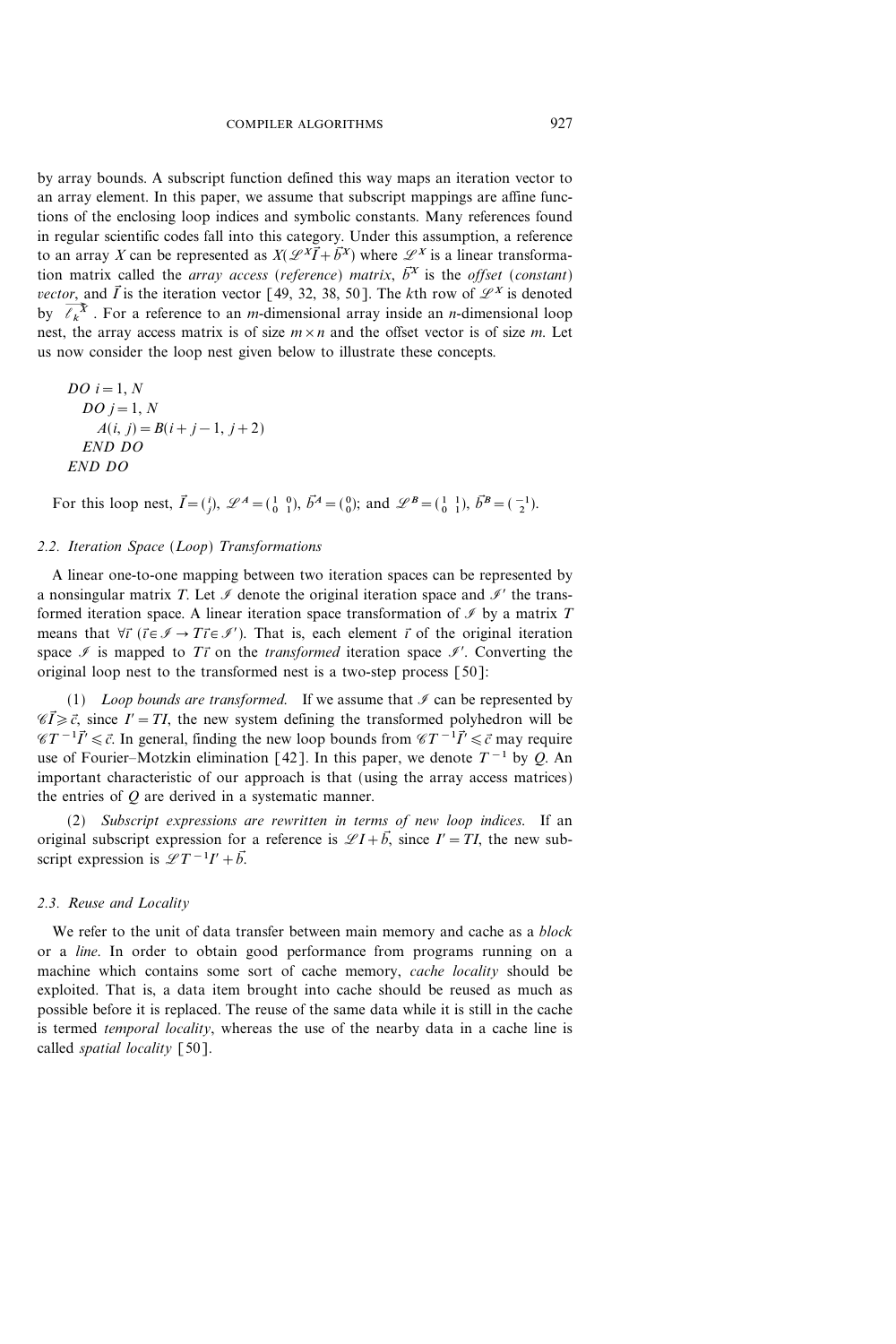We have to stress that a program may reuse the data, but if that data has been replaced between reuses we say that it does not exhibit locality. In other words, a program may have data reuse, but due to the replacement of the data, it might not be able to exploit cache locality [32]. Consider the example shown below.

$$
DO i = 1, N
$$
  
\n
$$
DO j = 1, N
$$
  
\n
$$
A(j) = B(i) + C(j, i)
$$
  
\nEND DO  
\nEND DO

Assuming a column-major memory layout as the default, array B has temporal reuse in the *j* loop and spatial reuse in the *i* loop in this loop nest. Array A has temporal reuse in the  $i$  loop and spatial reuse in the  $j$  loop. Array  $C$ , on the other hand, has only spatial reuse in the  $j$  loop. Assuming that  $N$  is very large, it is reasonable to expect that, during execution of this nest, only the reuses associated with the *innermost loop* (the *j* loop) will exhibit locality. Similar assumptions have also been made by Wolf and Lam [49]. As a result, the exploitable reuses for this nest are the temporal reuse for  $B$  and the spatial reuses for  $A$  and  $C$ .

A large body of previous compiler research has focused on optimizing locality through loop transformations. Some of the previous research along that direction will be discussed in Section 3.

# 2.4. Data Space (Array Layout) Transformations

Locality can be improved by transforming the iteration and/or data spaces. Consider the loop nest shown in Fig. 1a. In this loop nest, assuming default *columnmajor* layouts and that  $N$  is very large, the only locality that can be exploited is the spatial locality due to array  $B$ . Exploiting spatial locality for  $A$ , on the other hand, requires loop interchange [50]. While loop interchange will improve the locality for A, it will affect the locality of B negatively. If, on the other hand, without applying any loop transformation, array  $\vec{A}$  is stored as *row-major* in memory, then we can exploit the spatial locality for both of the references. This simple example shows that data layout transformations may result in better performance in some cases compared to loop (iteration space) transformations.

| DO i = 1. N       | $DO$ i = 2, N         |
|-------------------|-----------------------|
| $DO j = 1, N$     | $DO j = 1, N-1$       |
| $A(i,j) = B(j,i)$ | $A(i,j) = A(i-1,j+1)$ |
| <i>END DO</i>     | <i>END DO</i>         |
| END DO            | <i>END DO</i>         |
|                   |                       |
| (a)               | (b)                   |
|                   |                       |

FIG. 1. Two loop nests for which data layout transformations are useful: (a) loop transformation is not effective, (b) loop transformation is not legal. Notice that in both cases a simple data layout transformation (column-major to row-major conversion) may help.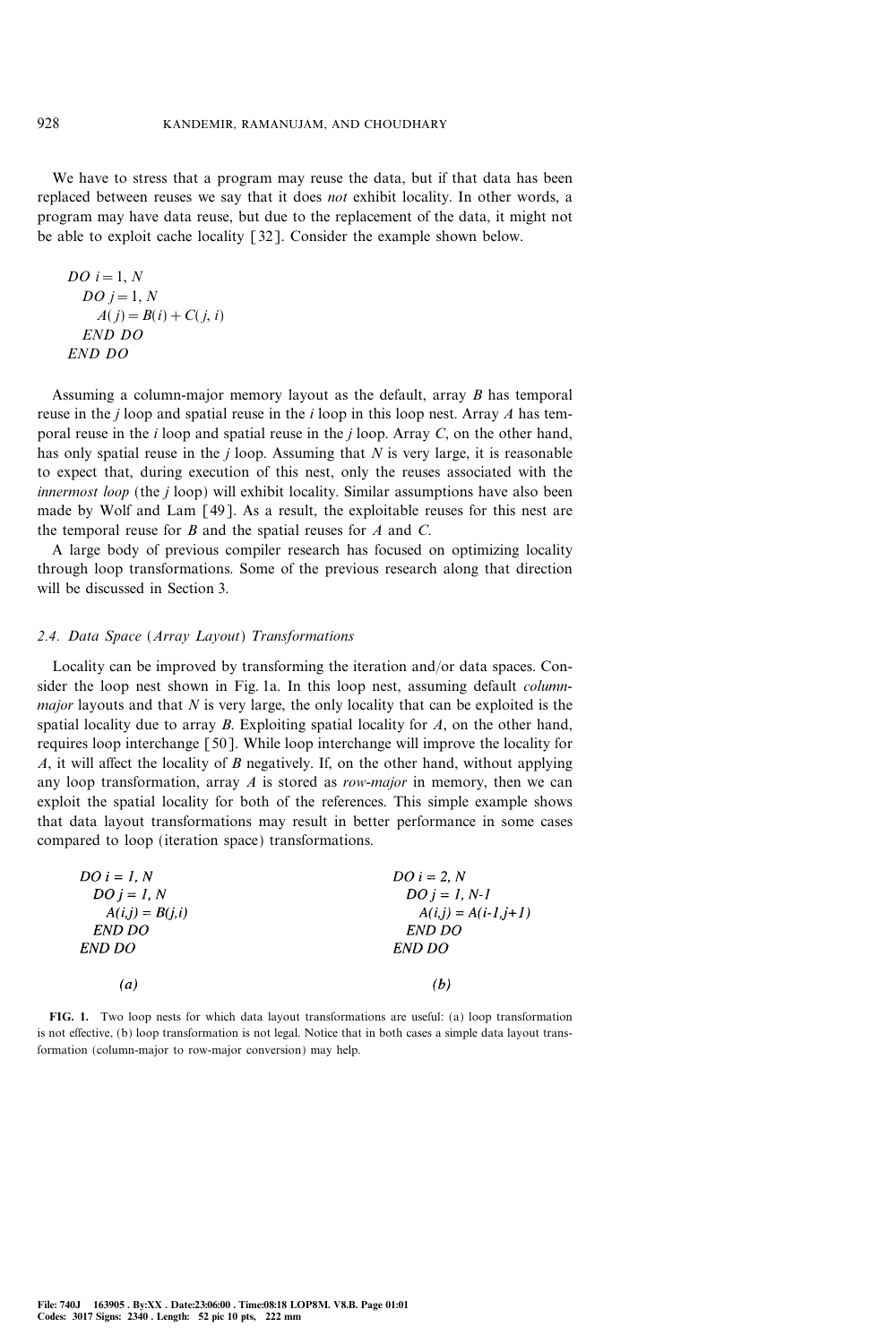Consider the code in Fig. 1b. In this example, again assuming a column-major memory layout as the default, locality is poor for both of the references to array A. Loop interchange is *illegal* due to data dependence between references. On the other hand, if we change the layout of array  $\Lambda$  to row-major, locality will be very good for both of the references. This example reveals an important fact: data transformations can be applicable where loop transformations are not, since, unlike loop transformations, they are not constrained by data dependences in the program [12].

In addition, data transformations can work for *imperfectly nested loops* and can be used to optimize *explicitly parallelized programs* as well  $\lceil 12 \rceil$ . But since they *can*not improve temporal locality directly, and their effect on program locality is *global* (i.e., program-wide), in principle, the best results should be obtained if data space and iteration space transformations are applied in concert [12]. In this paper, we attempt to achieve this by determining data layouts for each array and loop transformations for each nest in a unified framework. As observed by Chandra et al. [11], due to some certain conditions related to storage and sequence assumptions about the arrays, and to passing arrays as subroutine arguments, data transformations may sometimes not be legal. We assume no such situation occurs for the programs studied in this paper. Chandra et al. [11] have proposed methods to deal with storage sequence and parameter passing problems when data transformations are to be applied. An investigation of such issues is beyond the scope of this paper.

# 2.5. Scope of Our Work

The scope of our work is regular dense array programs. As mentioned earlier, we assume that array subscript functions and loop bounds are affine functions of the enclosing loop indices and symbolic constants. We also assume that the memory layout of an *m*-dimensional array can be in any of the  $m!$  forms, each corresponding to layout of data in memory linearly by a nested traversal of the axes in some predetermined order. In other words, the data storage schemes we consider can be expressed as permutations of the dimensions of the array. For a two-dimensional array, these are only row-major and column-major layouts. For a three-dimensional array, there are six possible storages, and so on. Blocked layouts, on the other hand, are useful for some matrix codes and automatic detection of blocked layouts is in our future research. Each layout that we consider in this paper has an associated *fastest changing dimension* (FCD), that is, the innermost dimension in the traversal of array in memory. For instance, in row-major layouts the last dimension is the fastest changing dimension. Our layout detection algorithm only determines the FCD, since under the assumption of large array bounds the relative order of the other dimensions may not be important. We also assume that on distributed-memory machines the arrays will be distributed across processors along only a single dimension. We refer to this dimension as the *distributed dimension* (DD). The general flavor of our approach is to determine the appropriate FCD and DD for a given multidimensional array. Finally, we assume that unless specified otherwise the default layout is column-major for all arrays.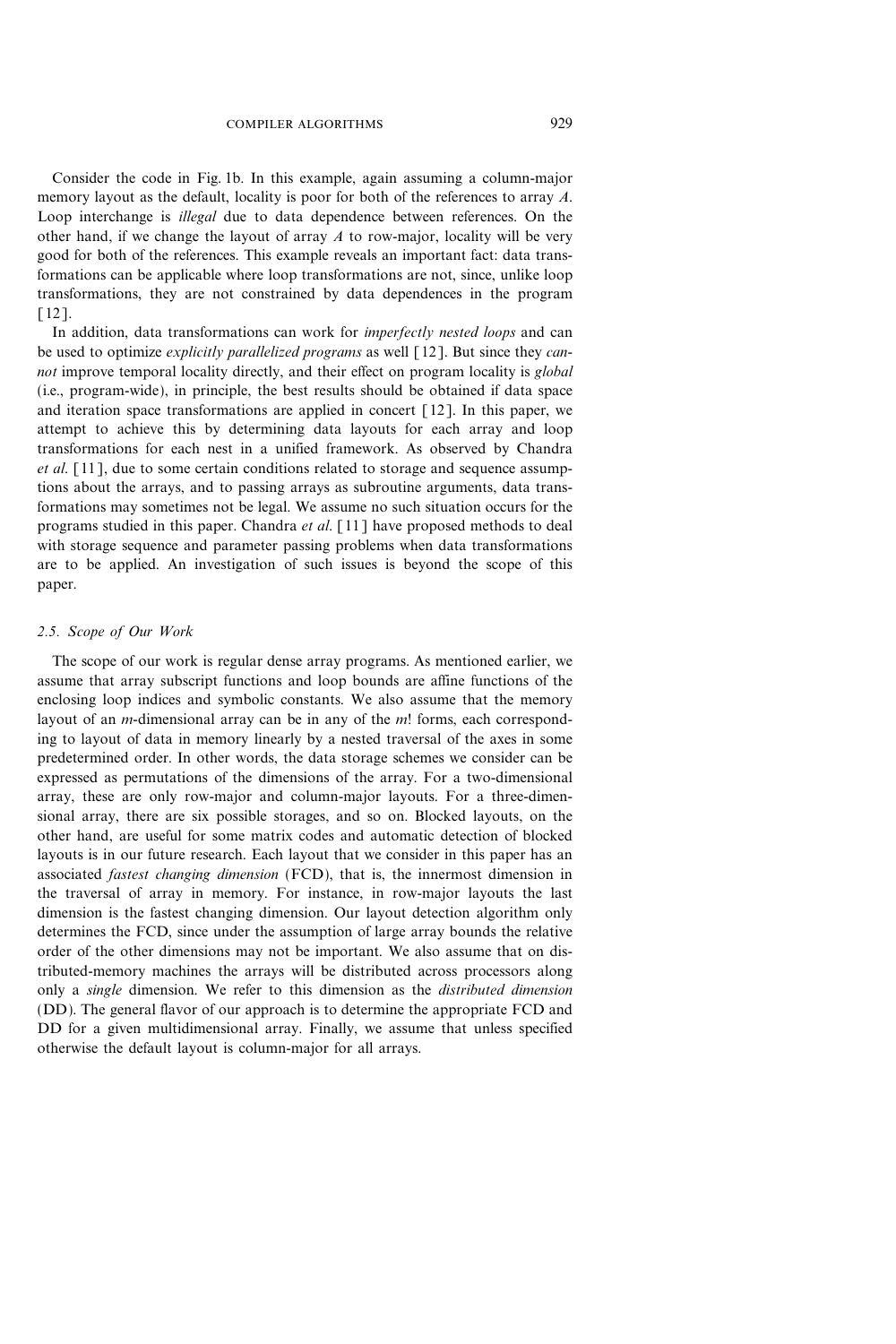# 3. RELATED WORK

## 3.1. Related Work on Iteration Space Transformations

Loop transformations have been used for optimizing cache locality in several papers [32, 49, 10, 34]. Results have shown that on several architectures the speedups achieved by loop transformations can be quite large. McKinley et al. [34] offer a unified optimization technique consisting of loop permutation, loop fusion, and loop distribution. By considering iteration space transformations only, they obtain significant speedups for several scientific codes.

Wolf and Lam [49] propose a data locality optimizing algorithm based on a mathematical description of *reuse*. They identify and quantify reuse within an iteration space. They use vector spaces to represent the directions where reuse occurs and define different types of reuses found in dense matrix programs. Their approach is sort of exhaustive in the sense that they try all possible subsets of the loops in the nest, and (if necessary) by applying unimodular transformations they bring the subset with the best potential reuse into the innermost positions. They report performance numbers on some common kernels such as LU decomposition and SOR (successive-over-relaxation). The main problem with their algorithm is that they base all decisions depending on whether or not a loop carries reuse. They do not take the loop bounds into account and sometimes may end up in suboptimal solutions due to inaccuracies in their representation of reuse vector spaces.

In contrast, Li [32] describes a data reuse model and a compiler algorithm called height reduction to improve cache locality. He discusses the concept of a data reuse vector and defines its height as the number of dimensions from the first nonzero entry to the last entry. The nonzero entries of a reuse vector indicate that there are reuses carried by the corresponding loops. The individual reuse vectors constitute reuse matrices which in turn constitute the *global reuse* matrix. His algorithm assigns priorities to reuse vectors depending on the number of times they occur and tries to reduce the height of the global reuse matrix starting from the reuse vector of highest priority. His algorithm gives an *implicit* preference to spatial reuses. The height reduction algorithm both reduces the sensitivity of tiling to the tile size and places the loops carrying reuse into innermost positions.

Kennedy and McKinley [27] present a compiler algorithm for optimizing parallelism and data locality using loop transformations alone. They show that an appropriate combination of tiling and loop permutations can be used to obtain both outer loop parallelism and inner loop locality.

None of [49], [32], and [27] considers data space transformations. In this paper, we show that data space transformations can also make a difference on the locality properties of the programs. Moreover, by unifying data space transformations with iteration space transformations, locality and parallelism can be exploited in a better way which is not possible by the pure loop or pure data transformations alone.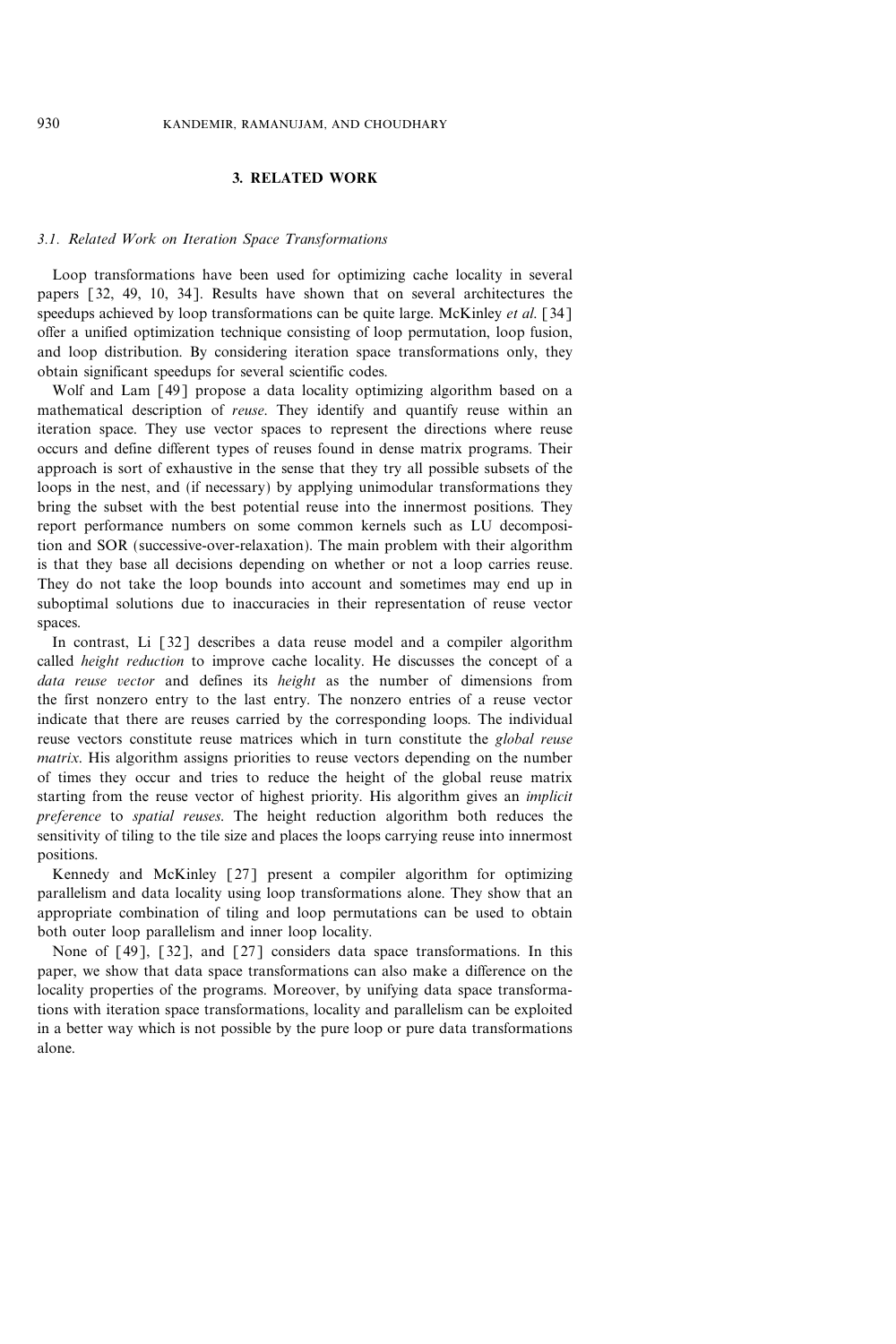Intuitively, the more spatial reuse is exploited, the lower the miss ratio will be and a lower amount of false sharing will occur [2]. Our unified algorithm tries aggressively to exploit the spatial locality by considering different memory layouts for different arrays. Since Li's approach is representative of a class of algorithms that use loop transformations alone to exploit locality  $[49, 34, 32]$ , in the course of this paper, we compare our algorithm to Li's algorithm (denoted l-opt).

# 3.2. Related Work on Data Space Transformations

Data transformations, on the other hand, deal with data layout and array accesses rather than reordering of loop iterations. Only a few papers have considered data transformations to optimize locality. In fact, just like iteration space, the data space can also be transformed using linear nonsingular transformation matrices. O'Boyle and Knijnenburg [35] have applied this idea to improve the cache locality of programs. Let  $\mathcal T$  be a linear nonsingular data transformation matrix. Omitting the shift-type transformations, a data transformation denoted by  $\mathscr T$  is applied in two steps, (1) the original reference matrix  $\mathscr L$  is transformed to  $\mathcal{TL}$  and (2) the layout of the array in memory is also transformed using  $\mathcal{T}$ , and the array declaration statements are changed accordingly. Notice that determining the bounds of a transformed array may require the use of Fourier-Motzkin elimination [42]. In fact, rather than trying to determine desired data transformation matrices, their work focuses more on restructuring the code given a data transformation matrix. In comparison, we apply both data and iteration space transformations and concentrate on the problem of determining suitable transformation matrices with locality *and* parallelism in mind.

Anderson et al. [2] propose a data transformation technique for distributedshared-memory machines. By using two types of data transformations (strip-mining and permutation), they attempt to make the data accessed by the same processor contiguous in the shared address space. Their algorithm inherits parallelism decisions made by a previous phase of the SUIF compiler [47]; so in a sense it is not directly comparable to ours which attempts to come up with a transformation matrix suitable for both locality and parallelism. It is also not clear to us how useful their approach is on a uniprocessor environment whereas our approach is applicable to uniprocessors and distributed memory and shared memory machines.

# 3.3. Related Work on Unified Loop and Data Transformations

Ju and Dietz [25] present a systematic approach that integrates data layout optimizations and loop transformations to reduce cache coherence overhead. Cierniak and Li [12] present a unified approach like ours to optimize locality that employs both data and control transformations. The notion of a *stride vector* is introduced and an optimization strategy is developed for obtaining the desired mapping vectors representing layouts and a loop transformation matrix. At the end, the following equality is obtained:  $T^T v = \mathcal{L}^T x$ . In this formulation only  $\mathcal{L}$ , the array access (reference) matrix, is known. The algorithm tries to find  $T$ , the iteration-space transformation matrix;  $x$ , a *mapping vector* which can assume  $m!$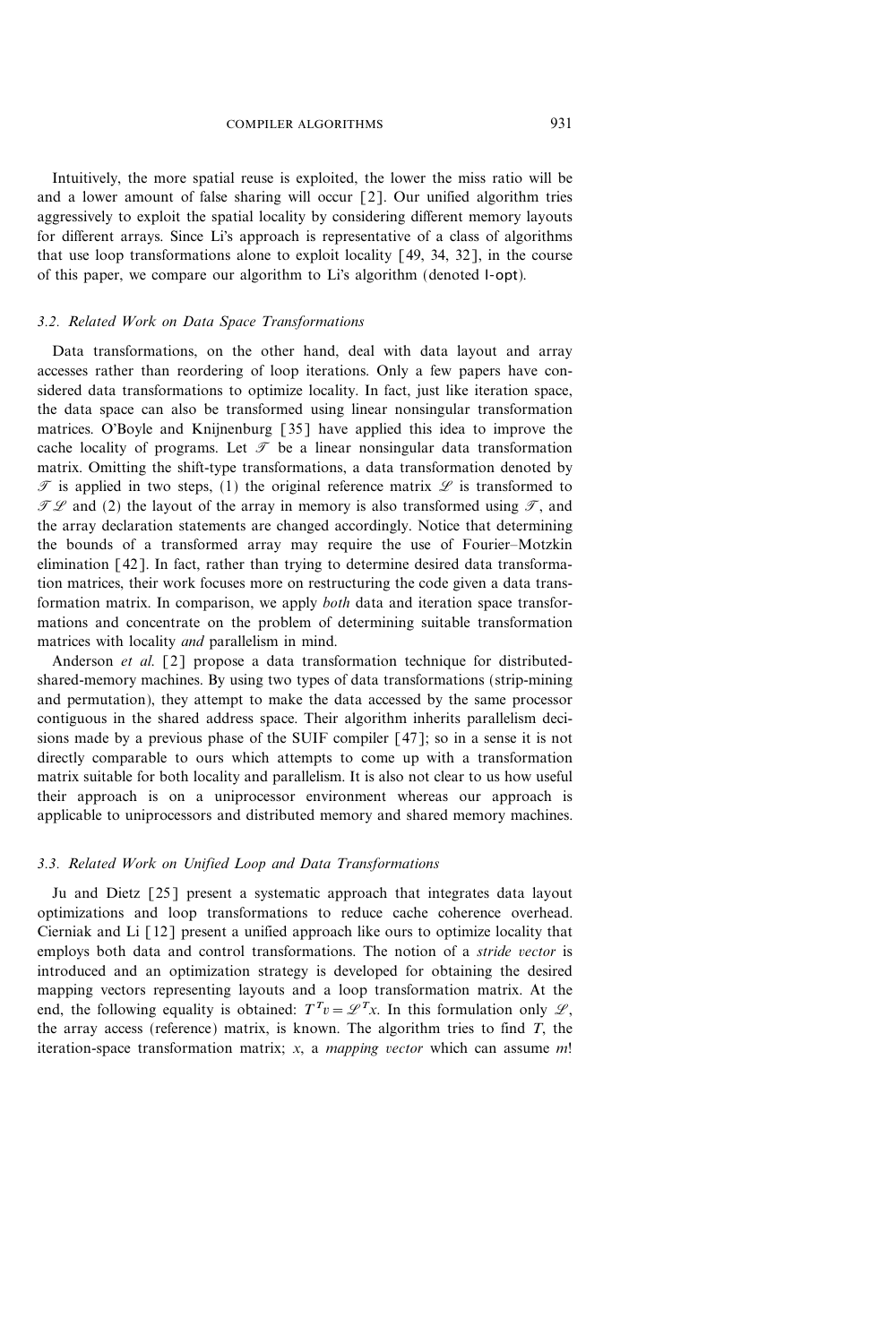different forms for an *m*-dimensional array; and  $v$ , the desired stride vector for consecutive array accesses. Since this optimization problem is difficult to solve, the following heuristic is used: first, it is assumed that the transformation matrix contains only zeroes and ones. Second, the value of the stride vector  $v$  is assumed to be known beforehand. Then the algorithm constructs the matrix  $T$  row-by-row by considering a restricted set of legal mappings. In comparison, our approach is more accurate, as it does not restrict the search space of possible loop transformations. We can employ any nonsingular legal loop transformation as long as it is suitable for our purpose. Also, our approach is simpler to be embedded in a compilation system, since it it does not depend on any new reuse abstraction such as stride vector whose value should be guessed by a compiler. We simply exploit the available parallelizing compiler technology to detect optimal array layouts as well as the iteration space transformation. Our extension to multiple nests is also different from the one offered by Cierniak and Li  $\lceil 12 \rceil$  for global optimization.

# 3.4. Related Work on Parallelism

Previous work on parallelism has concentrated, among other topics, on compilation techniques for multicomputers  $[5, 8, 51, 24]$ , for multiprocessors  $[47, 7]$ , and for automatic discovery of parallelism [21, 48, 39, 18, 36, 26]. Since neither data layout transformations nor cache locality was the central issue in any of these papers, we do not discuss them here any further.

# 4. ALGORITHM FOR ENHANCING CACHE LOCALITY

Since accessing data on memory is usually an order of magnitude slower than accessing data in cache, optimizing compilers must reduce the number of memory accesses as well as the volume of data transferred. In this section, we present an algorithm which automatically

- (1) transforms a given loop nest to exploit cache locality, and
- (2) assigns appropriate memory layouts for arrays referenced in the nest.

This algorithm can be used for optimizing locality in uniprocessors and sharedmemory multiprocessors. Moreover, it can also be employed as part of a unified technique for optimizing locality and parallelism in distributed-memory multicomputers.

# 4.1. Explanation

The overall algorithm is shown in Fig. 2. In the algorithm,  $C$  is the array reference on the left-hand side whereas  $A<sub>r</sub>$  represents the rth right-hand side array  $(1 \le r \le R)$ . The symbol  $\overrightarrow{q_i}$  refers to the *i*th column of  $Q=T^{-1}$  from left. Let  $j_1$ , ...,  $j_n$  be the loop indices of the *transformed* nest, starting from outermost position.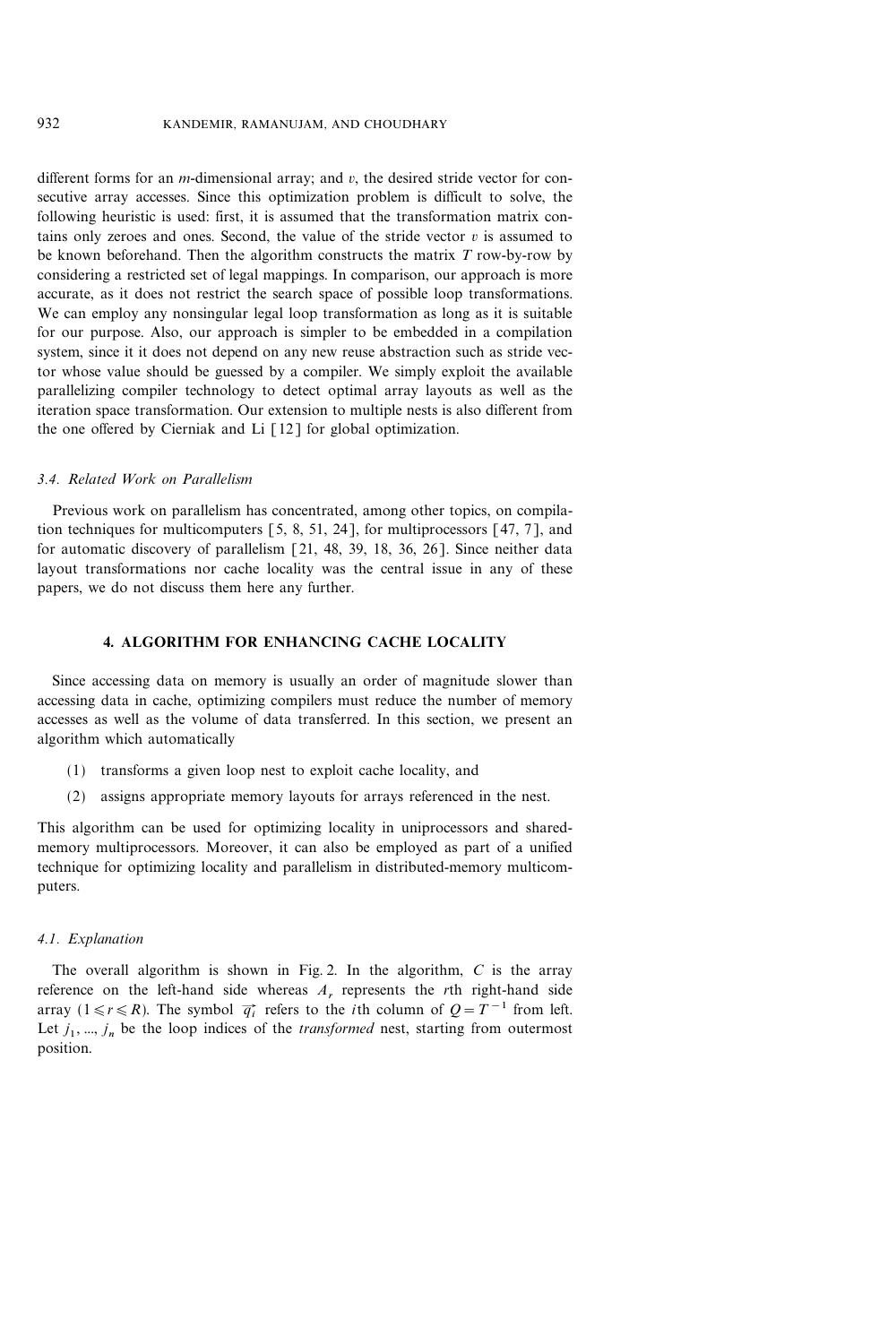$\mathcal{L}^{A_r}$  for the right hand side (RHS) array references where  $1 \leq r \leq R$ 

• OUTPUT: A loop transformation matrix  $T$  and a memory layout (in fact, only a FCD) for each array

#### · PROCEDURE:

(1) // check if the LHS array can be optimized for temporal locality

if there is a  $q_n^2$  such that for each  $i$   $(1 \le i \le m)$ ,  $q_n^2 \in Ker\{\ell_i^C\}$  then goto Step (3).

(2) // optimize the LHS for spatial locality in the innermost loop

flag  $\leftarrow$  TRUE;  $i \leftarrow 1$ while  $(i \leq m)$  and (flag == TRUE) {

- check if there is a  $q_n$  and a nonzero constant c such that  $\ell_i^C \times \vec{q_n} = c$ , and  $\ell_k^C \times \vec{q_n} = 0$  for each  $k \neq i$
- if a solution exists for i, mark i as the FCD for array  $C$ , and set flag to FALSE; if no solution exists for i,
- increment i  $\mathcal{E}$
- (3) // optimize each RHS array reference in turn

 $r \leftarrow 1$ ; initialize done[r] to FALSE for all  $1 \le r \le R$ ; while  $(r \leq R)$  {

(3.1) // check for temporal locality

if  $\vec{q}_n \in \text{Ker}\{\ell_j^{\mathcal{A}_r}\}\$  holds for each  $1 \leq j \leq m$  then go to Step (3.3)

- (3.2) // check for spatial locality in the innermost loop
	- try to find a j and a nonzero constant c such that  $\ell_j^{\bar{A}_r} \times \vec{q}_n = c$ , and  $\ell_k^{\bar{A}_r} \times \vec{q}_n = 0$  for each  $k \neq j$
	- if a solution exists, mark j as the FCD for array  $A_r$  and goto Step (3.3)
- $\{3.3\}$  set done[r] to TRUE; increment r

(3.4) // check for spatial locality in the other loops

 $r \leftarrow 1$ ; initialize FEASIBLE to  $\{\}$ 

- while  $((r \leq R)$  and done[r] == FALSE ) {
	- check if there is a j for which there exists a vector  $\vec{x}$  (the gcd of whose components is 1) and a non-zero constant c such that  $\ell_j^{\bar{A}_r} \times \vec{x} = c$ , and for each  $k \neq j$ ,  $\ell_k^{\bar{A}_r} \times \vec{x} = 0$ .
	- if there is such a vector  $\vec{x}$ , then mark j as the FCD for array  $A_r$ , set done[r] to TRUE.
- If  $\vec{x} \notin$  FEASIBLE then (set frequency[ $\vec{x}$ ] = 1 and add  $\vec{x}$  to FEASIBLE); else (increment frequency[ $\vec{x}$ ])  $\frac{1}{2}$  – increment r

Sort the elements of the set FEASIBLE in decreasing order of their frequencies; let s be the size of the set FEASIBLE. Set  $q_{n-v}$  to be the  $v^{th}$  element of the sorted FEASIBLE set for  $1 \le v \le s$ .

- (4) Complete Q as needed using a dependence-sensitive matrix completion algorithm and compute  $T = Q^{-1}$
- (5) Assign arbitrary memory layouts for arrays with temporal locality and arrays for which no optimal layout has been found

FIG. 2. Compiler algorithm for optimizing cache locality. This algorithm first tries to optimize references for temporal locality. If this is not possible, spatial locality in the innermost loop is attempted. When it fails, spatial locality in the outer loops is tried. The Ker{  $\cdot$  } notation denotes the null set of a vector or matrix;  $\times$  denotes a matrix-vector or vector-vector multiply.

In Step (1), the algorithm attempts to find a  $\overrightarrow{q_n}$  such that the left-hand side reference will have a temporal locality in the new innermost loop; that is,  $j_n$  will not appear in any subscript position (dimension) of this reference. If such a  $\overline{q}_n^*$  is found we leave the memory layout of this array unspecified for now, and later in Step (5) we assign an arbitrary layout for that array. Since it exhibits temporal locality in the *innermost* loop, the spatial locality (and therefore memory layout) for it is of secondary importance. If there is more than one  $\overline{q}_n^* = (q_1, q_2, ..., q_n)$ , we select the one with the smallest  $gcd\{q_1, q_2, ..., q_n\}$ .

If it is not possible to find a  $\overrightarrow{q_n}$  to exploit temporal locality, the algorithm obtains spatial locality for this reference in Step (2). It tries to transform this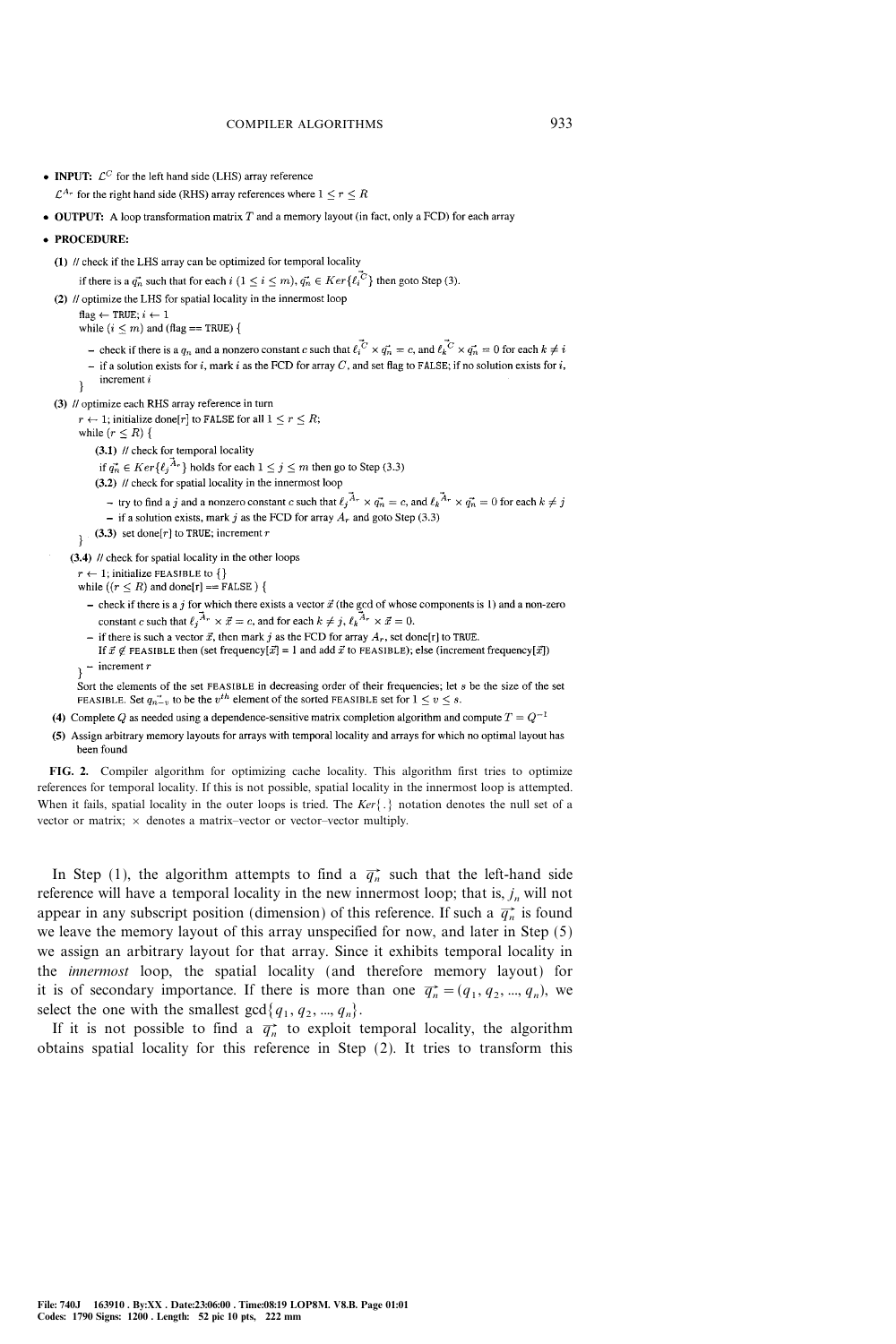reference into a form  $C(f_1, f_2, ..., f_m)$  where there exists an  $1 \le i \le m$  such that  $f_i$  is an affine function of all loop indices with the coefficient of  $j_n$  being c (a nonzero constant), and each  $f_i$  ( $i \neq j$ ) is an affine function of  $j_1, j_2, ..., j_{n-1}$  but not of  $j_n$ . In other words,  $j_n$  appears only in the *i*th subscript position In such a case the dimension *i* is the FCD for that array. Note that it is always possible to find such a  $\overline{q}_n^*$ . Som *i* is the FCD for that array. Note that it is always possible to find such a  $\overline{q_n}$ .<br>To see this, suppose that we would like to ensure  $\overline{\ell_1} \overline{\zeta} \times \overline{q_n} = c$  is satisfied. We can delete the *i*th row of  $\mathcal{L}^C$  and select a  $\overrightarrow{q_n}$  from the Ker set (i.e., the null set) of the reduced matrix. Then, this  $\overrightarrow{q_n}$  gives us a constant c value when it is multiof the reduced matrix. Then, this  $\overrightarrow{q_n}$  gives us a constant c value when it is multiplied by  $\overrightarrow{\ell_i}^c$ . In practice, it is possible most of the time to find a  $\overrightarrow{q_n}$  such that  $c=1$ .

Having optimized the left-hand side reference and *having fixed* a  $\overrightarrow{q_n}$ , the algorithm then focuses on the right-hand side references and in Step (3) optimizes each of them in turn. For each right-hand side reference, it first checks (Step (3.1)) whether temporal locality exists for that reference under the  $\overline{q}_n^*$  found in the previous step. If so, the algorithm proceeds to the next right-hand side array, otherwise it checks the reference for spatial locality and determines the memory layout (the FCD) of the associated array (Step (3.2)) using a method similar to the one used for the left-hand side reference. It is possible that the spatial locality cannot be exploited for this reference in the innermost loop. After this, in Step (3.4), the algorithm tries to exploit spatial locality in outer loops for all those right-hand side arrays for which neither spatial nor temporal locality was exploited in the innermost loop in Steps (3.1) thru (3.3). It computes a set of feasible vectors with associated frequencies, and the set is then sorted in decreasing order of frequency. Let s be the size of this set. The element  $v$  of this sorted set is assigned as column  $n-v$  of the matrix Q, for v from 1 to s.

In Step (4) the inverse of the loop transformation matrix is completed using a dependence-sensitive matrix completion method (e.g.,  $\lceil 32 \rceil$  or  $\lceil 6 \rceil$ ), and in Step (5) the algorithm assigns arbitrary memory layouts for the arrays with temporal locality in the innermost loop and the arrays for which no optimal layout has been found.

The following points should be noted. First, our algorithm considers all  $m$ possible subscript positions (dimensions) as the potential FCD for a given array. Second, it should be noted that the algorithm first optimizes the left-hand side array. Although this is not strictly necessary, we found it useful in practice as the left-hand side array might be both read and written, whereas the other arrays are only read. If there are more than one left-hand side reference inside the loop nest, we start with the one that would be more frequently accessed at run-time. Such information can be obtained through profiling. Third, an important case occurs when an array is referenced more than once. If all of its references belong to the same *uniformly generated set*  $[17]$  (i.e., have the same array access matrix), then it is sufficient to consider only one of them. If, on the other hand, there are references to the same array with different access matrices, then a reasonable heuristic might be to select a *representative reference* for that array and use it in the optimization process. Our representative reference selection scheme is based on the weight of references. Essentially, the weight of a reference is the number of times it is accessed in a typical execution. This number can be estimated by multiplying the trip counts (the number of iterations) of the loops which enclose that reference. If the trip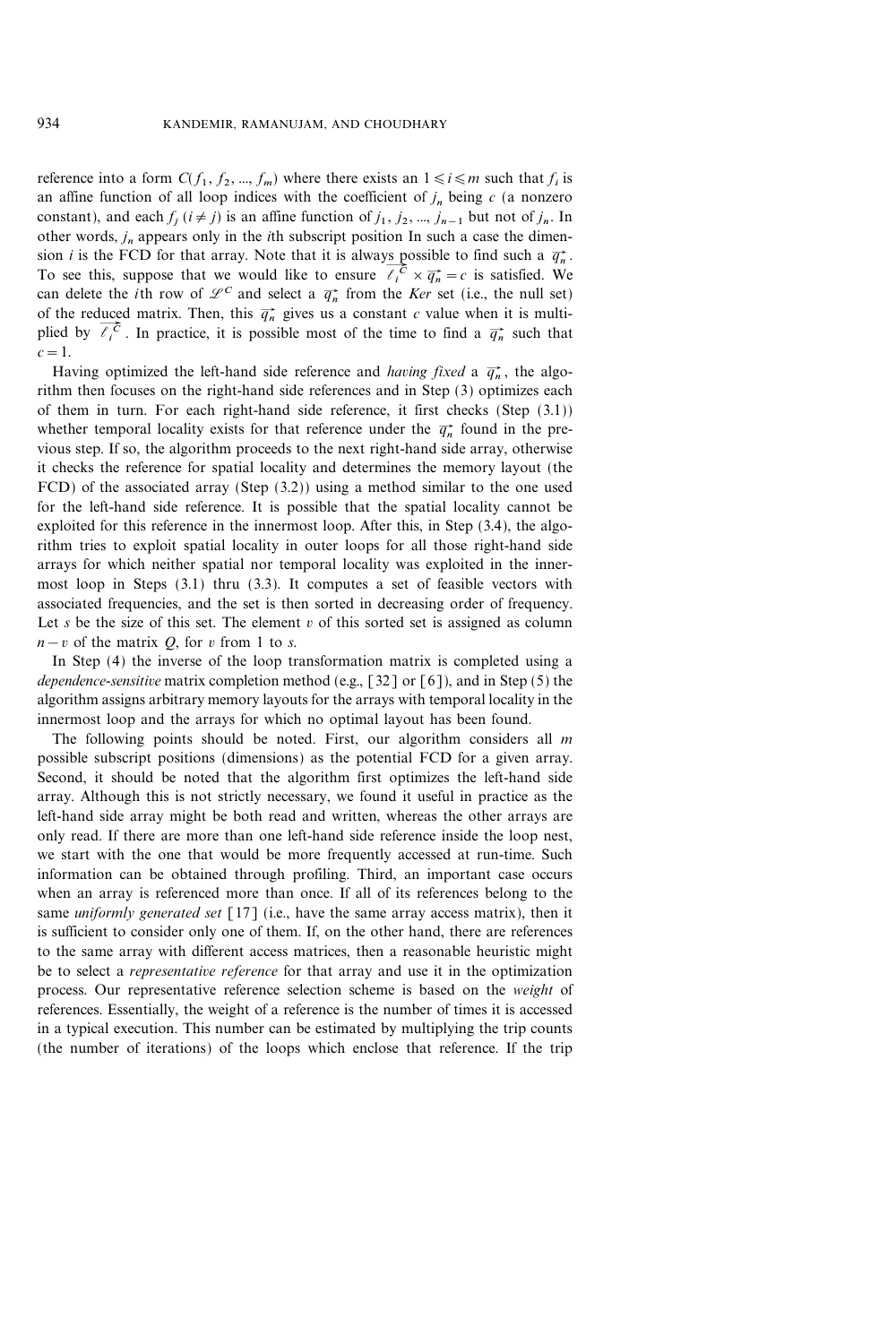counts are not available at compile-time, we use profiling to get this information. In practice, average trip count estimations are sufficient for a majority of applications. After the weight of each reference is obtained, the references are divided into (conformity) groups such that two references belong to the same group if they are conformant in the sense that they require the same FCD. It is easy to see that two references are conformant if *canonical forms* of the last columns of their array access matrices are equal. The canonical form of a column vector  $\bar{x} = (x_1, x_2, ..., x_e)^T$  is *Canonical*( $\bar{x}$ ) = ( $x_1/g, x_2/g, ..., x_e/g$ )<sup>T</sup> where  $g = \gcd\{x_1, x_2, ..., x_e\}$ .

Thus, two references  $R_1$  and  $R_2$  belong to the same conformity group if the last columns of their access matrices,  $\bar{x}_{R_1}$  and  $\bar{x}_{R_2}$ , satisfy

$$
Canonical(\bar{x}_{R_1}) = Canonical(\bar{x}_{R_2}).
$$

After determining the conformity groups, the compiler computes the *weight* of each conformity group. The weight of a conformity group is the sum of the weights of the references it contains. Assuming that a conformity group  $C_i$  contains references  $R_1, R_2, \ldots$ , and  $R_k$ , the weight of  $C_i$  can be computed as

$$
weight(C_i) = \sum_{j=1}^{k} weight(R_j) = \sum_{j=1}^{k} \prod_{l} trip\ count(l),
$$

where *l* iterates over the loops that enclose  $R_i$ .

Once the weights of the conformity groups are computed, our approach chooses a reference from a conformity group with the largest weight as *representative* reference. Then the compiler proceeds to optimize locality for this reference.

We assume that such a representative reference selection scheme is used in this paper whenever necessary.

# 4.2. Complexity

For the left-hand side reference, in the worst case  $m+1$  equation systems are solved (one for temporal and  $m$  for spatial locality corresponding to each subscript). Assuming  $n \ge m$  (where *n* is the depth of the loop nest), each system requires maximum  $\Theta(n^3)$  time, giving a total cost of  $\Theta(n^4)$  for the left-hand side reference. The cost of Step (3.3) is  $\Theta(n^5R)$  at the worst case since there are R references. The remaining steps do not change this complexity. It should be mentioned that in practice most of the steps of the algorithm are not executed at all.

## 4.3. Example

In this subsection, we illustrate how the locality optimization algorithm works by giving an example. Figure 3a shows the  $ijk$  matrix multiply routine. The array access matrices are as follows.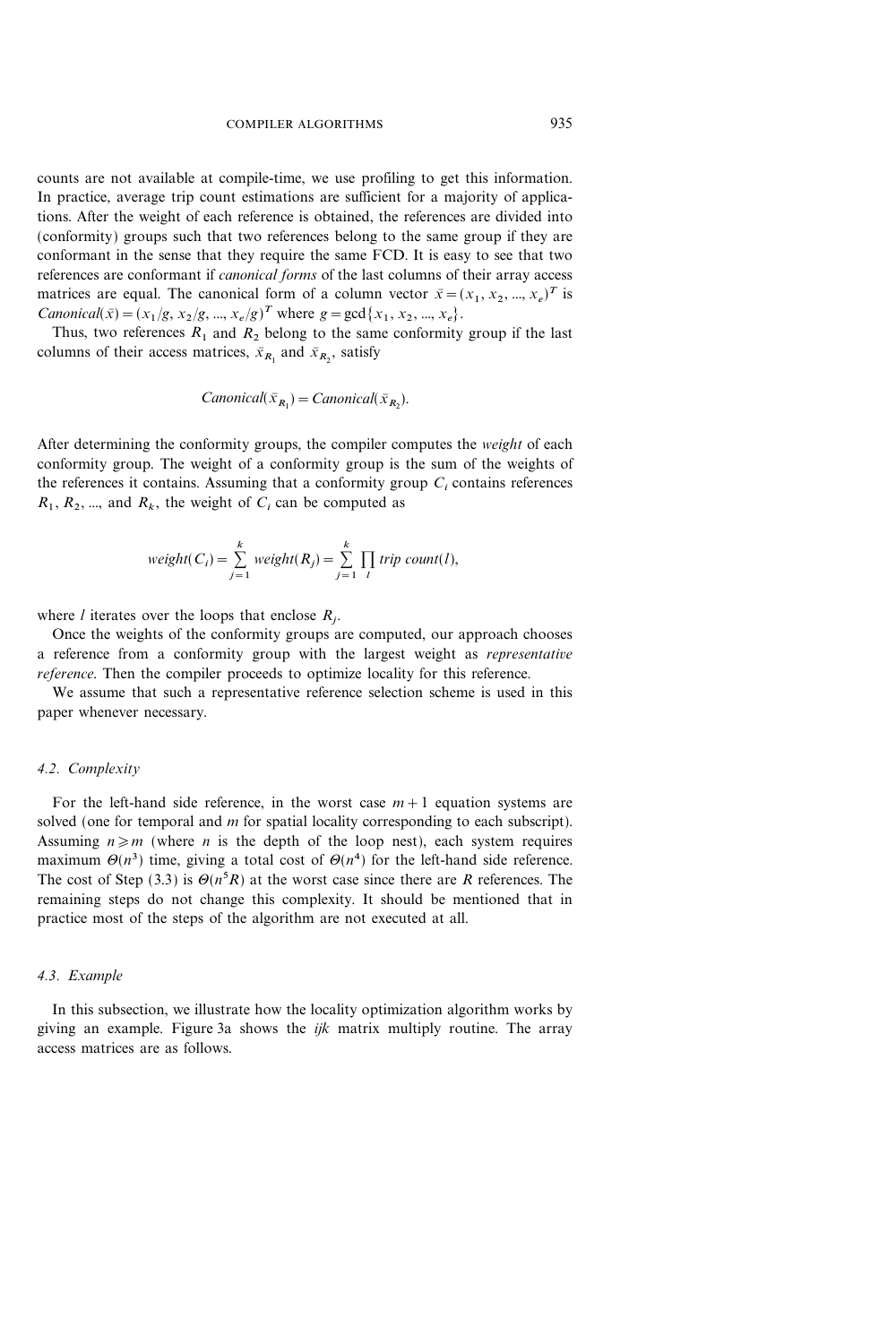| $// A, C: row-major$          | $\mathsf{M}\mathsf{A}\mathsf{C}\mathsf{.}$ distributed by rows |
|-------------------------------|----------------------------------------------------------------|
| $\mathcal{U}$ B: column-major | //B: distributed by columns                                    |
| $DO u = I, N$                 | $DO u = I, N$                                                  |
| $DOv = 1. N$                  | $DOv = 1. N$                                                   |
| $DO w = I, N$                 | transfer $B(*,v)$                                              |
| $C(u,v)$ += $A(u,w)*B(w,v)$   | $DO w = 1, N$                                                  |
| <b>END DO</b>                 | $C(u, v)$ +=A(u,w)*B(w,v)                                      |
| <b>END DO</b>                 | END DO                                                         |
| <b>END DO</b>                 | <i>END DO</i>                                                  |
|                               | <b>END DO</b>                                                  |
| (b)                           | (c)                                                            |
|                               |                                                                |

FIG. 3. (a) Original matrix multiply nest. The default layout is column-major. (b) Locality optimized version. Boldfaced references indicate that the associated arrays are row-major. Note that array  $C$  has temporal locality in the innermost loop whereas arrays  $A$  and  $B$  have spatial locality. (c) Parallelism optimized version. Arrays  $A$  and  $C$  are distributed by rows and array  $B$  by columns. Note that the communication due to array  $B$  is vectorized.

$$
\mathcal{L}^C = \begin{pmatrix} 1 & 0 & 0 \\ 0 & 1 & 0 \end{pmatrix}, \qquad \mathcal{L}^A = \begin{pmatrix} 1 & 0 & 0 \\ 0 & 0 & 1 \end{pmatrix}, \qquad \text{and} \qquad \mathcal{L}^B = \begin{pmatrix} 0 & 0 & 1 \\ 0 & 1 & 0 \end{pmatrix}.
$$

In the following we show only the successful trials.

In Step (1), from  $\overline{q}_n^* \in Ker\{(1, 0, 0)\}$  and  $\overline{q}_n^* \in Ker\{(0, 1, 0)\}$ , we determine  $\overline{q}_n^* =$  $(0, 0, 1)^T$  as the last column of the inverse of the loop transformation matrix.

Then we move to Step (3) to optimize the right-hand side references. In Step (3.1) we see that  $\overline{q}_n^* = (0, 0, 1)^T$  is in the Ker set of the rows of neither  $\mathcal{L}^A$  nor  $\mathcal{L}^B$ .

In Step  $(3.2)$  we check for spatial locality of A and B in the innermost loop. Since

$$
\begin{pmatrix} 1 & 0 & 0 \\ 0 & 0 & 1 \end{pmatrix} \overrightarrow{q_n} = \begin{pmatrix} 0 \\ 1 \end{pmatrix} \quad \text{and} \quad \begin{pmatrix} 0 & 0 & 1 \\ 0 & 1 & 0 \end{pmatrix} \overrightarrow{q_n} = \begin{pmatrix} 1 \\ 0 \end{pmatrix},
$$

we determine the FCDs for references to  $A$  and  $B$  as the second and first dimensions, respectively. That is, for good spatial locality, arrays  $A$  and  $B$  should have row-major and column-major memory layouts, respectively.

Afterward, in Step  $(4)$ , we complete Q to identity matrix, taking into account the Afterward, in Step (4), we complete Q to dentity matrix, taking mito account the last column of it  $(\vec{q}_n)$  found above. Finally, in Step (5), we arbitrarily assign *row*major layout for array C.

The transformed program is shown in Fig. 3b. We note that array C exhibits temporal locality whereas arrays  $A$  and  $B$  enjoy spatial locality, all in the innermost loop. To indicate the layout transformations, the references to arrays  $C$  and  $\overline{A}$  are boldfaced.

As stated earlier, after finding FCDs, we determine a suitable (complete) memory layout. Note that determining an FCD in the two-dimensional case specifies a complete memory layout. For the higher-dimensional cases, we order the remaining layouts arbitrarily, though our approach can be extended to determine a second fastest changing dimension and so on. Once a suitable memory layout is determined, we implement this layout by representing it with a data transformation matrix [35] and transforming array references as well as array declarations accordingly. For example, in Fig. 3b the layout of array A is determined as row-major.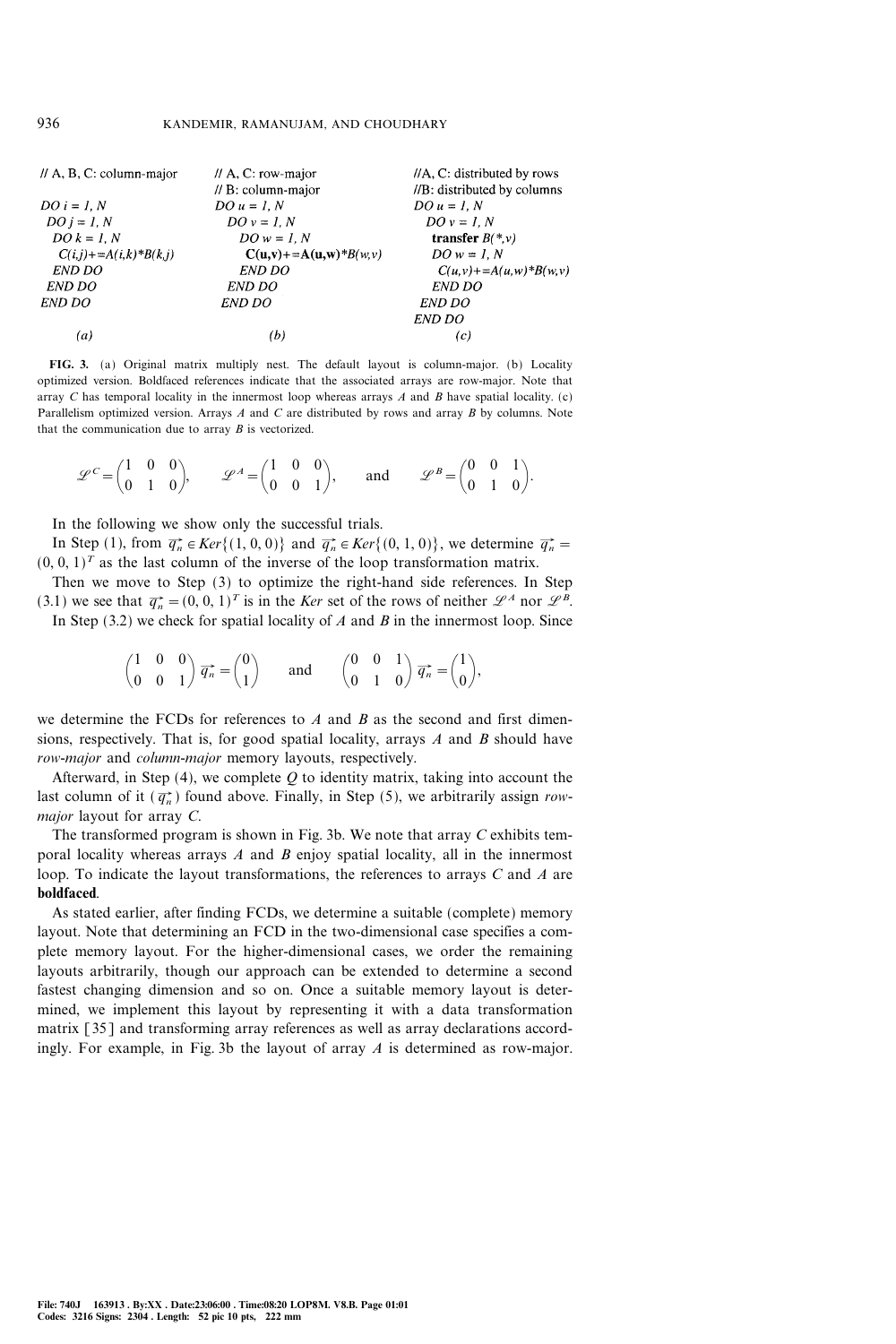In order to implement this layout in a language whose default array layout is column-major (e.g., Fortran), we need to find a two-by-two data transformation matrix  $M$  such that

$$
M\begin{pmatrix} 1 & 0 & 0 \\ 0 & 0 & 1 \end{pmatrix} = \begin{pmatrix} x & x & 1 \\ x & x & 0 \end{pmatrix},
$$

where x denotes a *don't-care* value. The process of detecting such a transformation matrix and code generation after that is quite mechanical and beyond the scope of this paper. We refer the interested reader to  $\lceil 35 \rceil$  for details. In this example, an array transpose matrix [35] will suffice:  $M = \begin{pmatrix} 0 & 1 \\ 1 & 0 \end{pmatrix}$ .

Our algorithm can also optimize loop nests with very complex subscript expressions. Consider the loop nest shown in Fig. 4a. The array access matrices are as follows.

$$
\mathscr{L}^A = \begin{pmatrix} 1 & -1 & 0 \\ -1 & 1 & 1 \end{pmatrix}, \qquad \mathscr{L}^B = \begin{pmatrix} -1 & 1 & 1 \\ 0 & 0 & 1 \end{pmatrix}, \qquad \text{and} \qquad \mathscr{L}^C = \begin{pmatrix} 1 & -1 & 0 \\ 1 & -1 & 1 \\ 1 & 0 & 1 \end{pmatrix}.
$$

In Step (1), from  $\overline{q}_n^* \in \text{Ker}\{(1, -1, 0)\}$  and  $\overline{q}_n^* \in \text{Ker}\{(-1, 1, 1)\}$ , we determine In Step (1), from  $q_n \in \text{Re}\{1, -1, 0\}$  and  $q_n \in \text{Re}\{(-1, 1, 1)\}$ , we determine  $\overline{q}_n^* = (1, 1, 0)^T$  as the last column of the inverse of the loop transformation matrix.

Then we move to Step (3) to optimize the right-hand side references. In Step (3.1) we see that

$$
\begin{pmatrix} -1 & 1 & 1 \ 0 & 0 & 1 \end{pmatrix} \overrightarrow{q_n} = \begin{pmatrix} 0 \\ 0 \end{pmatrix},
$$

meaning that it is possible to exploit temporal reuse for array  $B$  in the innermost loop.

Unfortunately, for array  $C$ , exploiting temporal locality is not possible as a row of C, namely  $(1, 0, 1)$ , is not in the null set of  $\overline{q}_n^*$ .

| $DO i = li, ui$                                    | $/$ / $\degree$ : row-major; A,B: column-major |
|----------------------------------------------------|------------------------------------------------|
| $DO i = li, ui$                                    | $DO u = lu$ . uu                               |
| $DO k = lk$ .                                      | $DOv = lw$ , uv                                |
| $A(i-i, i+k-i) = B(i+k-i, k) + C(i-i, i-i+k, i+k)$ | $DO w = lw$ . uw                               |
| END DO                                             | $A(u, v-u) = B(v-u, v) + C(u, u+v, u+w)$       |
| <b>END DO</b>                                      | <b>END DO</b>                                  |
| END DO                                             | <i>END DO</i>                                  |
|                                                    | <i>END DO</i>                                  |
| (a)                                                |                                                |
|                                                    | (b)                                            |

FIG. 4. (a) A loop nest with complex access pattern. (b) Locality optimized code. Note that in this optimized code for two out of three references we have temporal reuse, and for the third reference we have spatial reuse, all in the innermost loop. For a loop *i, li* and *ui* denote the lower and upper bounds, respectively.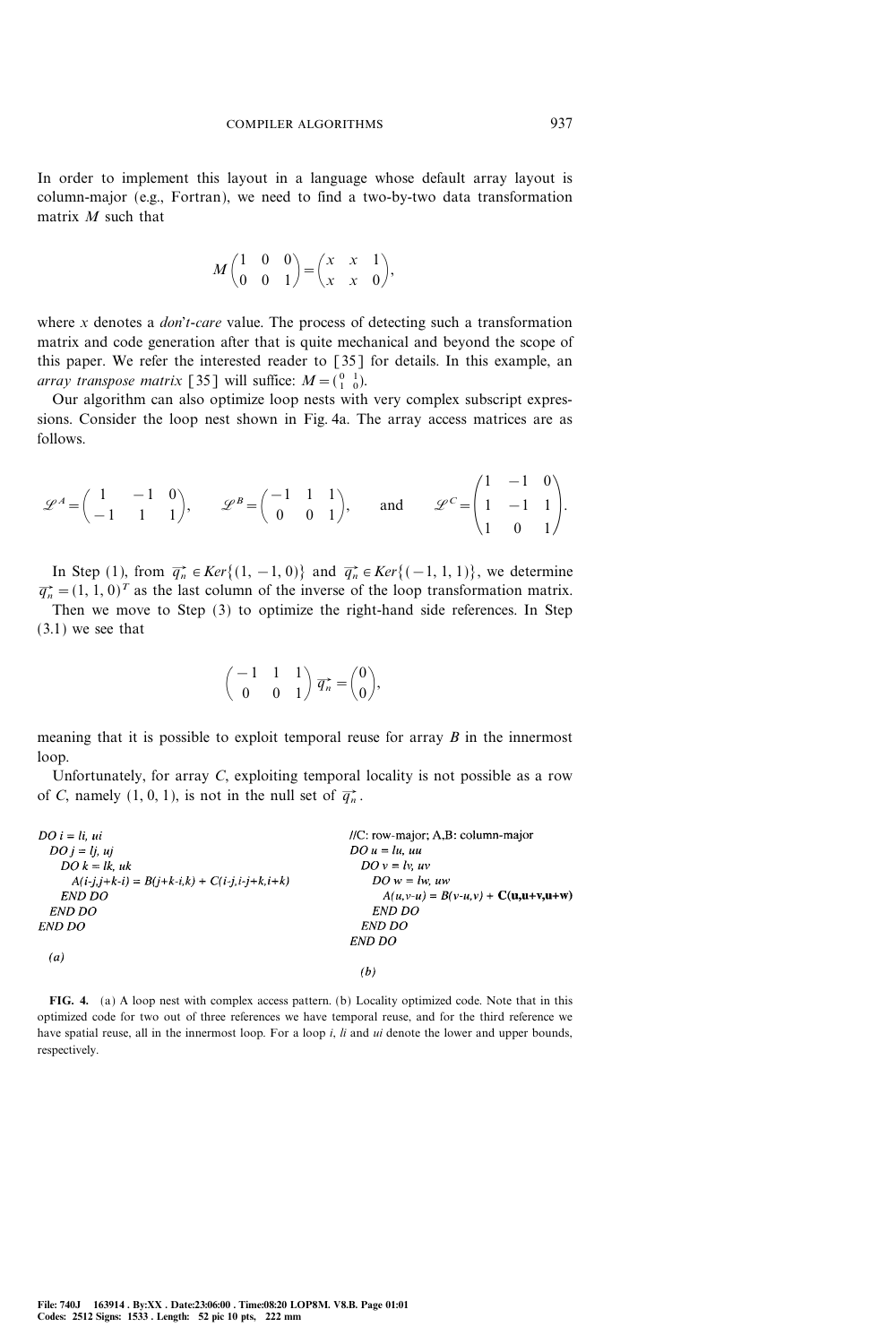However, in Step  $(3.2)$  we check for spatial locality of C in the innermost loop. Since

$$
\begin{pmatrix} 1 & -1 & 0 \\ 1 & -1 & 1 \\ 1 & 0 & 1 \end{pmatrix} \overrightarrow{q_n} = \begin{pmatrix} 0 \\ 0 \\ 1 \end{pmatrix},
$$

we determine the last dimension of array  $C$  as the FCD. A layout that matches this FCD is row-major.

Afterward, in Step  $(4)$ , we complete  $Q$  as

$$
\begin{pmatrix} 1 & 0 & 1 \\ 0 & 0 & 1 \\ 0 & 1 & 0 \end{pmatrix},
$$

and in Step  $(5)$ , we arbitrarily assign *column-major* layouts for arrays A and B.

The transformed code is shown in Fig. 4b. We note that for two out of three references we have temporal reuse and for the third reference we have spatial reuse, all in the innermost loop.

# 5. ALGORITHM FOR ENHANCING MEMORY LOCALITY AND PARALLELISM

In this section, we present a technique which considers loop transformations to optimize parallelism and communication in message-passing machines. Specifically, the algorithm presented here transforms a loop nest such that

(1) the outermost transformed loop is distributed over the processors,

(2) the memory locality is optimized by distributing arrays across memories of the processors, and

(3) communication is performed in large chunks, and it is optimized such that all nonlocal data are transferred to respective local memories before the execution of the innermost loop.

We note that the algorithm can also be used for the shared-memory UMA and NUMA architectures. For the NUMA case (depending on the specific architecture), the algorithm performs Steps (1) and (2) listed above, whereas for the UMA case it performs only Step (1).

## 5.1. Explanation

The overall algorithm is presented in Fig. 5. As before, let  $j_1, j_2, ..., j_n$  be the loop indices of the *transformed* loops from outermost position.

In Step  $(1)$  we try to determine a distributed dimension *i* for the left-hand side array such that no communication will incur and the outermost.loop parallelism is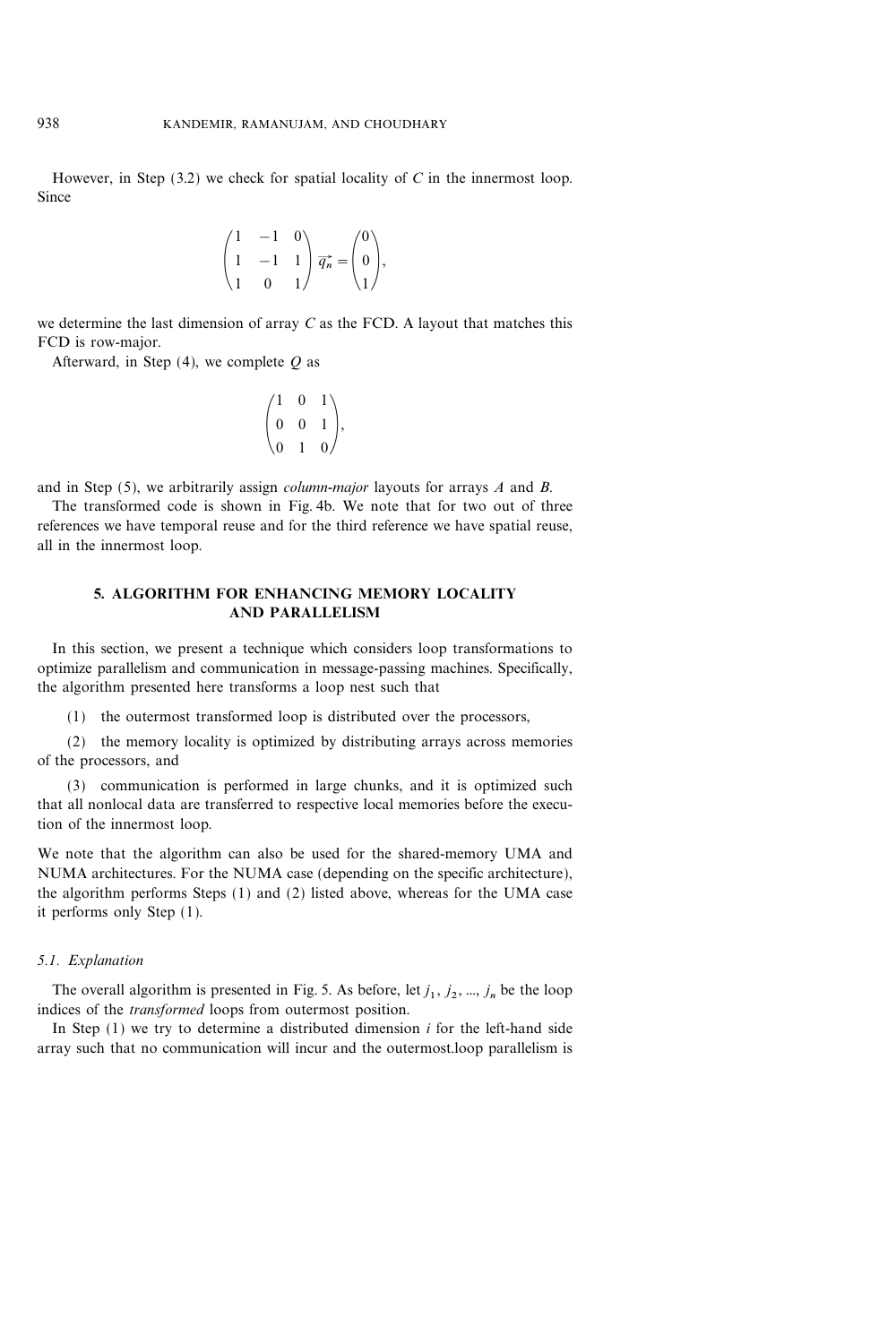- INPUT:  $\mathcal{L}^C$  for the left hand side (LHS) array reference.  $\mathcal{L}^{A_r}$  for the right hand side (RHS) array references where  $1 \leq r \leq R$
- OUTPUT: A loop transformation matrix T and a distributed dimension (DD) for each array

#### · PROCEDURE:

- (1) // distribute LHS array to obtain outermost parallelism
	- try to find a  $Q = [\vec{q_1}, \vec{q_2}, \cdots, \vec{q_n}]$  ( $\vec{q_i}$  is the  $j^{th}$  column of matrix Q) and an i such that
		- $*\ell_i^{\vec{C}} \times \vec{q_1} = c$  where c is a non-zero integer constant, and for each  $j$   $(2 \le j \le n) \ell_i^{\vec{C}} \times \vec{q_j} = 0$ . Note that in doing this check only those elements of  $Q$  that are essential in satisfying the constraints will have defined values; the rest are don't-care denoted by  $x$ .
		- \* if a solution exists for i, mark i as the DD for array C; save the computed matrix Q (along with the don't-care entries).
- (2)  $\#$  optimize each RHS array reference in turn; the matrix  $Q$  (including don't-care entries) is used here.

 $r \leftarrow 1$ 

while  $(r \leq R)$  {

(2.0) Initialize  $Q^r = [\vec{q_1^r}, \vec{q_2^r}, \cdots, \vec{q_n^r}]$  ( $\vec{q_i^r}$  is the  $j^{th}$  column of matrix  $Q^r$ ) to the matrix of zeros and initialize the distributed dimension DD of  $r$  to  $-1$ .

 $(2.1)$  // check whether communication free distribution is possible

if there is an l such that  $\ell_i^A = \ell_i^C$  distribute  $A_r$  along  $l^{th}$  dimension, set all the elements of  $Q^r$  to don't-care, and goto Step (2.3).

 $(2.2)$  // try to vectorize communication out of the innermost loop

- check if there is an s for which there is a non-zero constant c such that  $\ell_s \vec{A}$   $\times q_h \vec{A}$   $\times q_h \vec{A}$   $\times q_f \vec{B}$  = 0 for  $1 \leq j \leq (n-1)$ , and for each  $k \neq s$ ,  $\ell_k^A \rightarrow \bar{q}_n^T = 0$ .
- if a solution exists and if for all i, j either  $Q[i, j] = Q^r[i, j]$  or at least one of the two entries  $Q[i, j]$ and  $Q^r[i, j]$  is a dont-care, then mark s as the non-DD for array  $A_r$ , and select a  $k \neq s$  as DD. If either there is no solution or if some non-don't-care entries of Q and Q" differ, then set  $Q<sup>r</sup>$  to the zero-matrix and set DD of  $r$  to  $-1$ . Goto Step (2.3).

$$
(2.3) increment r
$$

 $\}$ 

- (3) // simple conflict resolution
	- Define two matrices (whose entries could be don't-cares)  $Q^1$  and  $Q^2$  to be compatible if for all i, j at least one of the two entries  $Q^1[i, j]$  and  $Q^2[i, j]$  is a don't-care or  $Q^1[i, j] = Q^2[i, j]$ . From among all the matrices  $Q<sup>r</sup>$  which are not zero matrices from Step (2.2), find the sets of mutually compatible matrices. Let there be f such sets  $P_1, \dots, P_f$ . Note that there is a single Q matrix associated with each set.
	- Arrange the sets  $P_1, \dots, P_f$  in decreasing order of the size of the set, i.e., the number of compatible matrices in the sets. Let the matrix associated with the first set be  $Q^*$ .
	- For each matrix  $Q^r(1 \leq r \leq R)$  that is not the zero matrix, if  $Q^*$  and  $Q^r$  are compatible, then store the DD of this reference that was computed in either Step  $(2.1)$  or Step  $(2.2)$  (these are mutually exclusive).
- (4) For all i, j assign  $Q[i, j]$  as follows: If  $Q[i, j]$  is not dont-care, leave it unchanged; if  $Q[i, j]$  is a dont-care, then copy  $Q^*[i, j]$  into  $Q[i, j]$ . Complete Q using a completion algorithm and compute  $T = Q^{-1}$

FIG. 5. Compiler algorithm for optimizing memory locality and parallelism and minimizing communication. For each reference, the algorithm first attempts to obtain communication-free outermost loop parallelism. If this is not possible, it tries to vectorize the communication out of the innermost loop.

obtained. This can be done if the reference for the left-hand side array can be transformed into the form  $C(f_1, f_2, ..., f_m)$  where there exists an  $1 \le i \le m$  such that  $f_i$  is an affine function of only  $j_1$  with the coefficient of c, and each  $f_i$  ( $i \neq j$ ) is an affine function of  $j_1$ ,  $j_2$ , ...,  $j_n$ . In other words, in the *i*th dimension only  $j_1$  will appear. When this gets satisfied, array  $C$  can be distributed along the *i*th dimension (i.e.,  $i$  will be the DD), and at the same time the outermost loop is parallelized.

In Step (2) we try to optimize communication for each right-hand side array in turn. For a given right-hand side array  $A_r$  if we can find a row l such that  $\ell_1^{\bar{A}_r} =$ turn. For a given right-hand side array  $A_r$  if we can find a row l such that  $\overline{\ell_1}^{\overline{A}_r} = \overline{\ell_1}^{\overline{C}}$ , we can distribute  $A_r$  along the lth dimension without incurring any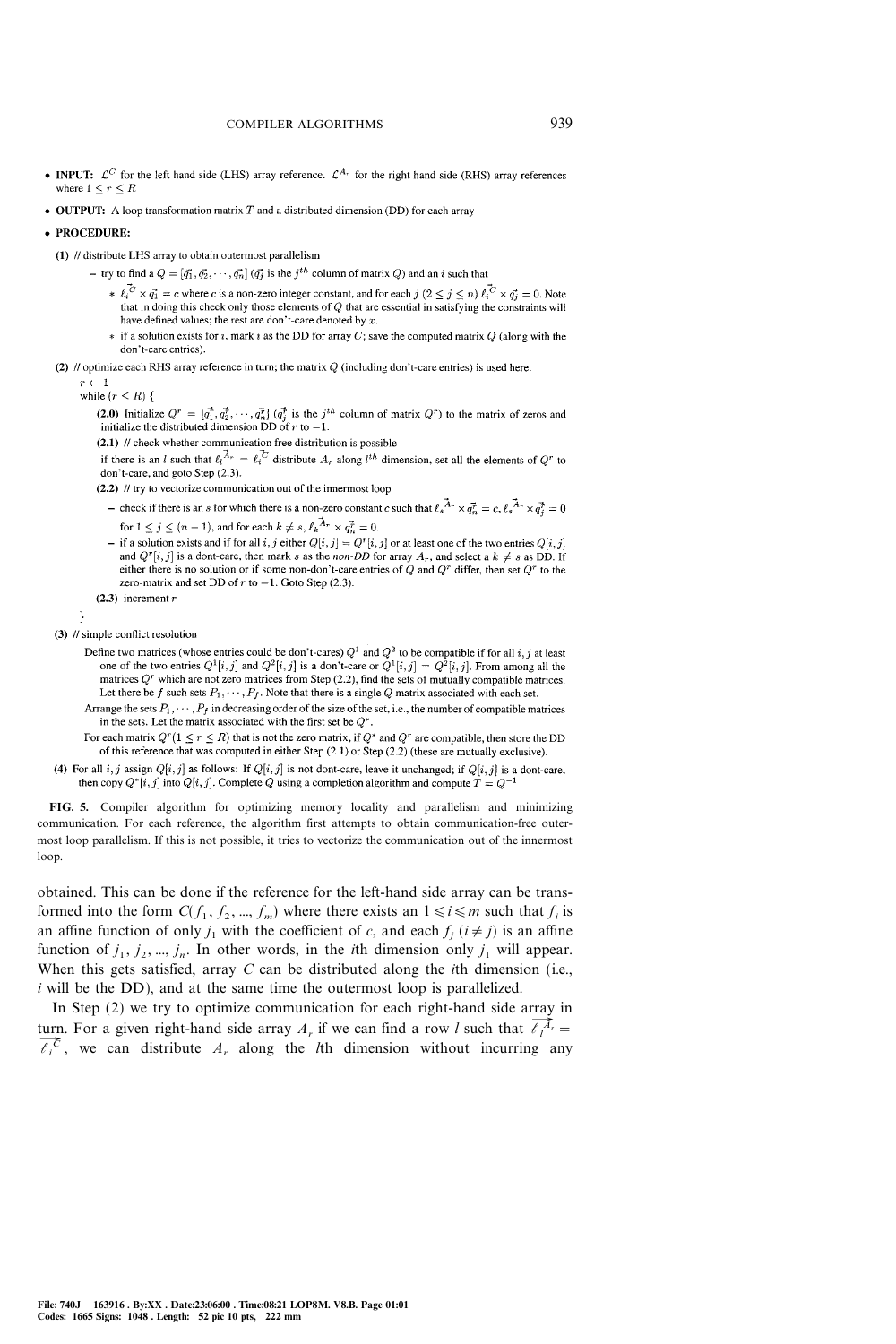communication due to this array reference. This possibility is checked in Step (2.1) in the algorithm. If all the right-hand side references have a row in the array access matrix identical to that of the left-hand side reference, then the entire loop can be distributed along that dimension and there is no communication [39, 40].

If a communication-free distribution is *not* possible, in Step  $(2.2)$  we attempt to vectorize the communication out of the innermost loop. It is possible that the transformation matrix required in order to move the communication due to one reference may conflict with that required for another. Therefore, in this step, we compute the required transformation matrix  $Q<sup>r</sup>$  for each right-hand side reference  $r$  independently, i.e., as if reference  $r$  were the only right-hand side reference. This can be done if we can transform the right-hand side reference to array  $A<sub>r</sub>$  to the form  $A_r(f_1, f_2, ..., f_m)$  where there exists a dimension s such that  $f_s$  is an affine function of only  $j_n$  and for each  $k \neq s$ ,  $f_k$  is an affine function of  $j_1, j_2, ..., j_{n-1}$  but not of  $j_n$ . If this is satisfied, it is easy to see that the communication due to this reference can be vectorized out of the innermost loop  $j_n$ , and the array can be distributed along any dimension other than s. It is possible that the loop transformation that is needed to vectorize communication for this reference may conflict with that needed for another reference. Therefore, all the loop transformation matrices computed in this step for each reference are saved. The algorithm in Fig. 5 only shows vectorization of communication from the innermost loop. Note that it is possible to repeat Step (2.2) if desired, this time attempting to move the communication out of the second innermost loop  $(j_{n-1})$ . This process terminates when a loop is encountered outside of which the communication cannot be moved.

Step (3) shows a simple conflict resolution scheme. Other approaches such as those based on profiling can be used here. Recall that in Step (2), for each reference r, the inverse of the associated transformation matrix  $Q<sup>r</sup>$  is either the zero matrix (that is a matrix in which all entries are zeros, i.e., there was no solution in Steps  $(2.1)$  and  $(2.2)$ ) or some entries of  $Q<sup>r</sup>$  have been computed. We define two matrices (whose entries could be don't-cares)  $Q^1$  and  $Q^2$  to be *compatible* if for all *i*, *j* either  $Q^1[i, j] = Q^2[i, j]$  or at least one of the two entries  $Q^1[i, j]$  and  $Q^2[i, j]$  is a don't-care. In this step, we find the sets of mutually compatible matrices from among all the matrices  $Q<sup>r</sup>$  which were defined in Step (2.2). We use a simple greedy heuristic to compute the sets. Let there be f such sets  $P_1$ , ...,  $P_f$ . Note that there is a single Q matrix associated with each set. We assume that the sets  $P_1$ , ...,  $P_f$  are arranged in decreasing order of their sizes, i.e., the number of compatible matrices in the sets. The algorithm in Fig. 5 uses the matrix  $Q^*$  associated with the set that has the maximum number of mutually compatible references, copies this matrix to  $Q$ , and completes this matrix as needed (Step  $(4)$ ) and then uses its inverse as the desired transformation matrix.

Of course, the transformation matrix should be nonsingular and must satisfy the data dependences. It is possible that the matrix  $Q^*$  associated with the first set (of the sorted sets  $P_1, ..., P_f$  violates dependence constraints or is singular. In such a case, we scan the matrices associated with the  $P$  sets in order and use the first matrix that satisfies the dependence constraints and is nonsingular. Notice that the algorithm adheres to the *owner-computes rule*  $\lceil 4, 20, 51 \rceil$  by performing a left-hand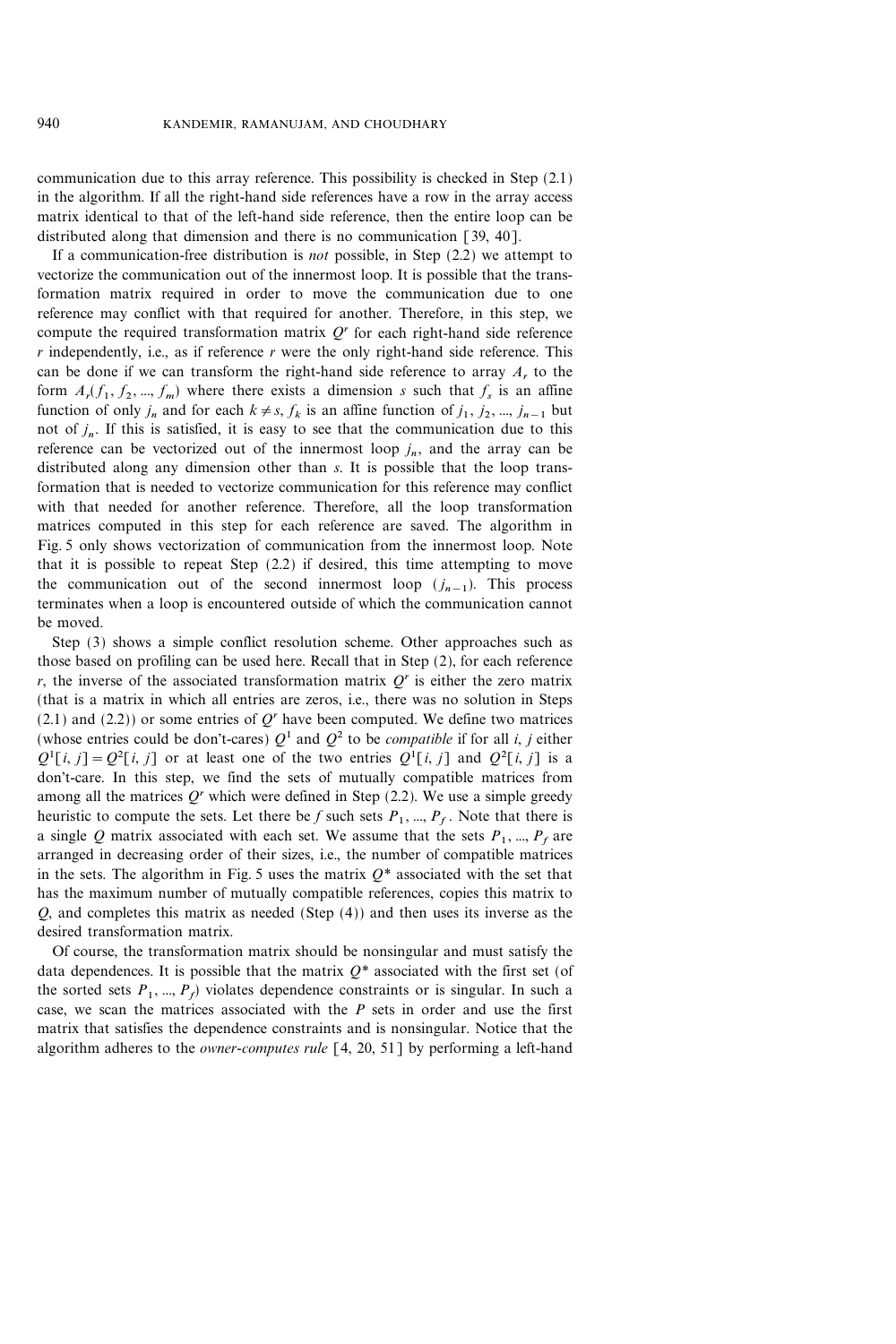side based data distribution across the processors. The details of the algorithm can be found in Refs. [39] and [40].

# 5.2. Complexity

For the left-hand side reference, in the worst case  $m$  equation systems are solved (one or each candidate DD). Assuming  $n \ge m$  each system requires maximum  $\Theta(n^3)$ , giving a total cost of  $\Theta(n^4)$  for the left-hand side reference. The cost of a right-hand side reference is at the worst case  $\Theta(mn^3 + mn^3)$ , where first term is for checking communication-free distribution and the second term is for vectorization. Thus, the overall cost of the algorithm is  $\Theta(n^4R)$ . Notice that if we attempt to vectorize communication above the outer loops as well, the overall complexity becomes  $\Theta(n^5R)$ .

# 5.3. Example

To illustrate the technique, we consider again the  $ijk$  matrix-multiply nest shown in Fig. 3a.

The array access matrices are as follows.

$$
\mathcal{L}^C = \begin{pmatrix} 1 & 0 & 0 \\ 0 & 1 & 0 \end{pmatrix}, \qquad \mathcal{L}^A = \begin{pmatrix} 1 & 0 & 0 \\ 0 & 0 & 1 \end{pmatrix}, \qquad \text{and} \qquad \mathcal{L}^B = \begin{pmatrix} 0 & 0 & 1 \\ 0 & 1 & 0 \end{pmatrix}.
$$

As before, we only show the successful trials.

In Step (1)  $\mathcal{L}^C \times Q = (\frac{1}{x}, \frac{0}{x}, \frac{0}{x})$ . Therefore  $q_{11} = 1$ ,  $q_{12} = 0$ , and  $q_{13} = 0$ .

Since  $\vec{\ell}_1^A = \vec{\ell}_1^C$ , A can be distributed along the first dimension as well.

Array  $B$ , however, has no common row with array  $C$ ; therefore we try to vectorize communication for it.  $\mathcal{L}^B \times Q = (\begin{matrix} 0 & 0 & 1 \\ x & x & 0 \end{matrix})$ . Therefore  $q_{31} = q_{32} = q_{23} = 0$  and  $q_{33} = 1$ . Thus, array B can be distributed along the second dimension as the new innermost loop index appears only in the first dimension.

In these equations,  $x$  denotes to a *don't-care* entry.

At this point, we have

$$
Q = \begin{pmatrix} 1 & 0 & 0 \\ q_{21} & q_{22} & 0 \\ 0 & 0 & 1 \end{pmatrix}.
$$

The remaining entries should be selected such that  $Q$  should be of full-rank and no data dependence is violated. In this case the compiler can set  $q_{21}=0$  and  $q_{22}=1$ using a completion algorithm.

This results in the identity matrix meaning that no transformation is needed. Arrays A and C are distributed by rows and array B by columns. The resulting program with the data transfer call is shown in Fig. 3c. Note that the communication for array  $B$  is performed *outside* the innermost loop; that is, it is vectorized. The notation  $B(*)$ , v) in Fig. 3c denotes the set of elements  $\{(w, v): 1 \le w \le N\}$ .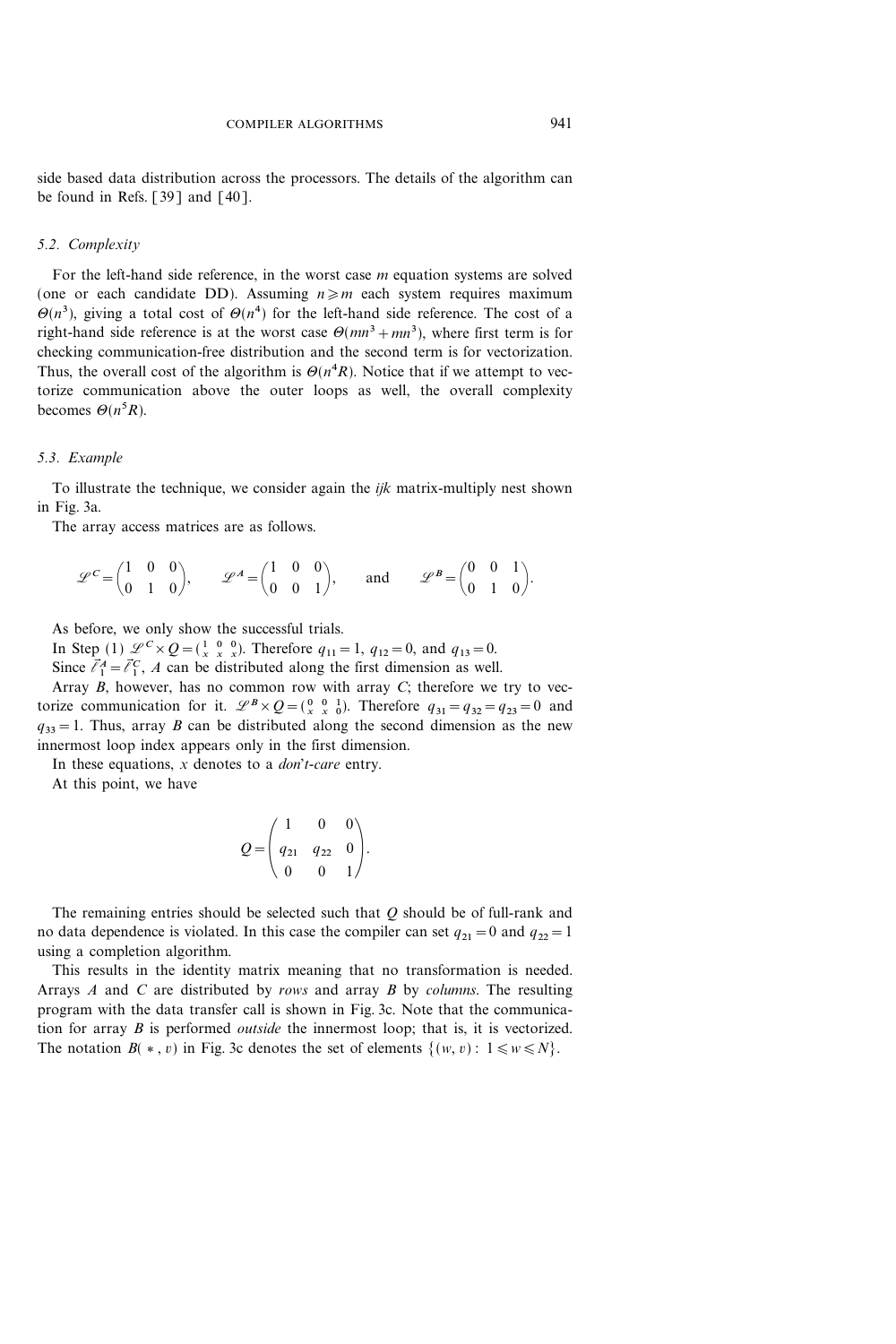$$
DO i = 1, N
$$
  
\n
$$
DO j = i, MIN(i+2*b-2,N)
$$
  
\n
$$
DO k = MAX(i-b+1,j-b+1,1), MIN(i+b-1,j+b-1,N)
$$
  
\n
$$
C(i,j-i+1) = C(i,j-i+1) + A(k,i-k+b) * B(k,j-k+b) + A(k,j-k+b) * B(k,i-k+b)
$$
  
\nEND DO  
\nEND DO  
\nEND DO

 $(a)$ 

 $\mathsf{II}$ A,B,C: column-major  $DO u = 1, N$  $DO v = u$ ,  $MIN(u+2*b-2,N)$ transfer  $A(*,v+b)$ transfer  $A(*,u+v+b)$ transfer  $B(*, v+b)$ transfer  $B(*,u+v+b)$  $DO w = MAX(u-b+1,v-b+1,1), MIN(u+b-1,v+b-1,N)$  $C(u+w+1,u) = C(u+v+1,u) + A(w,v+b) * B(w,u+v+b) + A(w,u+v+b) * B(w,v+b)$ **END DO END DO END DO** 

 $(b)$ 

FIG. 6. (a) SYR2K loop nest from BLAS. Notice that the subscript expressions are quite complex. (b) Optimized version of (a) obtained by the algorithm given in Fig. 5. All arrays are distributed along columns and all communications are vectorized above the innermost loop.

This algorithm can optimize loop nests with quite complex subscript functions as well. As an example, consider the SYR2K nest shown in Fig. 6a from BLAS [16]. Figure 6b shows the optimized version of this loop nest. The resulting loop transformation matrix is

$$
T = \begin{pmatrix} 1 & -1 & 0 \\ -1 & 0 & 1 \\ 0 & 0 & -1 \end{pmatrix}.
$$

The arrays  $A$ ,  $B$ , and  $C$  are all distributed by *columns*; and all communications are vectorized before the innermost transformed loop.

# 6. UNIFIED ALGORITHM

This section presents a unified algorithm which combines the characteristics of the two algorithms presented in the previous two sections (Sections 4 and 5). There are many factors involved in this case and the algorithm presented here is a greedy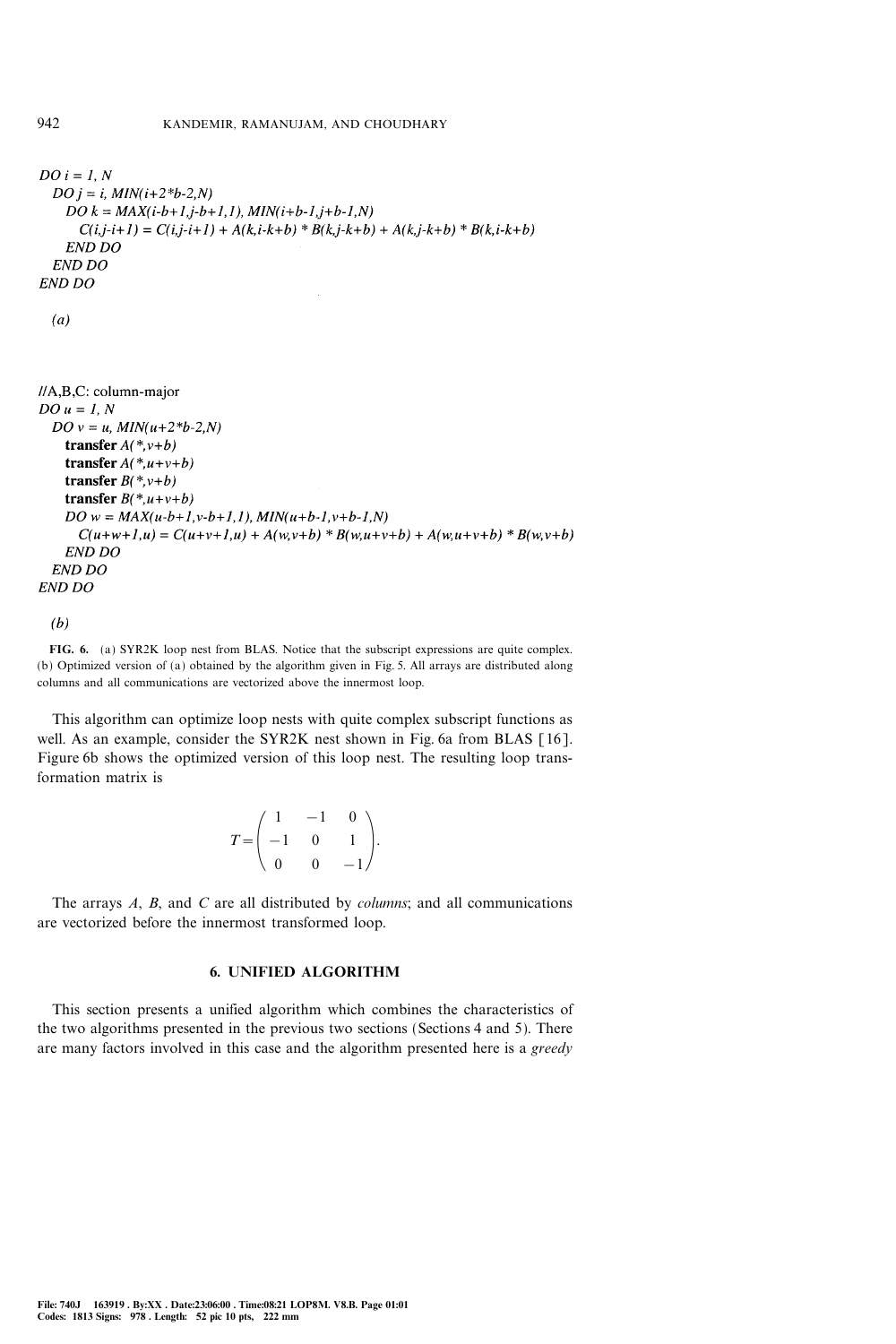heuristic in the sense that it handles the array references one by one and uses the decisions taken during optimization of a reference in optimization of the others.

Specifically, given a loop nest, our unified algorithm

(1) transforms the nest such that the outermost transformed loop can be run in parallel across the processors,

(2) optimizes memory locality by distributing each array across the memories of the processor,

(3) optimizes interprocessor communication by vectorizing it whenever possible, and

(4) optimizes cache locality by assigning an appropriate memory layout for each array and by transforming the iteration space.

For distributed-memory multicomputers, all four steps can be applied. For the shared-memory NUMA case, depending on the specific machine, Steps (1), (2), and (4) are attempted; and for the UMA case, only Steps (1) and (4) can be performed.

# 6.1. Explanation

In this subsection, we give the rationale behind the unified algorithm. As before, for simplicity, we assume there is only one uniformly generated set per array. If this is not the case, the representative reference selection scheme discussed earlier should be used.

At the heart of our unified optimization algorithm is determining for each array an array access matrix suitable for *both* parallelism and locality. One might think of an *ideal* access matrix as the one which helps to exploit *temporal* locality in the innermost loop and produces outermost loop parallelism without incurring interprocessor communication. Such an ideal access matrix is of the form

|  |                                                                                  |               | $x \quad 0 \setminus$ |
|--|----------------------------------------------------------------------------------|---------------|-----------------------|
|  |                                                                                  | $x\quad 0$    |                       |
|  | $x \quad x \quad \cdots$<br>$x \quad x \quad \cdots$<br>$1 \quad 0 \quad \cdots$ | $0 \quad 0$   |                       |
|  |                                                                                  |               | $x \quad 0$           |
|  |                                                                                  |               | $x \quad 0 \mid$      |
|  |                                                                                  | $\mathcal{X}$ | $m \times n$          |
|  |                                                                                  |               |                       |

.

In this matrix x denotes to a *don't-care* entry. Notice that the matrix has a zero last column which guarantees temporal locality in the innermost loop and a row of the form  $(1, 0, \ldots, 0, 0)$  which implies outermost loop parallelism. Supposing that this row is the *i*th row where  $1 \le i \le m$ , the array in question can be distributed across the memories of the processors along the *i*th dimension (i.e., *i* is the DD). In addition, during the entire execution of the innermost loop the elements of this array can be held in a register. For such an array, the memory layout is of secondary importance as it exhibits temporal locality in the innermost loop.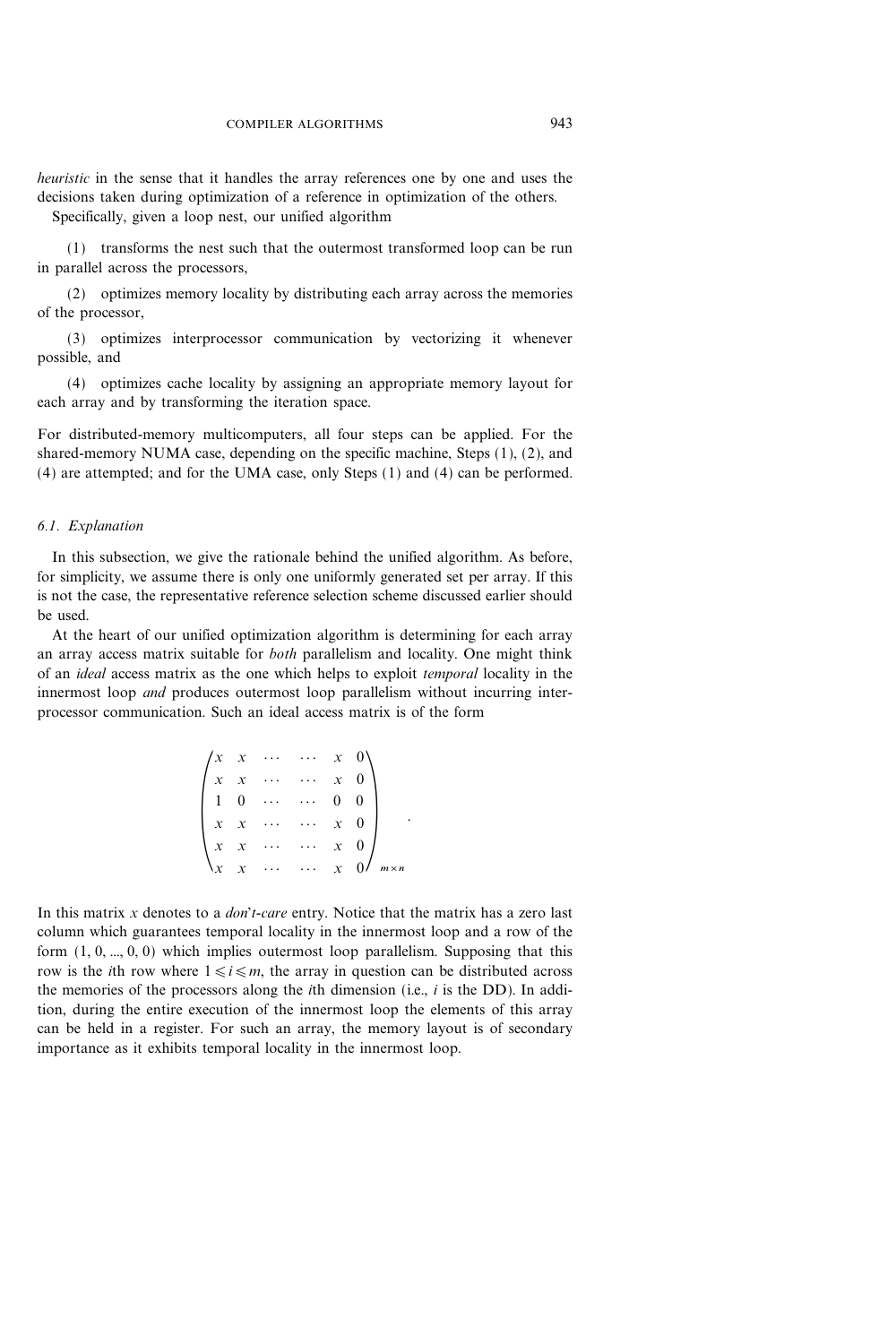Another ideal access matrix is the one which helps to exploit *spatial* locality in the innermost loop and ensures outermost loop parallelism without communication. Such an access matrix is of the following form:

|           | $\int x x \dots \dots$                                                                                                                                                                                      |               | $x \neq 0$             |
|-----------|-------------------------------------------------------------------------------------------------------------------------------------------------------------------------------------------------------------|---------------|------------------------|
|           | $x \quad x \quad \cdots \quad \cdots$                                                                                                                                                                       |               | $x \quad 0$            |
|           | $1 \quad 0 \quad \cdots \quad \cdots$                                                                                                                                                                       | $0 \quad 0$   |                        |
|           | $\begin{array}{ccccccccc}\nx & x & \cdots & \cdots & \cdots & \\ x & x & \cdots & \cdots & \cdots & \cdots & \cdots & \cdots \\ \downarrow x & x & \cdots & \cdots & \cdots & \cdots & \cdots\n\end{array}$ |               | $x \quad 0$            |
|           |                                                                                                                                                                                                             |               | $x \mid 1 \mid$        |
| $\cdot$ x |                                                                                                                                                                                                             | $\mathcal{X}$ | $\frac{1}{m \times n}$ |

.

Assuming that  $(1, 0, \ldots, 0, 0)$  is the *i*th row and the nonzero entry in the last column occurs in the jth row, we have i as the DD and j as the FCD for the array in question. In other words, we can distribute the array along the ith dimension and store it in memory such that the jth dimension will be the fastest changing dimension. It should be emphasized that the compiler should try all possible  $m$  values for  $i$  and j. It should also be noted that  $i \neq j$  as the same dimension cannot be a DD and FCD at the same time.

Our algorithm tries to achieve one of these ideal access matrices for as many references as possible. For the remaining references, the algorithm considers the next most desirable access matrices. The selection of those matrices depends on whether parallelism is favored over locality or vice versa. For example, we can insist on exploiting spatial locality in the innermost loop, but can accept some communication vectorized out of the innermost loop. Obviously, such an approach favors locality over parallelism. Alternatively, we can insist on communication-free outermost loop parallelism, but can sacrifice some locality by, let's say, exploiting spatial locality in the second innermost loop instead of the innermost loop. Such an approach favors parallelism over cache locality.

In Table 1 we show the alternative access matrices that our current implementation tries for a reference to a two-dimensional array enclosed by a three-dimensional loop nest.

The upper-left quadrant (UL) of the table presents the desired access matrices for obtaining outermost loop parallelism as well as exploiting temporal locality in the innermost loop. The upper-right (UR) quadrant, on the other hand, shows the access matrices for obtaining outermost loop parallelism and exploiting spatial locality in the innermost loop. The lower-left (LL) corner of the table gives the access matrices that will be used when the locality is favored over parallelism. In that case, the spatial locality is exploited in the innermost loop, but the communication incurred by the reference is vectorized out of the innermost loop. Finally, the lower-right (LR) quadrant shows the access matrices when parallelism is favored over locality. In this case the outermost loop parallelism is achieved but the spatial locality is exploited in the second innermost loop. Depending on the target architecture these four quadrants can be tried in different orders. In our current implementation, for the distributed-memory message-passing machines we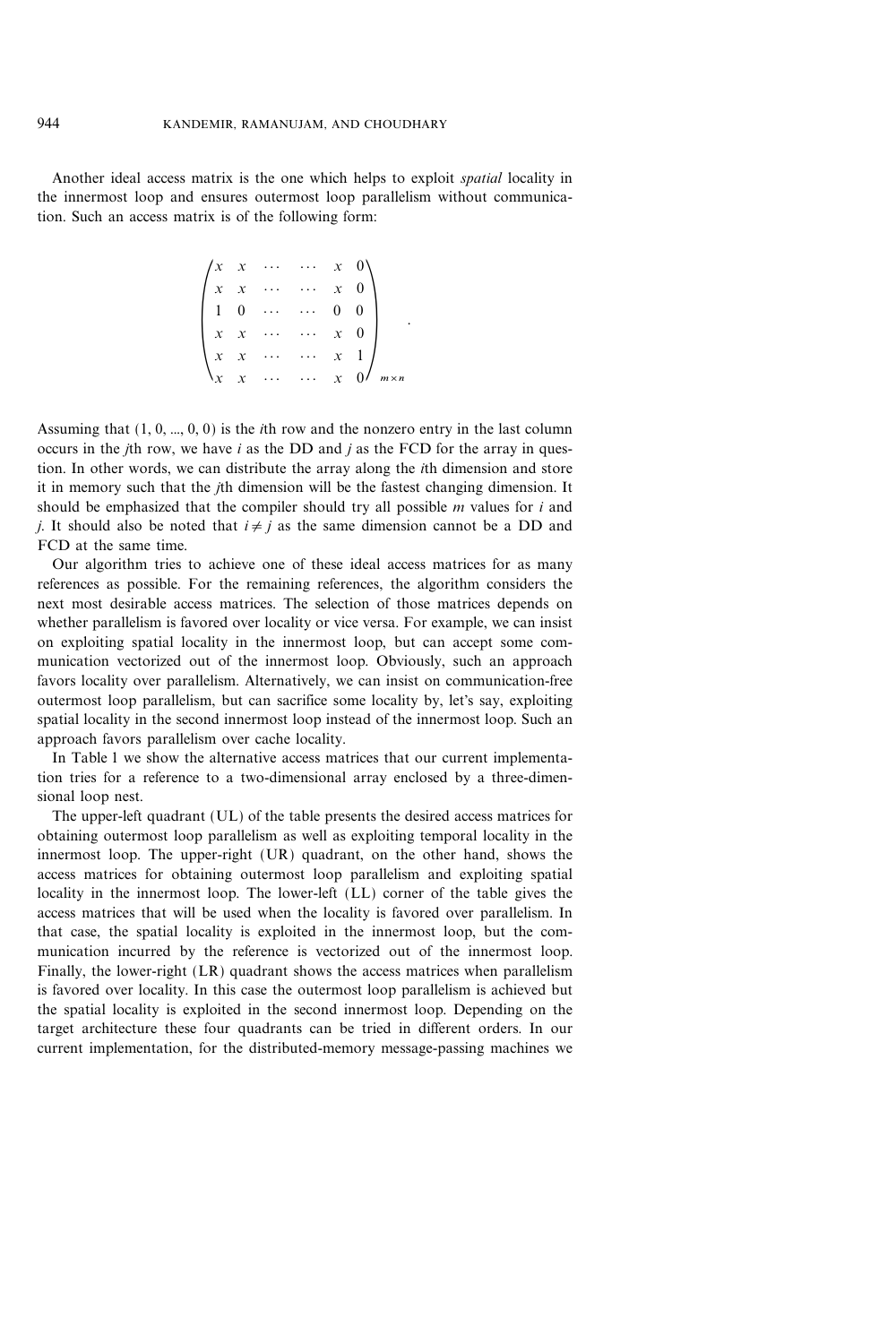#### TABLE 1

Desired Array Access Matrices for a Two-Dimensional Array Enclosed in a Three-Deep Loop Nest

| group(1) |  | group(2)                                                                                                     |  |  |  |                                                                                                              |  |  |
|----------|--|--------------------------------------------------------------------------------------------------------------|--|--|--|--------------------------------------------------------------------------------------------------------------|--|--|
|          |  | $\begin{pmatrix} 1 & 0 & 0 \\ x & x & 0 \end{pmatrix}, \begin{pmatrix} x & x & 0 \\ 1 & 0 & 0 \end{pmatrix}$ |  |  |  | $\begin{pmatrix} 1 & 0 & 0 \\ x & x & 1 \end{pmatrix}, \begin{pmatrix} x & x & 1 \\ 1 & 0 & 0 \end{pmatrix}$ |  |  |
|          |  | group $(3)$                                                                                                  |  |  |  | group 4                                                                                                      |  |  |
|          |  | $\begin{pmatrix} x & x & 0 \\ 0 & 0 & 1 \end{pmatrix}, \begin{pmatrix} 0 & 0 & 1 \\ x & x & 0 \end{pmatrix}$ |  |  |  | $\begin{pmatrix} 1 & 0 & 0 \\ x & 1 & x \end{pmatrix}, \begin{pmatrix} x & 1 & x \\ 1 & 0 & 0 \end{pmatrix}$ |  |  |

*Note.* An  $x$  denotes a *don't-care* entry. The four quadrants in this table correspond to the groups: upper-left quadrant (group (1)) temporal locality in the innermost loop, no communication; upper-right quadrant (group (2)) spatial locality in the innermost loop, no communication; lower-left quadrant (group (3)) spatial locality in the innermost loop, vectorized communication; and lower-right quadrant (group (4)) spatial locality in the second innermost loop, no communication.

adopt UL, UR, LR, and LL in that order. For the distributed-shared-memory machines, on the other hand, we try UL, UR, LL, and LR in that order. Given accurate cost measurements, it is possible to select an appropriate order for the trials.

Essentially, starting from the left-hand side reference, the algorithm handles each array reference in turn and tries to find a suitable access matrix for satisfying locality and parallelism. In doing so, it fills *some* elements of  $Q$  as well. Then it proceeds with the next reference and tries to fill out the remaining elements of  $\hat{Q}$ and so on. After all the references have been handled, if there are still unspecified elements of  $Q$ , they are filled out using a modified version of the completion algorithms proposed by Li [32] and Bik and Wijshoff [6].

An important question is how many access matrices should be tried for a given array reference. In theory, an approach can perform an exhaustive search over all possible access matrices (not just the ones belonging to one of the four sets mentioned above). Such an approach will also try access matrices such as those, let's say, which exploit the spatial locality in the third innermost loop and vectorize the communication in the second innermost loop, etc. Our experience, albeit limited, shows that for most regular scientific codes encountered in practice examining four sets of access matrices mentioned above is sufficient. These four sets correspond to four quadrants shown in Table 1. In the following we will call each quadrant a *group.* Notice that given an array dimensionality  $m$ , and a loop depth  $n$ , it is always possible to generate these four groups which contain desired access matrices corresponding to (1) temporal locality, no communication; (2) spatial locality, no communication; (3) spatial locality, vectorized communication; and (4) spatial locality (in the second innermost loop), no communication, respectively.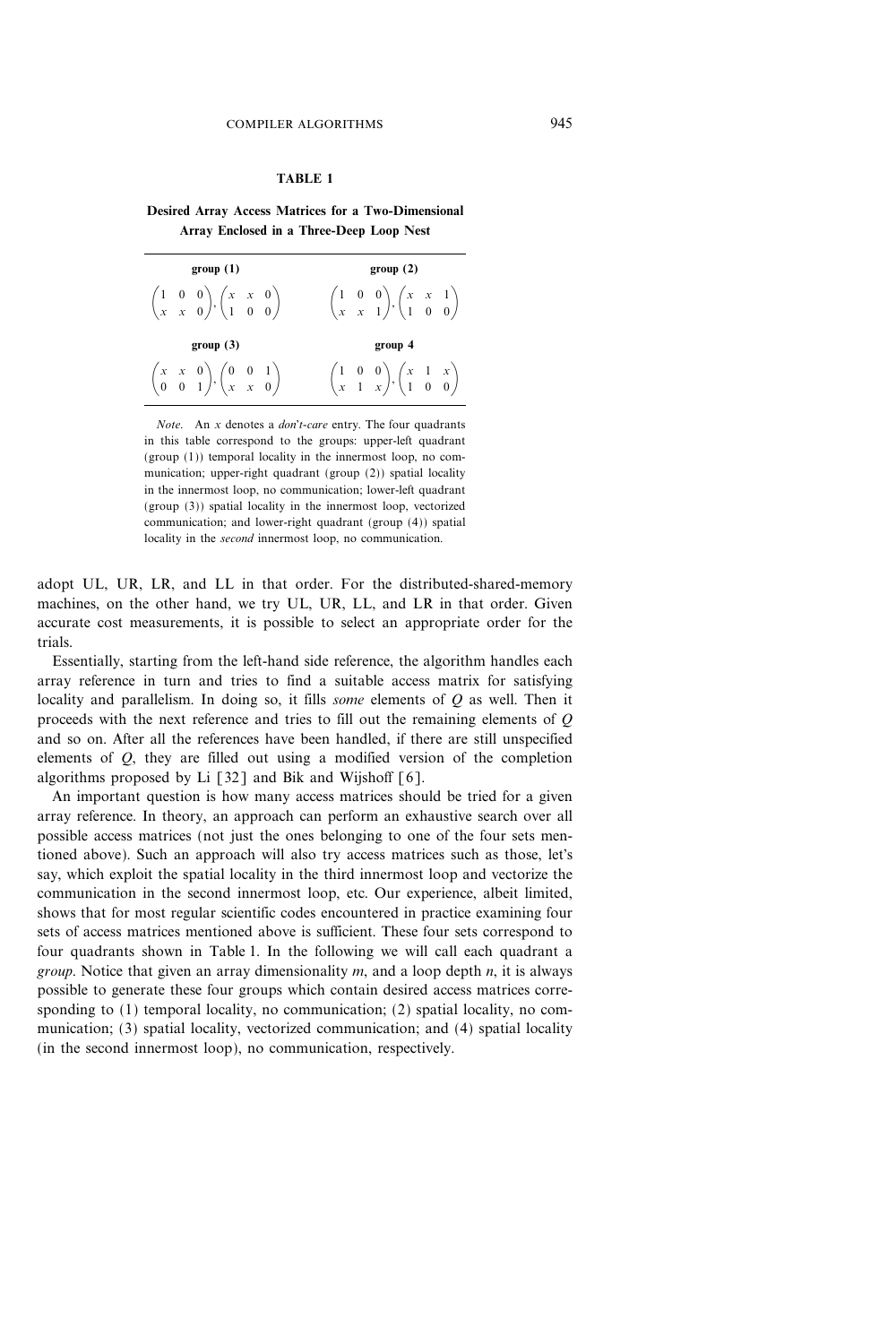$\bullet$  INPUT:

 $\mathcal{L}^{A_0}$  for the left hand side (LHS) array reference

 $\mathcal{L}^{A_r}$  for the right hand side (RHS) array references where  $1 \leq r \leq R$ 

• OUTPUT:

A loop transformation matrix  $T$  and a distributed dimension (DD) and a fastest changing dimension (FCD) for each array

#### · PROCEDURE:

 $(1)$  // optimize each reference in turn

```
for r = 0 to R \{ // iterate over the references starting with the LHS
     done \leftarrow FALSE
      i \leftarrow 1while ((i \le 4) and done == FALSE) { // iterate over the four groups
          i \leftarrow 1while ((j \le m(m-1) and done == FALSE) { // iterate over the access matrices
                initialize Q^r = [\vec{q_1^r}, \vec{q_2^r}, \cdots, \vec{q_n^r}] to the zero matrix, DD of r to -1, and the FCD of r to -1.
                Check if there is a solution Q^r such that \mathcal{L}^{A_r} \times Q^r = R_{ij};
                If a solution exists, mark i as the DD for reference r, j as the FCD for reference r,
                               save Q^r, and set done = TRUE.
                increment jJ
          increment i
     \mathcal{E}
```
 $(2)$  // simple conflict resolution

ł

- $-$  We use a simple conflict resolution scheme similar to that used in Step (3) of the algorithm in Figure 5. See Figure 5 for the definitions. Each matrix  $Q^r$  for  $0 \le r \le R$  is either the zero matrix or has a value computed in Step (1).
- Compute the sets of compatible matrices using a greedy strategy. Let there be  $g$  such compatible sets which are sorted in decreasing order of their sizes (i.e., the number of mutually compatible matrices that belong to each set) as  $P_1, \cdots, P_q$ .
- Let  $Q^*$  be the matrix associated with the set  $P_1$ . Copy  $Q^*$  into  $Q$ .
- For each  $Q^r(1 \le r \le R)$  computed in Step (1) (i.e., for each  $Q^r$  that is not the zero matrix), if  $Q^*$  and  $Q<sup>r</sup>$  are compatible, then store the DD and FCD of this reference that was computed.
- (3) complete Q using a completion algorithm and compute  $T = Q^{-1}$
- (4) assign arbitrary memory layouts for arrays with temporal locality

FIG. 7. Sketch of the unified compiler algorithm for optimizing cache locality, memory locality, parallelism, and minimizing communication. Note that for each reference we check all possible access matrices from all four groups.

The sketch of our unified algorithm is given in Fig. 7. We assume that four groups are denoted by  $i=1, 2, 3, 4$ , respectively. Also assume that  $R_{ii}$  refers to the jth access matrix from group i. For example in Table 1,

$$
R_{11} = \begin{pmatrix} 1 & 0 & 0 \\ x & x & 0 \end{pmatrix} \qquad \text{and} \qquad R_{32} = \begin{pmatrix} 0 & 0 & 1 \\ x & x & 0 \end{pmatrix}.
$$

Notice that  $1 \leq j \leq m(m-1)$  for an *m*-dimensional array. The reason is that we need to select a dimension for DD and another dimension for FCD.

In Step (1) we have a three-deep loop nest. For each reference we try each possible access matrix from four groups. When an acceptable access matrix is found, we store the matrix associated with this reference and move on to the next array. The reason we do this is to be be able to detect and resolve conflicts. In this step, the associated matrix  $Q<sup>r</sup>$  could either be undefined or has some values set.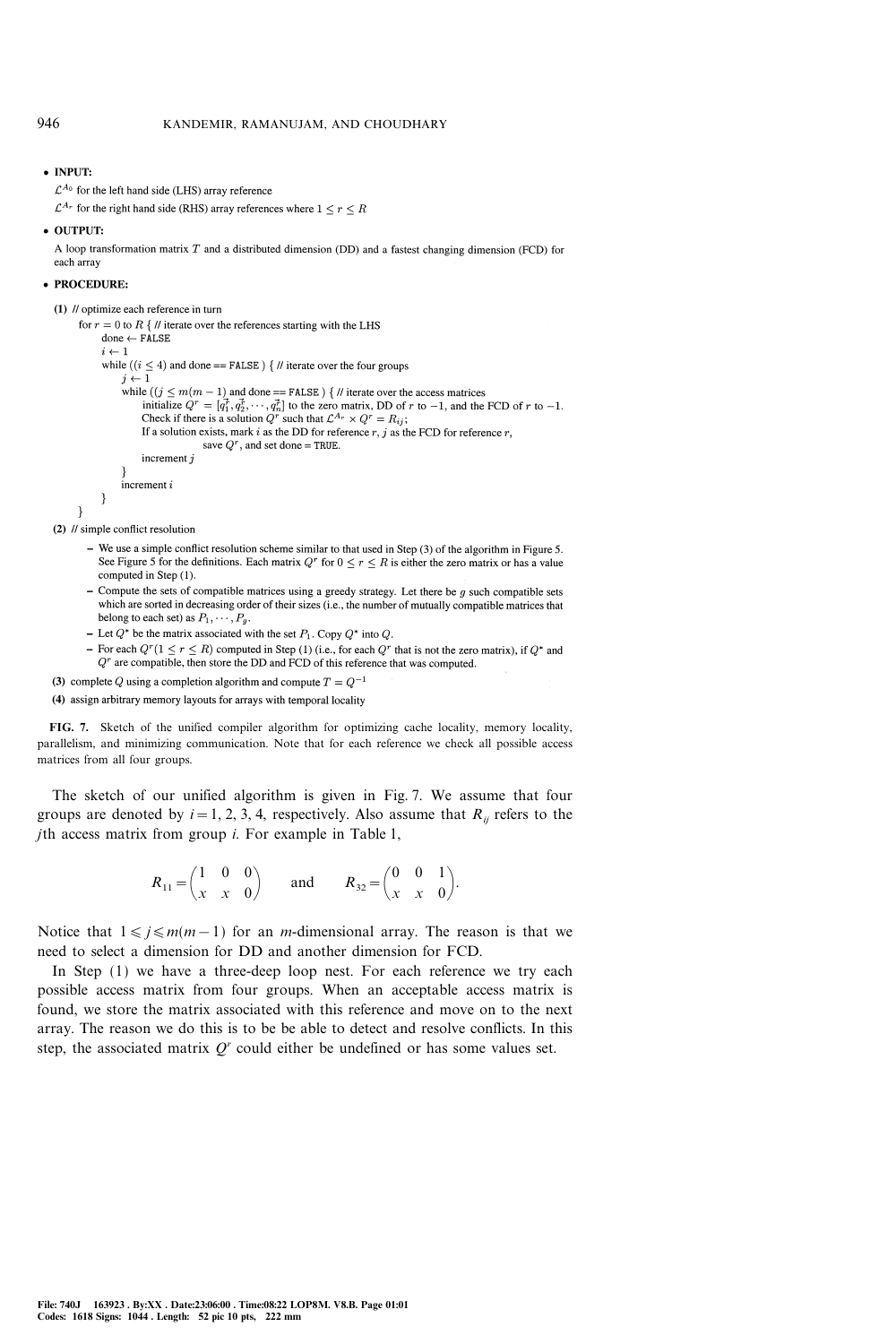Since there may be conflicting requirements on the transformation matrix from different references, we use a conflict resolution scheme in Step (2). This scheme is similar in spirit to the conflict resolution step used in Fig. 5. A key difference between the two algorithms is that the left-hand side array gets a special treatment in the algorithm in Fig. 5, whereas that is not the case in the combined algorithm in Fig. 7. Accordingly, the conflict resolution step takes all the computed  $Q<sup>r</sup>$ matrices (both left- and right-hand side) into account. (See the discussion in Section 4.1 for a description of the conflict resolution scheme.)

Finally, in Step  $(3)$  we complete Q, and in Step  $(4)$  we assign arbitrary layouts for the references with temporal locality in the innermost loop.

Our current approach precomputes the desired access matrices of all four groups of access matrices for commonly used array dimensions (e.g.,  $m=2, 3, 4$ ) and loop depths (e.g.,  $n = 2, 3, 4$ ) and stores them in tables for the algorithm shown in Fig. 7.

## 6.2. Complexity

The complexity of the approach is the product of the trip counts of the loops shown in Fig. 7 and  $\Theta(n^3)$ ; that is,  $\Theta(n^4R)$ . Notice that if we consider all levels of spatial reuse and vectorization above the outer loops, the complexity would be higher.

# 6.3. Example

We consider the original matrix-multiply nest of Fig. 3a once more. The array access matrices are

$$
\mathscr{L}^C = \begin{pmatrix} 1 & 0 & 0 \\ 0 & 1 & 0 \end{pmatrix}, \qquad \mathscr{L}^A = \begin{pmatrix} 1 & 0 & 0 \\ 0 & 0 & 1 \end{pmatrix}, \qquad \text{and} \qquad \mathscr{L}^B = \begin{pmatrix} 0 & 0 & 1 \\ 0 & 1 & 0 \end{pmatrix}.
$$

Again, we show only the successful trials.

For the left-hand side reference, we can use

$$
R_{11} = \begin{pmatrix} 1 & 0 & 0 \\ x & x & 0 \end{pmatrix} \cdot \mathscr{L}^C \times Q = \begin{pmatrix} 1 & 0 & 0 \\ x & x & 0 \end{pmatrix} \Rightarrow Q = \begin{pmatrix} 1 & 0 & 0 \\ x & x & 0 \\ x & x & x \end{pmatrix}.
$$

This means we can exploit temporal locality in the innermost loop and can have outermost loop parallelism by distributing the array row-wise across the memories of the processors.

For array  $A$ , we can use

$$
R_{21} = \begin{pmatrix} 1 & 0 & 0 \\ x & x & 1 \end{pmatrix} \cdot \mathscr{L}^A \times Q = \begin{pmatrix} 1 & 0 & 0 \\ x & x & 1 \end{pmatrix} \Rightarrow Q = \begin{pmatrix} 1 & 0 & 0 \\ x & x & 0 \\ x & x & 1 \end{pmatrix}.
$$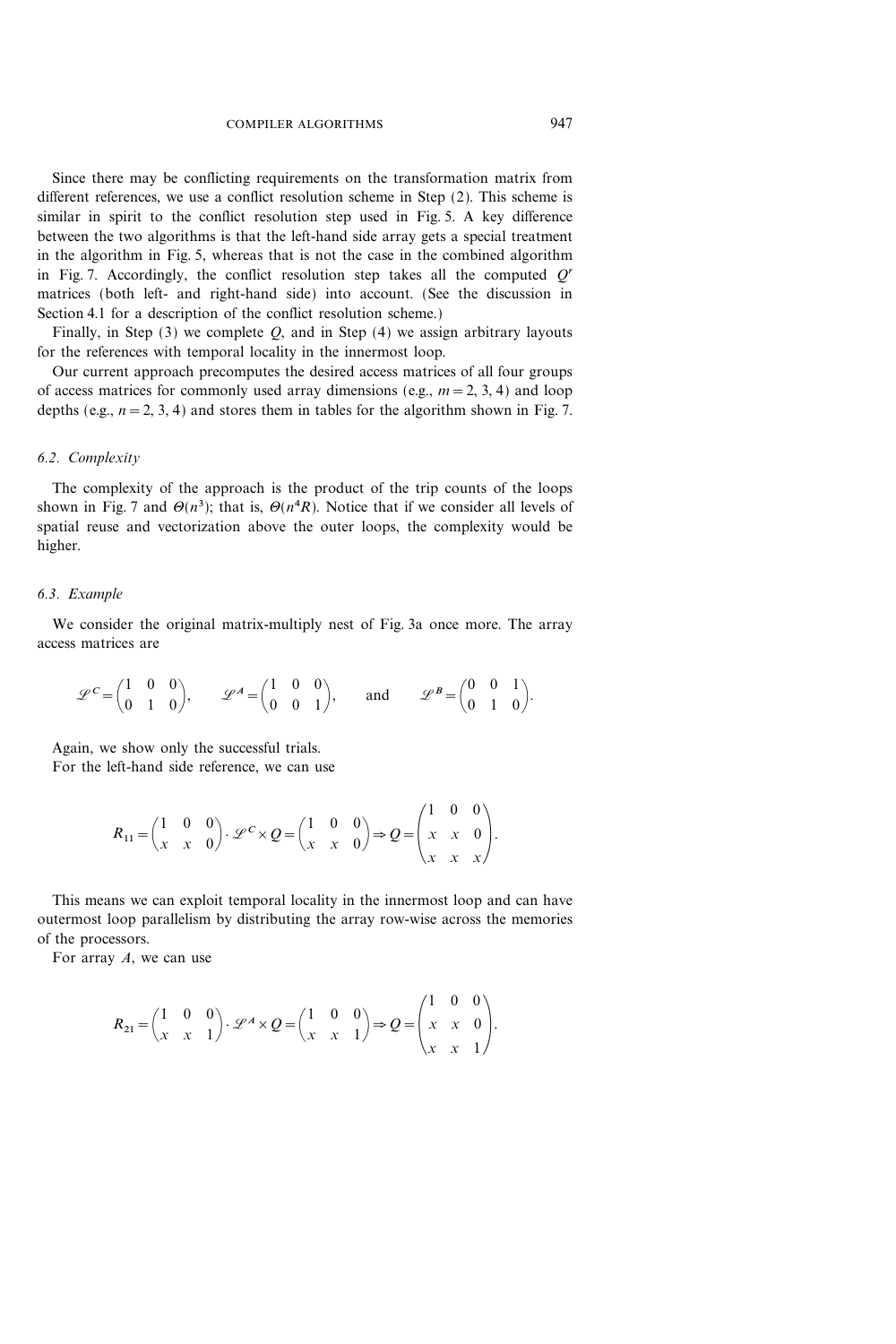In this case, the FCD for array  $\vec{A}$  is two; that is, the array should be stored as row-major. In addition, due to row  $(1, 0, 0)$  in the transformed access matrix, there will be no communication for that reference with the outermost loop parallelism.

For array  $B$ , we can use

$$
R_{21} = \begin{pmatrix} 0 & 0 & 1 \\ x & x & 0 \end{pmatrix} \cdot \mathscr{L}^A \times Q = \begin{pmatrix} 0 & 0 & 1 \\ x & x & 0 \end{pmatrix} \Rightarrow Q = \begin{pmatrix} 1 & 0 & 0 \\ x & x & 0 \\ 0 & 0 & 1 \end{pmatrix}.
$$

Thus, array  $B$  will not have outermost loop parallelism, but its communication will be vectorized out of the innermost loop. In addition, it will have a columnmajor memory layout in memory.

In Step (3), we set  $q_{21}=0$  and  $q_{22}=1$  reaching the identity matrix. Finally, in Step  $(4)$ , we assign row-major memory layout to array C. The resulting program is the same as shown in Fig. 3c with appropriate memory layouts.

#### 7. GLOBAL OPTIMIZATION PROBLEM

The impact of data layout optimizations is global in the sense that when memory layout for an array is modified this new layout should be applied for all references to that array in the entire program. In some cases, this global effect can cause problems. These problems can be handled to a certain extent by applying iteration space transformations for the loop nests that are suffering from negative impact of the layout transformation. In other words, global impact of data layout transformations can be resolved locally by iteration space transformations.

In this section, we concentrate on the global locality optimization problem; that is, optimizing a number of consecutive loop nests simultaneously. In fact, we will handle a subproblem, namely optimizing cache locality across a number of loop nests. The other part of the global problem, optimizing data distribution across processors in multiple nests, has been handled in the literature (see, for example, [43, 21, 18, 36, 26, or 3]) and we do not discuss that problem here. Although the algorithm to be presented in this section can be modified to incorporate optimal global data distribution detection as well, for the sake of clarity we assume in this section that a suitable data distribution will be always available after the global algorithm discussed here has run. In a future work, we plan on integrating the global algorithm to be presented here with one of the techniques proposed by previous authors on automatic data distribution such as Anderson *et al.* [2], Kremer [28], and Gupta and Banerjee [21].

# 7.1. Local Candidates

In previous sections we tried to determine locally optimal memory layouts given a loop nest. When working on a global setting which comprises a number of loop nests, however, a local suboptimal solution may be globally optimal or vice versa. This implies that it may *not* be a good idea to consider only locally optimal memory layouts during global optimization process. In other words, we need to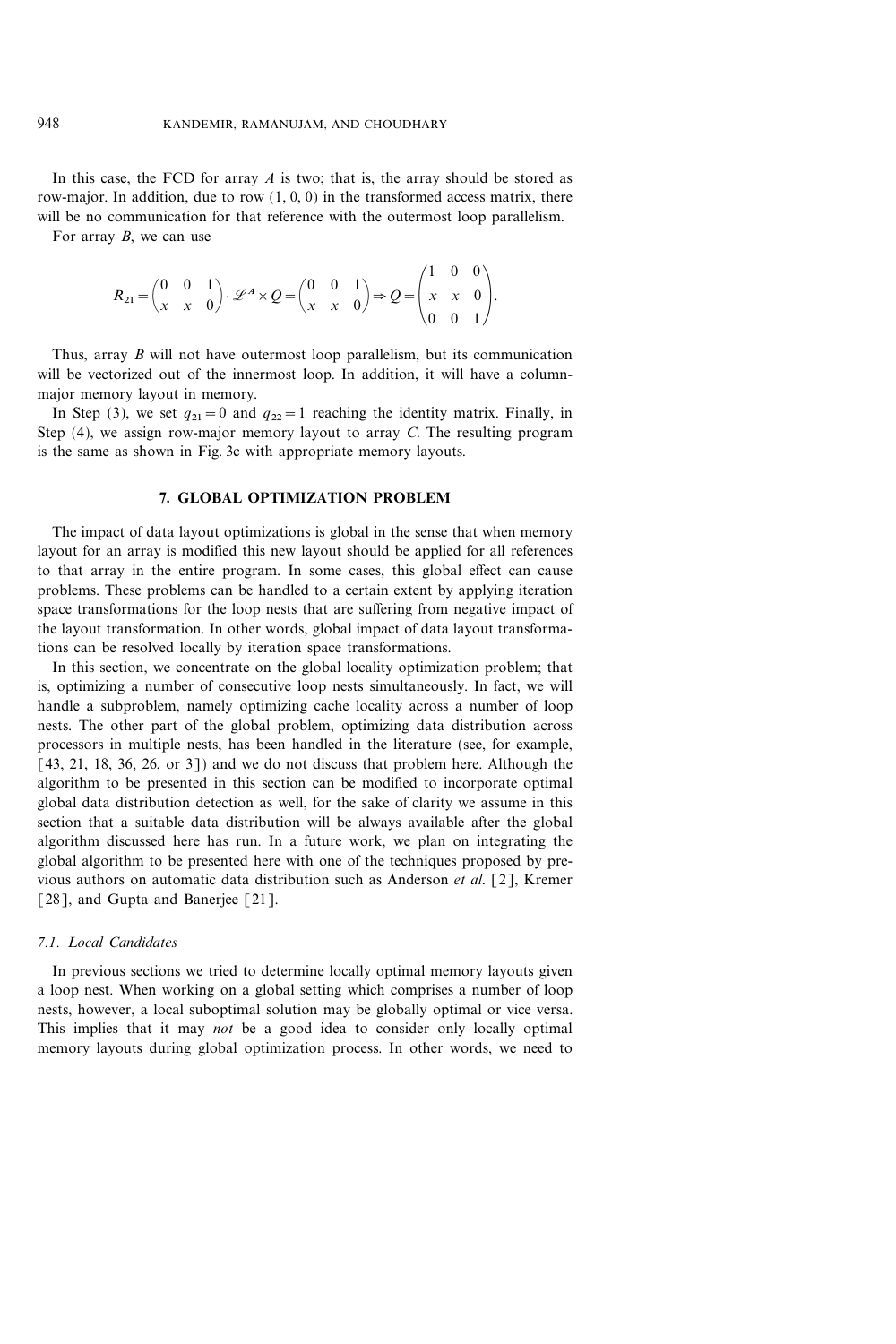consider a number of local alternatives per nest in the global optimization (which includes the best local alternative, of course). The important question now is how to select those local alternatives. As the reader would recall, the algorithm in Fig. 2 returns only a single solution which consists of memory layouts for all arrays. We call such a solution a *local combination* or a *local alternative*. The number of local alternatives can be increased in at least two ways:

(1) In Step (5) of the algorithm in Fig. 2, instead of assigning a single arbitrary layout for the references with temporal locality in the innermost loop, we can consider all possible memory layouts for such references; that is, for an m-dimensional array with temporal locality in the innermost loop we can consider all  $m$  possible dimensions as the FCD; or

(2) We can adopt an exhaustive search to find local alternatives based on the layout of the left-hand side array. In other words, for the left-hand side array we can try all  $m+1$  alternatives which exploit either temporal locality in the innermost loop (one alternative) or exploit spatial locality in the innermost loop (*m* alternatives). After that, for each such alternative we attempt to optimize all right-hand side references. This approach requires a minor modification to the algorithm given in Fig. 2. Specifically, Step (3) in Fig. 2 should be embedded within Steps (1) and (2) so that for each alternative solution for the left-hand side reference we can consider all the right-hand side references.

We have chosen to implement the second approach, because it puts an upper bound to the number of local alternatives: We can have at most  $m+1$  local alternatives (one for temporal locality and  $m$  for spatial locality with the FCD ranging from 1 to m). Notice that each possible local alternative is also associated with an accompanying loop transformation. Henceforth, we refer to this modified loop-level locality optimization approach as *local*. Throughout this section, we assume that local is run for each individual loop nest in the program, and all local alternatives and associated loop transformations are determined.

It is important to emphasize that although we can have  $m+1$  local alternatives at most, this number can be reduced in general using an aggressive approach. For example, given a local alternative and associated loop transformation the cache miss rates can be estimated using the approach proposed by Sarkar *et al.* [41]. The local alternatives whose estimated miss rates are higher than a threshold can be eliminated from further consideration.

Alternatively, the number of local alternatives can be further increased if we consider a number of alternative loop transformations to obtain the same FCD for a given array.

In the explanation which follows we assume that an arbitrary number of alternatives can be returned by *local* (less than, equal to, or greater than  $m+1$ ). In the run-time experiments, however, we considered exactly  $m+1$  local alternatives per nest.

## 7.2. General Problem

Let  $\{\mathcal{N}_1, \mathcal{N}_2, ..., \mathcal{N}_n\}$  denote the different loop nests in the program and  $\{\mathcal{A}_1, \mathcal{A}_2, ..., \mathcal{A}_m\}$  denote the different arrays. In general each nest can access a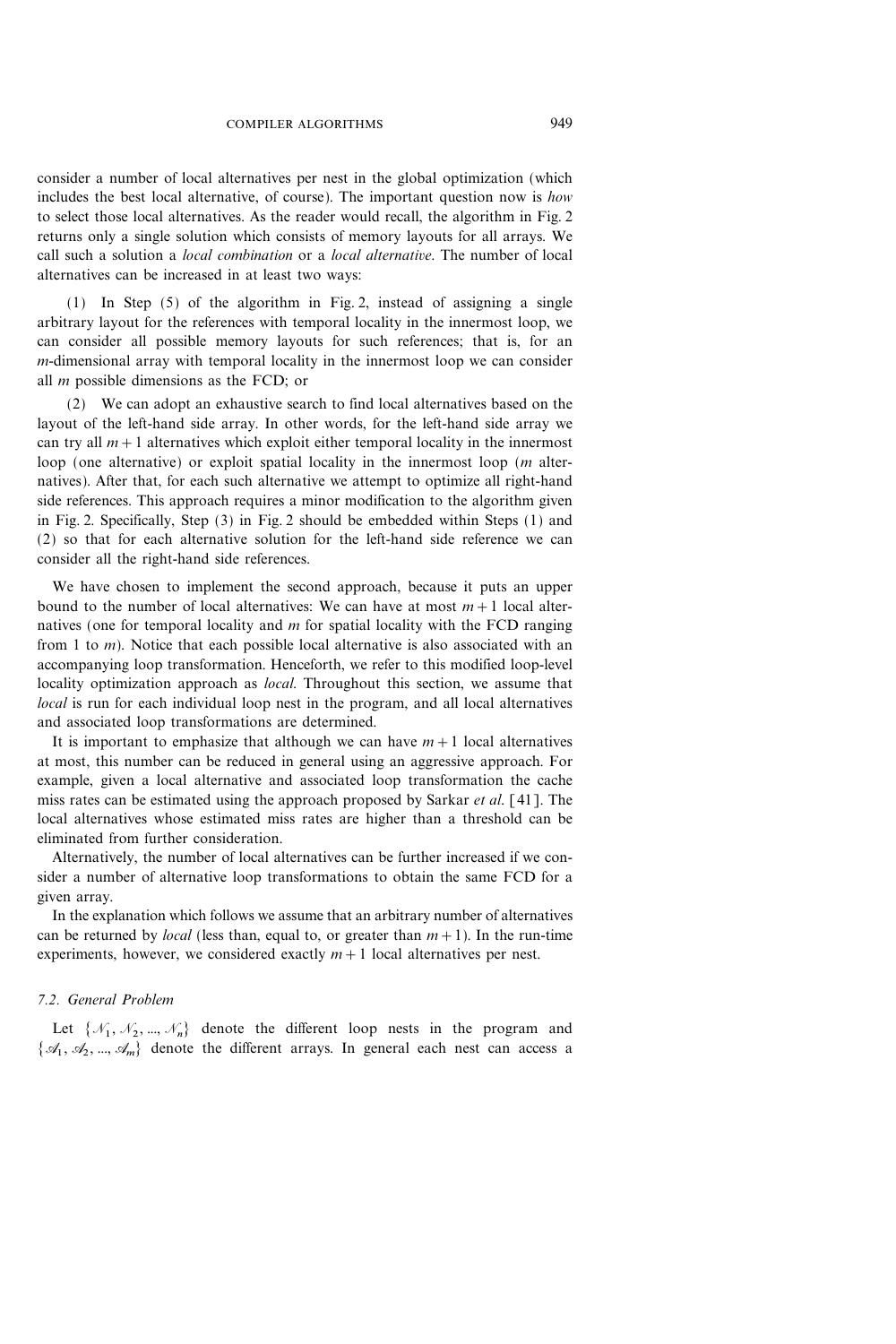subset of these arrays. We first present a sketch of a proof which shows that the problem of finding global memory layouts (for all arrays) which satisfy all the (transformed) nests is NP-complete [19] even for the restricted case where only row-major (r-m) and column-major (c-m) memory layouts are considered.

When *local* is run for each nest in the program, we obtain local alternatives similar to those shown in Table 2a. For example, nest  $\mathcal{N}_1$  accesses three arrays and local returns two local alternatives for that nest. We define the number of entries in the table as the size of the problem.

First, the problem belongs to the NP class [19]; this is because a nondeterministic algorithm need only guess a solution and check in polynomial time whether or not it satisfies all the nests. Next, we reduce the satisfiability problem [19] to our problem as follows: A given formulation is transformed to multiplications of sums (a polynomial-time operation). After that, each multiplicative term is associated with a nest, and each subterm (clause) in a multiplicative term is associated with a layout combination. With each logical variable  $x$  we associate an

|                                                                | --------        |                 |                 |                 | ---               |
|----------------------------------------------------------------|-----------------|-----------------|-----------------|-----------------|-------------------|
|                                                                | $\mathcal{A}_1$ | $\mathscr{A}_2$ | $\mathcal{A}_3$ | $\mathscr{A}_4$ | $\mathcal{A}_{5}$ |
|                                                                |                 |                 | (a)             |                 |                   |
| $\mathcal{N}_1$                                                | r-m             | r-m             | $r-m$           |                 |                   |
|                                                                | r-m             | c-m             | c-m             |                 |                   |
| $\mathcal{N}_2$                                                |                 | c-m             |                 |                 | c-m               |
|                                                                |                 | r-m             |                 |                 | c-m               |
| $\mathcal{N}_3$                                                | c-m             |                 | c-m             | r-m             |                   |
|                                                                |                 |                 |                 |                 |                   |
|                                                                |                 | (b)             |                 |                 |                   |
| $\mathcal{N}_1$                                                | $r-m$           | c-m             | c-m             |                 |                   |
|                                                                |                 | c-m             | c-m             | r-m             | r-m               |
| $\begin{aligned} \mathcal{N}_2 \\ \mathcal{N}_3 \end{aligned}$ |                 | r-m             | $r-m$           | r-m             |                   |
|                                                                |                 |                 |                 |                 |                   |
|                                                                |                 |                 | (c)             |                 |                   |
| $\mathcal{N}_1$                                                | r-m             | c-m             | c-m             |                 |                   |
|                                                                | $r-m$           | r-m             | c-m             |                 |                   |
| $\mathcal{N}_2$ $\mathcal{N}_3$                                |                 | c-m             | c-m             | r-m             | r-m               |
|                                                                |                 | r-m             | r-m             | r-m             |                   |
|                                                                |                 | r-m             | c-m             | r-m             |                   |
|                                                                |                 | c-m             | c-m             | c-m             |                   |

TABLE 2

Local Layout Assignments for Different Examples

*Note.* A nonempty entry in  $(\mathcal{N}_i, \mathcal{A}_j)$  means that the nest  $\mathcal{N}_i$ accesses the array  $A_i$ . For a given nest  $\mathcal{N}_i$ , each row represents a local alternative. r-m denotes row-major and c-m denotes column-major.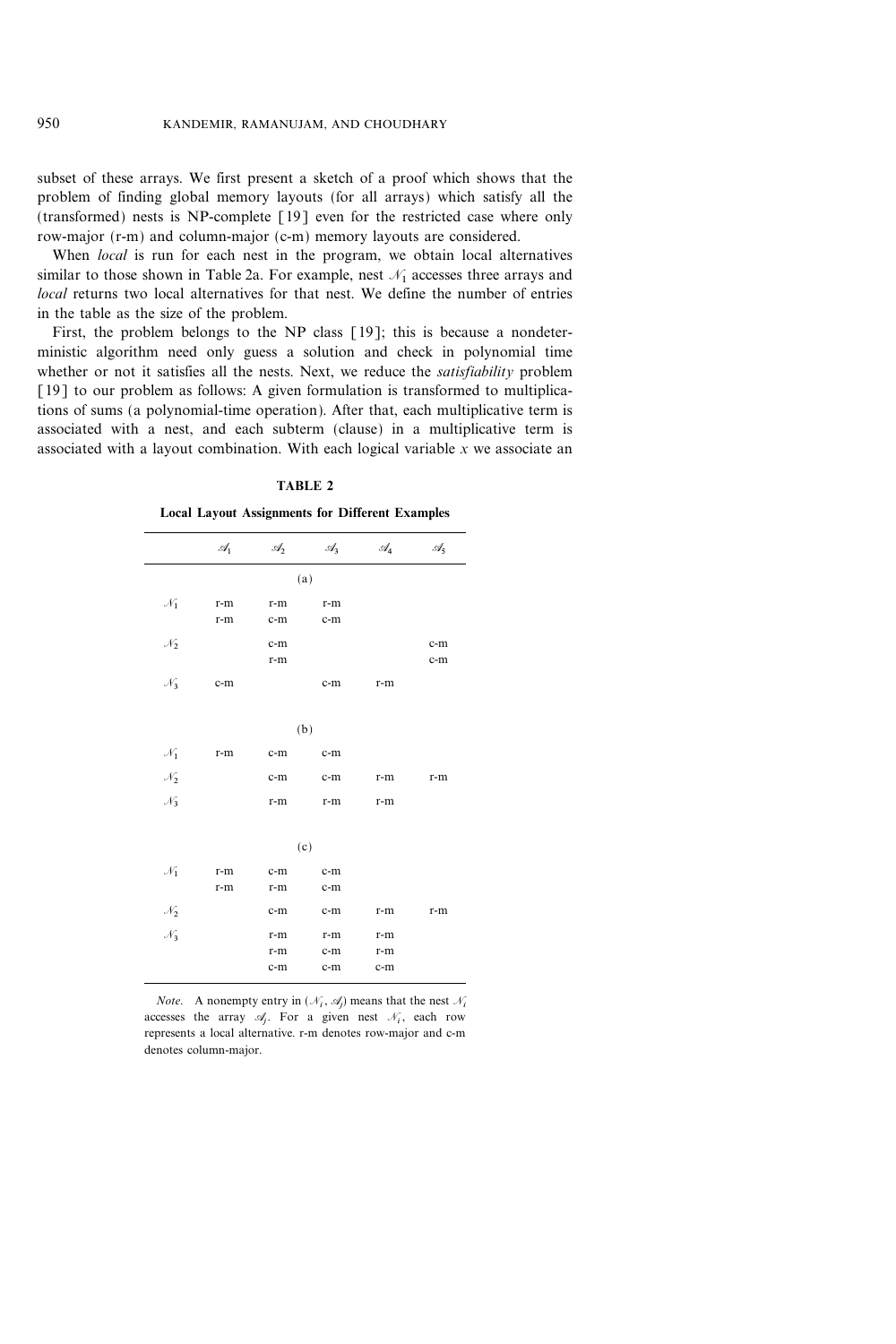array X. If the logical variable appears itself, we assign c-m layout for X; if  $\bar{x}$ complement of  $x$ ) appears, we assign r-m layout for  $X$ .

For example, the layout assignments shown in Table 2a correspond to the following formulation where  $a_i$  and  $\overline{a_i}$  are the logical variables associated with array  $A_i$ .

$$
(\overline{a_1}\overline{a_2}\,\overline{a_3} + \overline{a_1}a_2a_3) \cdot (a_2a_5 + \overline{a_2}a_5) \cdot (a_1a_3\overline{a_4})
$$

There might be some special cases to handle, though. For example, after obtaining the desired form, a multiplicative term can contain expressions such as in  $(ac+b\bar{c})$ which does not have all the variables. This expression should be transformed to  $(a(b+\bar{b}) c + (a+\bar{a}) b\bar{c}) = abc + a\bar{b}c + ab\bar{c} + \bar{a}b\bar{c}$  so that each subterm contains logical variables  $a, b$ , and  $c$  or complements of them.

It is easy to see that the formulation is satisfied *if and only if* there is a layout assignment that satisfies all the nests. Since the reduction can be achieved in polynomial time, the problem is NP-hard; and since it belongs to the class NP as well, it is NP-complete. Since this problem is a restricted version of the most general problem of finding suitable layout assignments such that the value of a cost function will be  $\leq k$ , we argue that the general problem is also NP-complete. Note that in our restricted version,  $k=0$ .

## 7.3. A Heuristic for Detecting Memory Layouts

Given that even the restricted form of the global layout problem is NP-complete, we search for a near-optimal solution with polynomial time which is good enough in practice. Let  $LL_{\mathcal{N}}^{\ell}(\mathcal{A})$  be a local layout for an array  $\mathcal{A}$  in a local alternative  $\ell$ for nest N and  $GL(\mathcal{A})$  be the global layout (to be determined) for array  $\mathcal{A}$ . For example, in Table 2a,  $LL^1_{\mathcal{N}_1}(\mathcal{A}_1) = \text{r-m}$  and  $LL^2_{\mathcal{N}_2}(\mathcal{A}_5) = \text{c-m}$ . We define the following parameter:

$$
\mu(\mathcal{A}, \mathcal{N}, \ell) = \begin{cases} 0 & \text{if } LL'_{\mathcal{N}}(\mathcal{A}) = GL(\mathcal{A}) \text{ or } \mathcal{A} \text{ is not referred in } \mathcal{N} \\ 1 & \text{otherwise.} \end{cases}
$$

Essentially,  $\mu(\mathcal{A}, \mathcal{N}, \ell)$  represents the cost of the layout of array  $\mathcal A$  for a specific local alternative  $\ell$  of a specific loop nest  $\mathcal N$ . Given this definition of  $\mu$ , the cost of nest N under a local alternative l is  $LCost(\mathcal{N}, \ell) = \sum_{\mathcal{A}} \mu(\mathcal{A}, \mathcal{N}, \ell)$ . Similarly,  $ACost(\mathcal{A}, \ell) = \sum_{\mathcal{N}} \mu(\mathcal{A}, \mathcal{N}, \ell)$  is the cost of array  $\mathcal A$  considering all the loop nests, again under a specific local alternative  $\ell$ . An important relation between LCost and *ACost* is

$$
\sum_{\mathscr{A}} \text{ACost}(\mathscr{A}, \ell) = \sum_{\mathscr{N}} \text{LCost}(\mathscr{N}, \ell) = \sum_{\mathscr{N}} \sum_{\mathscr{A}} \mu(\mathscr{A}, \mathscr{N}, \ell).
$$

We can now formulate the global layout determination problem as a problem of finding a global memory layout for each array (that is, determining  $GL(\mathscr{A})$  for each  $\mathscr A$ ) and a corresponding local alternative for each nest (that is, determining  $\ell$  for each N) such that  $\sum_{\mathcal{N}} \sum_{\mathcal{A}} \mu(\mathcal{A}, \mathcal{N}, \ell)$  is minimized.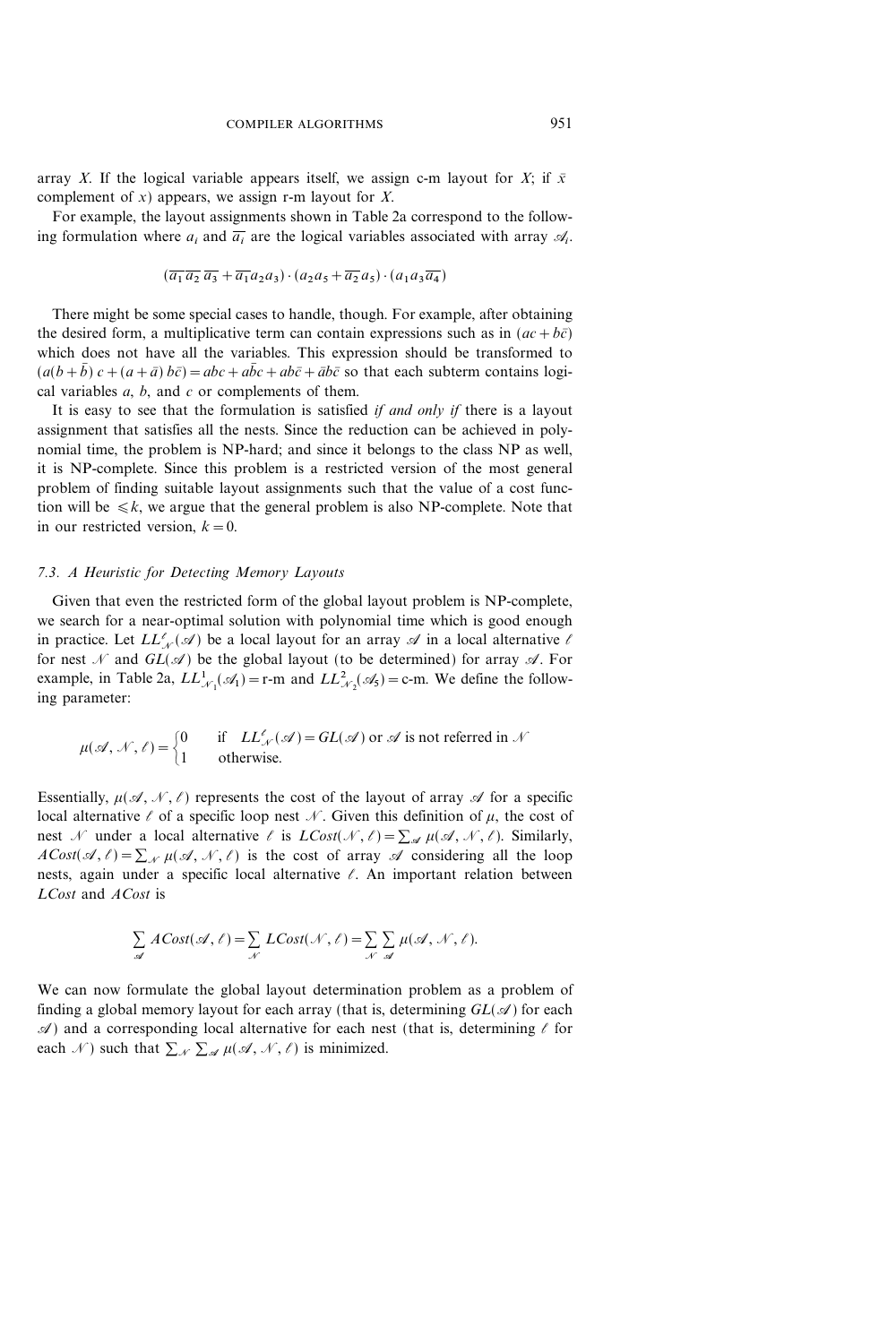Let us now consider the case shown in Table 2b. In this simple example there is only one alternative per loop nest. In this special case, we can apply the following heuristic: Consider each column in turn and pick up the layout that occurs most frequently. In the case of a tie, choose a layout arbitrarily. For this example, the heuristic leads to r-m, c-m, c-m, r-m, and r-m layouts for  $\mathcal{A}_1$ ,  $\mathcal{A}_2$ ,  $\mathcal{A}_3$ ,  $\mathcal{A}_4$ , and  $\mathcal{A}_5$ , respectively. The complexity of this heuristic is  $\Theta(s \times R)$  where s is the number of nests and R is the number of arrays. However, *local* can return multiple local alternatives for a single nest. Assuming  $p$  local alternatives per nest, a simple extension of the above heuristic results in  $\Theta(p^s \times s \times R)$  complexity which is not acceptable unless s is very small. In the following, we formulate the problem on a DAG (directed acyclic graph) and solve it using a *shortest path* algorithm.

To demonstrate our approach, we consider the example shown in Table 2c. Let alternatives( $\mathcal{N}$ ) be a function that gives the number of alternative layout combinations for nest N. For our example (Table 2c), alternatives( $N_1$ ) = 2, alternatives( $\mathcal{N}_2$ ) = 1, and alternatives( $\mathcal{N}_3$ ) = 3. Similarly let arrays( $\mathcal{N}$ ) be a function that gives the number of arrays referenced in nest  $\mathcal N$ . Again, for our example, arrays( $\mathcal{N}_1$ ) = 3, arrays( $\mathcal{N}_2$ ) = 4, and arrays( $\mathcal{N}_3$ ) = 3. Our approach consists of four steps:

Step (1): We first construct a bipartite graph where one group of nodes corresponds to loop nests while the other group corresponds to the arrays. There is an edge between an array node and a nest node if and only if the array is referenced in the nest. Such a bipartite graph is called an *interference graph* by Anderson et al. [3], and they use it to solve the global data distribution problem. Then an algorithm to find *connected components* is run on this graph. Each connected component corresponds to a group of loop nests that access a subset of the arrays declared in the program. For the example given in Table 2c, the connected component algorithm returns only one component: the graph itself. The complexity of the connected components algorithm on a bipartite graph is  $\Theta(s+R)$  where s is the number of nests and  $r$  is the number of arrays  $[14]$ . The following steps operate on a single connected component at a time.

Step (2): In this step, an appropriate order of the loop nests is determined. This order will be used only for constructing a DAG on which a shortest path algorithm is run and is *not* used to change the textual order of the nests in the program by any means. We present two *heuristics* to determine an order for the loop nests: one which tries to minimize the number of edges of the DAG ( $min\text{-}edge$ ), and another with a higher accuracy (high-accuracy). It will be shown that there is a tradeoff between complexity of the DAG and accuracy of the solution.

Min-edge heuristic. This heuristic attempts to find an order which will minimize the number of edges in the DAG. It proceeds as follows:

(1) The nests are ordered such that *alternatives*( $\mathcal{N}_i$ )  $\leq$  *alternatives*( $\mathcal{N}_{i+1}$ ),  $1 \le i \le n-1$  (i.e., according to a nondecreasing number of alternatives).

(2) The place of  $\mathcal{N}_1$  is fixed in the middle.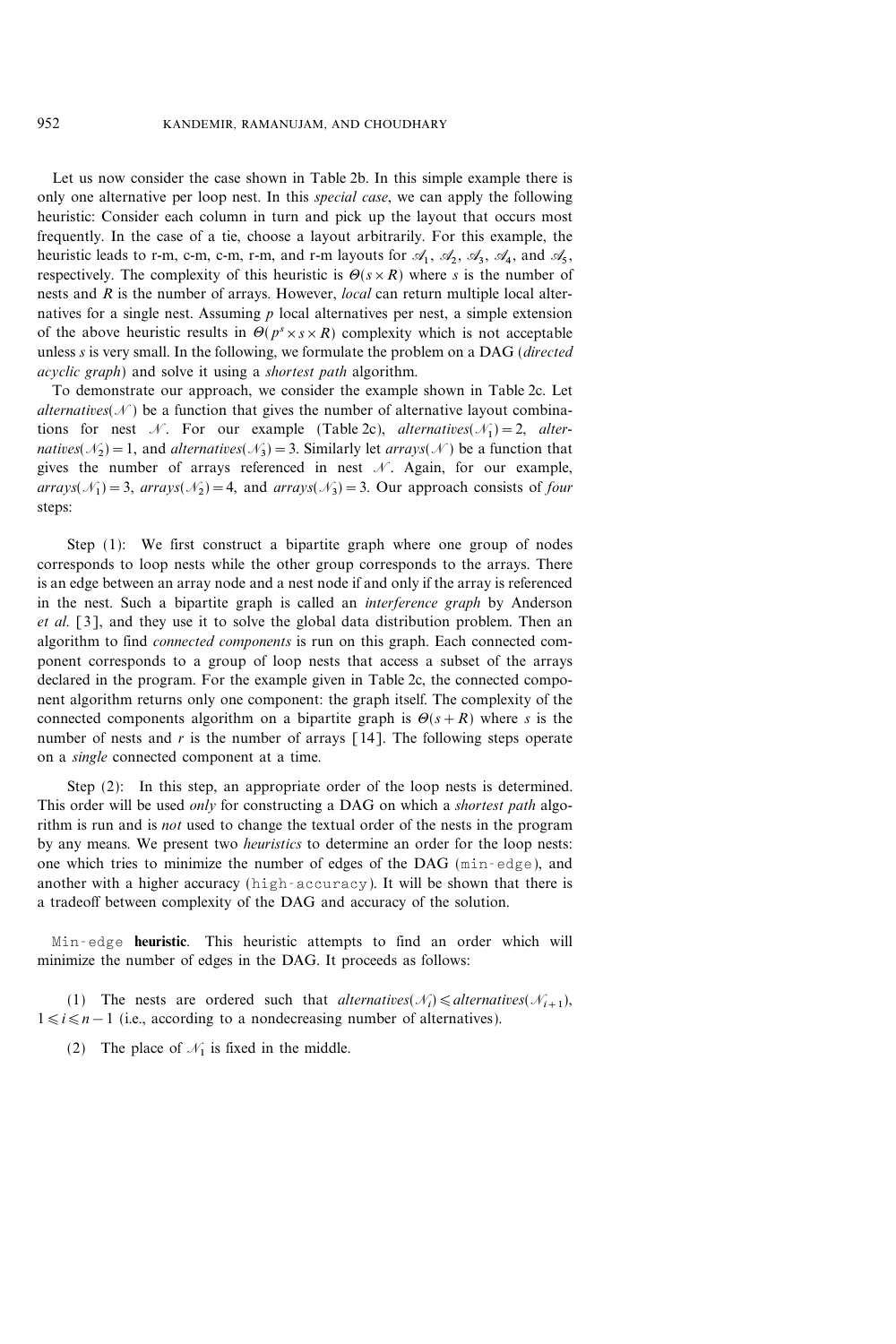(3) The nests  $\mathcal{N}_n$  and  $\mathcal{N}_{n-1}$  are placed on the left and right sides of  $\mathcal{N}_1$ , respectively. Then the nests  $\mathcal{N}_2$  and  $\mathcal{N}_3$  are placed before  $\mathcal{N}_n$  and after  $\mathcal{N}_{n-1}$ , respectively, and so on.

The aim of this heuristic is to minimize the sum of the subproducts *alternatives*( $\mathcal{N}_i$ )  $\times$  alternatives( $\mathcal{N}_k$ ) where  $\mathcal{N}_i$  and  $\mathcal{N}_k$  are neighboring nests in the final order. For the example given in Table 2c,  $\{\mathcal{N}_3, \mathcal{N}_2, \mathcal{N}_1\}$  is the nest order returned by the min-edge. The rationale behind this heuristic is that the complexity of the singlesource shortest path algorithm on a DAG is  $\Theta(V+E)$  where V and E correspond to the number of vertices and edges of the DAG, respectively  $\lceil 14 \rceil$ . In our case, the number of vertices is fixed for a given program and is equal to the sum of the number of alternatives for all the nests plus two extra nodes for source and target. The number of edges, on the other hand, can be minimized by changing the order of the nests. The practical significance of this heuristic is that it strives to reduce the compilation time, as the shortest path algorithm will run at compile time. To appreciate the reduction in the complexity of the DAG when Min-edge is used, suppose that we have three nests with the number of local alternatives 1, 4, and 9. If the nests are ordered as 1, 4, 9, the total number of edges will be  $1+1\times4+4\times$  $9+9=1+4+36+9=50$ . The first term (1) and the last term (9) are due to source and target nodes, respectively (see below). If we use the Min-edge heuristic, however, we order the nests as 9, 1, 4 and the total number of edges will be  $9+9\times1+1\times4+4=9+9+4+4=26.$ 

Max-accuracy **heuristic.** This heuristic tries to increase the accuracy of the solution at the expense of a more complex DAG. The shortest path algorithm to be explained in the next step minimizes the cost originating from conflicting layout requirements between the adjacent nests in the final order and is based on the idea that this cost minimization process between each adjacent pair, *hopefully*, leads to a near-optimal overall cost. This may not be true if the two neighbors (left and right) of a loop nest have conflicting layouts for some arrays, but those arrays are not referenced in that loop nest itself. In this case, the cost of the shortest path between these two neighbors may be zero, but in reality a global layout assignment will lead to a nonzero cost. In order to *reduce the possibility* of the occurrence of this unfortunate case, the max-accuracy heuristic orders the loop nests as  $\{\mathcal{N}_1, \mathcal{N}_2, ..., \mathcal{N}_n\}$  where  $array(\mathcal{N}_1) \geq arrays(\mathcal{N}_2) \geq \cdots \geq arrays(\mathcal{N}_{n-1}) \geq$ arrays( $\mathcal{N}_n$ ). For the example given in Table 2c,  $\{\mathcal{N}_2, \mathcal{N}_1, \mathcal{N}_3\}$  and  $\{\mathcal{N}_2, \mathcal{N}_3, \mathcal{N}_1\}$ are the nest orders returned by the max-accuracy. It should be noted that this heuristic in general may increase the compile time (as it does not care about the number of edges) but (hopefully) reduces the run time by resulting in better global layouts. Alternatively, an approach can apply both heuristics and make a decision based on all returned nest orders.

It should be emphasized that the rest of the global locality optimization algorithm is *independent* from how the nests are ordered.

Step (3): Suppose that, without loss of generality,  $\{\mathcal{N}_1, \mathcal{N}_2, ..., \mathcal{N}_n\}$  is the order obtained by the previous step. We construct a DAG as follows: For each alternative layout combination of each nest we create a node. This node is given the name  $N_{i,j}$  where i is the nest number and j is the number of the local alternative.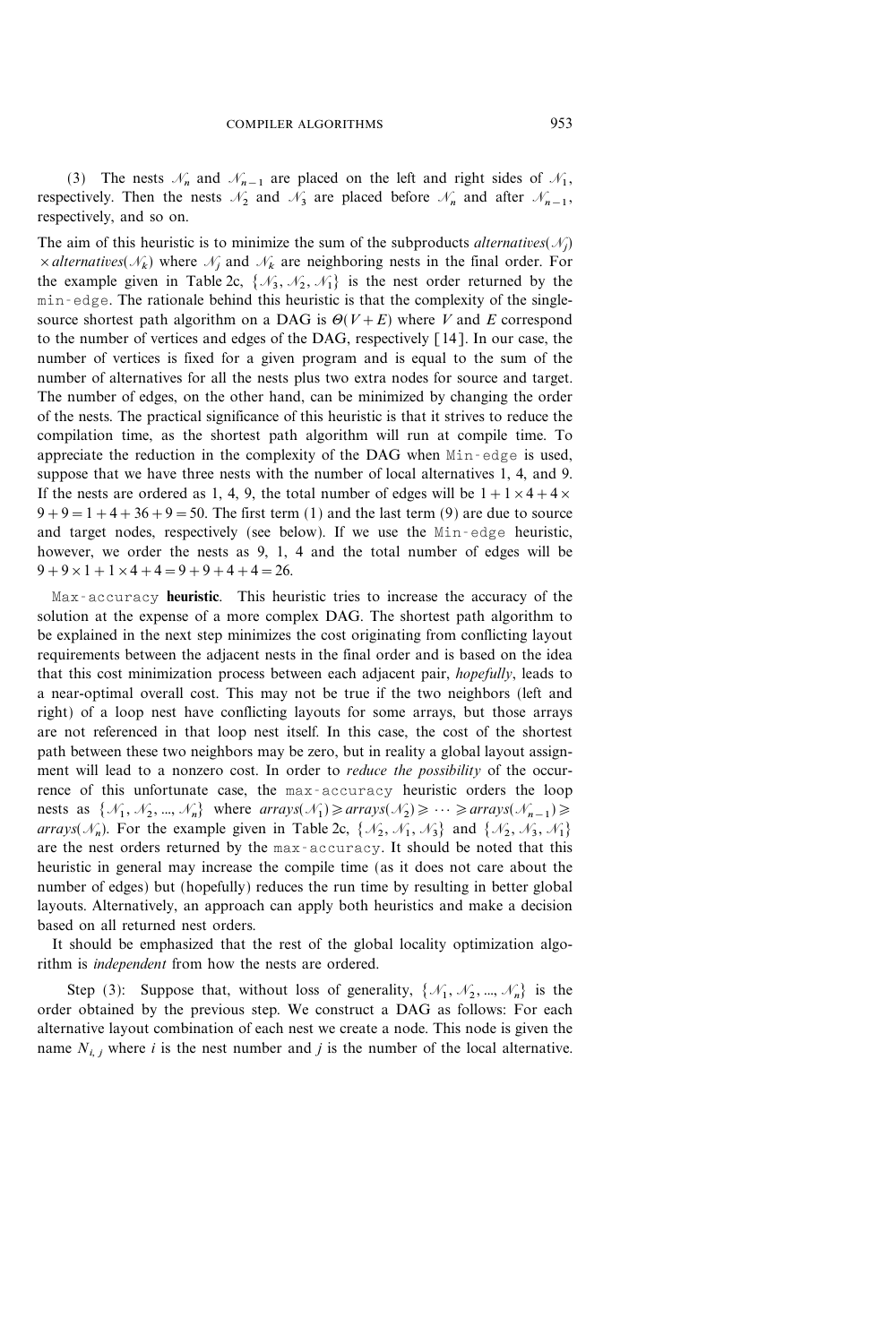There is a directed edge from  $N_{i,j}$  to  $N_{i+1,k}$  for all  $1 \leq j \leq$  alternatives( $N_i$ ) and  $1 \le k \le$  alternatives( $\mathcal{N}_{i+1}$ ). This edge is annotated by a set of arrays whose local memory layouts differ in  $\mathcal{N}_i$  and  $\mathcal{N}_i$ . The cost of this edge is defined as the number of those arrays. Notice that such a cost definition is coarse, but the algorithm can be fed more accurate cost models where available. For example, a more aggressive approach can use the estimated number of potential misses [41] as the cost function. Alternatively, we can weight each edge with the probability of execution of the nest times the total array sizes whose layouts differ. If necessary, profiling the sequential code can provide us with information about loop trip counts, array sizes, and branch probabilities. A source node  $(S)$  and a target node  $(T)$  (both with zero cost) are also added onto DAG such that there is an edge from S to  $\mathcal{N}_{1,i}$  for all  $1 \leq j \leq$  alternatives( $\mathcal{N}_1$ ) and an edge from  $\mathcal{N}_{n,k}$  to T for all  $1 \leq k \leq$  alternatives( $\mathcal{N}_n$ ). Then a shortest path algorithm for this DAG is run from  $S$  to  $T$ . The path with the minimum cost gives a *suggested local alternative* for each nest. Figure 8a shows the DAG obtained by the order  $\{N_1, N_2, N_3\}$  for the example given in Table 2c. The edges are annotated with names of the arrays whose layouts are different in the connected alternatives. The shortest path algorithm on this DAG returns with two *near-optimal* solutions,  $\mathcal{N}_{1,1}, \mathcal{N}_{2,1}, \mathcal{N}_{3,2}$  and  $\mathcal{N}_{1,1}, \mathcal{N}_{2,1}, \mathcal{N}_{3,3}$ , omitting the source and target nodes. In the first solution a cost occurs due to array  $\mathcal{A}_2$  whereas in the second solution the cost is due to array  $\mathcal{A}_4$ . Now let us concentrate on the DAG in Fig. 8b which is obtained from the order  $\{\mathcal{N}_2, \mathcal{N}_1, \mathcal{N}_3\}$ . In this DAG, the shortest path algorithm returns the solution  $\mathcal{N}_{2,1}$ ,  $\mathcal{N}_{1,1}$ ,  $\mathcal{N}_{3,3}$  with a cost of zero. But, if these local layouts are assigned there will be a cost originating from the conflicting requirements on  $\mathcal{A}_4$  by  $\mathcal{N}_{2,1}$  and  $\mathcal{N}_{3,3}$ . Since our approach considers only adjacent nest pairs, this cost does not reflect on the cost of the shortest path and the solution is still suboptimal. This problem occurs because of the fact that  $\mathcal{A}_4$  is not referenced in  $\mathcal{N}_1$  but is referenced in its left and right neighbors ( $\mathcal{N}_2$  and  $\mathcal{N}_3$ , respectively). In fact, this is the case that the max-accuracy heuristic is designed to prevent from happening as much as possible.

Step (4): The final phase of the heuristic determines the global memory layouts for all arrays using the suggested local alternatives obtained in the previous step. We refer to the shortest path obtained in the previous step by  $\delta$ ; and the *i*th



FIG. 8. DAGs for different examples. Each edges is annotated by the number of arrays whose local layouts differ in the local alternatives. The thick dashed curve in (c) shows the shortest path.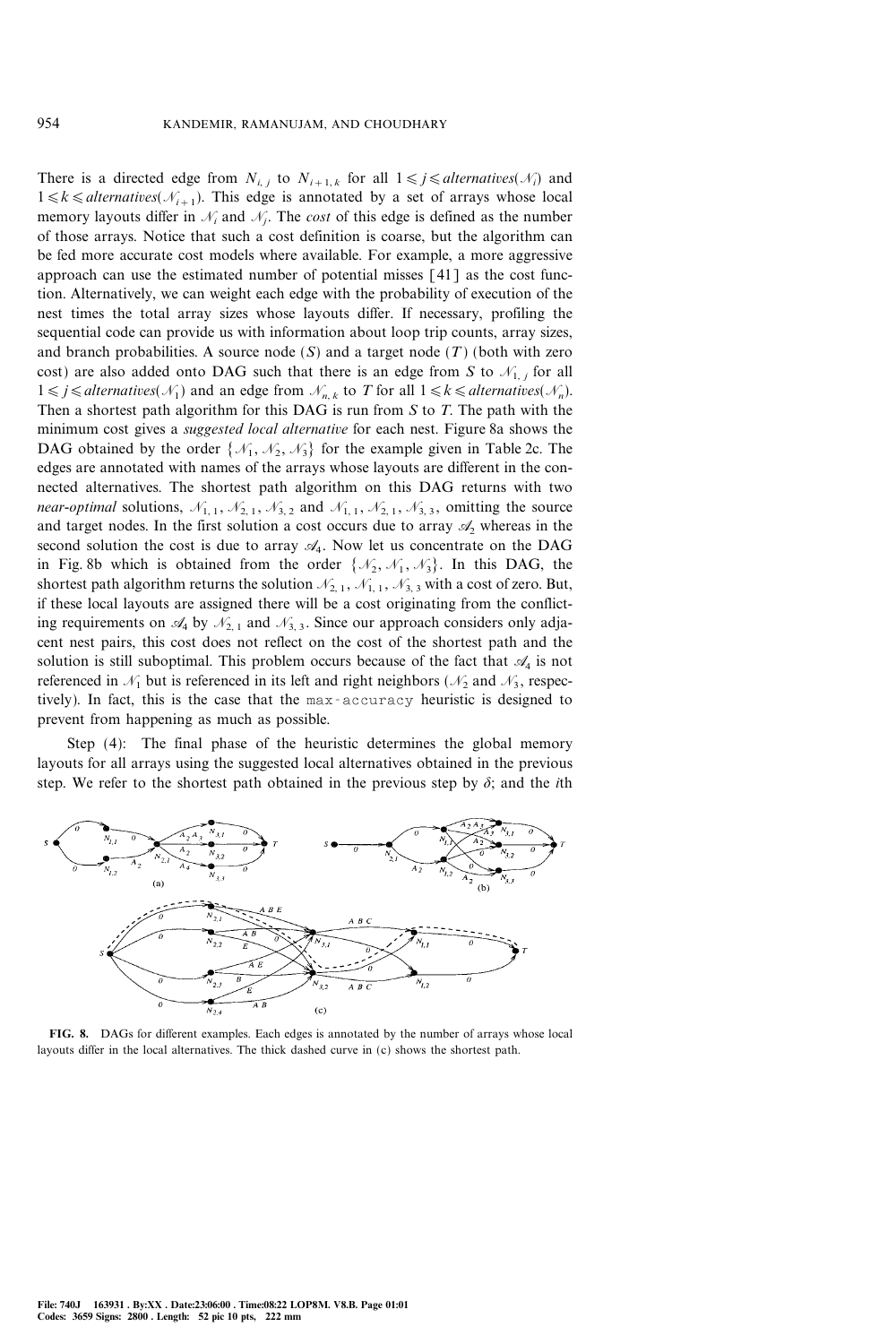node of the shortest path (excluding the source and target) is denoted by  $\delta_i$ . Suppose that there is a conflict between  $\delta_i$  and  $\delta_{i+1}$  on an array  $\mathscr A$ . In order to resolve this conflict the layout for A should be changed either in  $\delta_i$  or in  $\delta_{i+1}$ , as we do not consider array redistribution in memory. Our approach decides the alternative to be changed by considering all nodes along the shortest path. The algorithm traverses the shortest path and records, for each array with conflicting layout demands, the number of r-m and c-m layout demands. Then, in an attempt to satisfy the majority of the nests, it chooses the layout that occurs most frequently. Notice that this is exactly the same procedure used for solving the simpler case of the general problem (see Table 2b). After that, the local layouts (in suggested local alternative) of a nest which are different from global layouts are changed accordingly. If desired, *local* can be run once more for the suboptimal nests by taking into account the globally optimized layouts.

To sum up, after the third phase, the suggested local alternatives for each nest, and after the fourth phase, the global layouts for the whole program, are determined, and then the local layouts are adjusted accordingly.

Since a loop nest can have at most  $m+1$  local alternatives, if we assume s loop nests in the program, the total number of nodes in the DAG is at most  $s(m+1)+2$ . The additional term represents the source and target nodes. The total number of edges, on the other hand, is  $(s-1)(m+1)^2 + 2(m+1)$ . This is because there are at most  $(m+1)(m+1)$  edges between two neighboring loop nests in the DAG, and there are a total of  $(s-1)$  such neighboring pair of loop nests. The term  $2(m+1)$ comes from the source and target nodes. Overall, the total space complexity of the DAG is  $\Theta(sm^2)$ .

It is important to note the difference between our approach and one that uses an integer linear programming (ILP) formulation such as that of Kremer and Kennedy  $\lceil 26 \rceil$ . The ILP formulation used by Kennedy and Kremer  $\lceil 26 \rceil$  uses an enumerated set of local candidates (for distributions of arrays) for each phase; each phase (determined a priori) specifies only a partial distribution and there can be changes across phases, resulting in the need for ILP. In our approach, we order the nests for processing using greedy heuristics. Therefore once the nests are ordered, what we have is simply a version of the shortest path problem in which constraints are propagated from one nest to a later nest in order. Note that it is possible to use an ILP formulation in our case as well.

| $N_1$ :                    | $N_2$ :                             | $N_3$ :                             |
|----------------------------|-------------------------------------|-------------------------------------|
| $DO i = 1, N$              | $DO i = 1, N$                       | $DO i = 1, N$                       |
| $DO j = 1, N$              | $DO j = 1, N$                       | $DO j = 1, N$                       |
| $DO k = 1, N$              | $DO k = 1, N$                       | $DO j = 1, N$                       |
| $A(i,j) = B(j,k) + C(i,j)$ | $DO l = 1, N$                       | $B(i,j) = E(j,i) + A(j,i) + C(k,i)$ |
| $END DO$                   | $D(i,j) = E(k,i) + A(k,j) + B(l,i)$ | $END DO$                            |
| $END DO$                   | $END DO$                            | $END DO$                            |
| $END DO$                   | $END DO$                            | $END DO$                            |
| $END DO$                   | $END DO$                            | $END DO$                            |

FIG. 9. A simple example consisting of three loop nests. For the sake of illustration, we assume that *local* returns 2, 4, and 2 local alternatives for  $\mathcal{N}_1$ ,  $\mathcal{N}_2$ , and  $\mathcal{N}_3$ , respectively.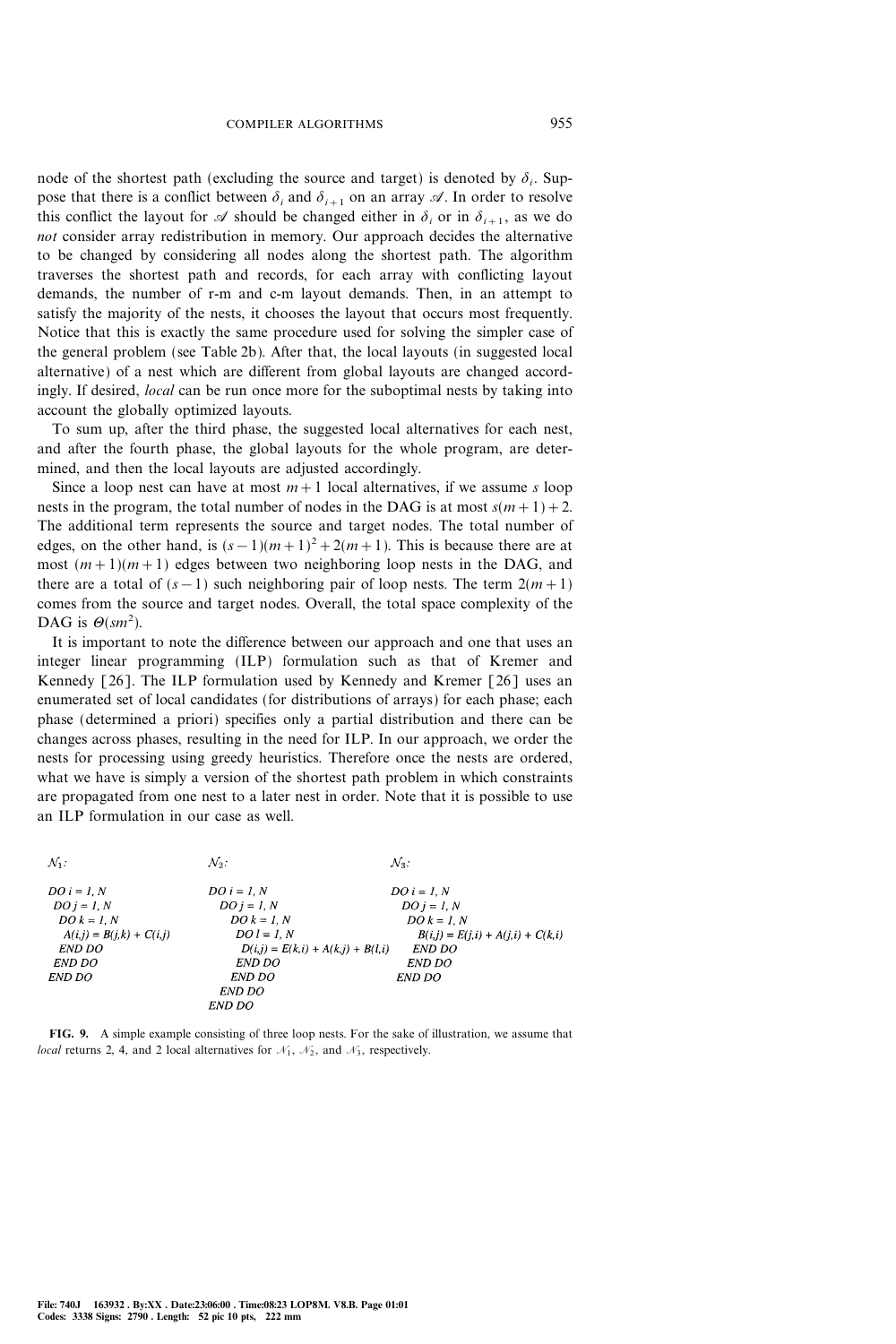### TABLE 3

|                   | $\boldsymbol{A}$ | $\boldsymbol{B}$ | $\mathcal{C}_{0}^{0}$ | D   | E   |
|-------------------|------------------|------------------|-----------------------|-----|-----|
| $\mathcal{N}_1$   | r-m              | c-m              | r-m                   |     |     |
|                   | c-m              | r-m              | c-m                   |     |     |
|                   |                  |                  |                       |     |     |
| $\mathcal{N}_{2}$ | r-m              | c-m              |                       | r-m | c-m |
|                   | r-m              | c-m              |                       | r-m | c-m |
|                   | r-m              | r-m              |                       | c-m | r-m |
|                   | c-m              | r-m              |                       | c-m | r-m |
|                   |                  |                  |                       |     |     |
| $\mathcal{N}_3$   | c-m              | r-m              | c-m                   |     | c-m |
|                   | r-m              | c-m              | r-m                   |     | r-m |
|                   |                  |                  |                       |     |     |

Local Layout Assignments for the Program Fragment in Fig. 9

Note. c-m denotes column-major and r-m denotes rowmajor.

## 7.4. Example

In order to demonstrate the technique on a program fragment, we consider a simple example shown in Fig. 9 which consists of three consecutive nests. Assume that when *local* is run for each nest of this program it returns the alternatives shown in Table 3. The first phase of the algorithm returns only a single connected component. In the second phase, min-edge gives two preferred orders,  $\{\mathcal{N}_2, \mathcal{N}_1, \mathcal{N}_3\}$  and  $\{\mathcal{N}_2, \mathcal{N}_3, \mathcal{N}_1\}$ , both with 18 edges on the corresponding DAGs. The max-accuracy heuristic, on the other hand, returns  $\{\mathcal{N}_2, \mathcal{N}_3, \mathcal{N}_1\}$  and  $\{\mathcal{N}_3, \mathcal{N}_2, \mathcal{N}_1\}$ . Since  $\{\mathcal{N}_2, \mathcal{N}_3, \mathcal{N}_1\}$  is common to both heuristics, we select that order for the DAG to be constructed. The resulting DAG is shown in Fig. 8c. The shortest path algorithm returns the path  $\{\mathcal{N}_{2,1}, \mathcal{N}_{3,2}, \mathcal{N}_{1,1}\}$  (shown as a thick dashed curve) with a zero pair-wise cost. It should be noted that, for this example, that assignment happens to be optimal as well. That is, the optimal global memory layouts for arrays  $A$ ,  $B$ ,  $C$ ,  $D$ , and  $E$  are r-m, c-m, r-m, r-m, and r-m, respectively.

## 8. PERFORMANCE RESULTS

In this section we shall present our experimental results on seven regular matrix codes: risch, a transpose routine from NWChem [23], a large computational chemistry package; vpenta and btrix from Spec 92 [15]; lu, an LU decomposition program which makes use of three matrices; adi from Livermore Kernels [33]; mxm, the classical *ijk* matrix multiplication routine; and mxmxm, a routine from [12] which multiplies three two-dimensional matrices.

Our experimental results are obtained on the SGI Origin 2000 distributedshared-memory machine and the IBM SP-2 message-passing architecture. Each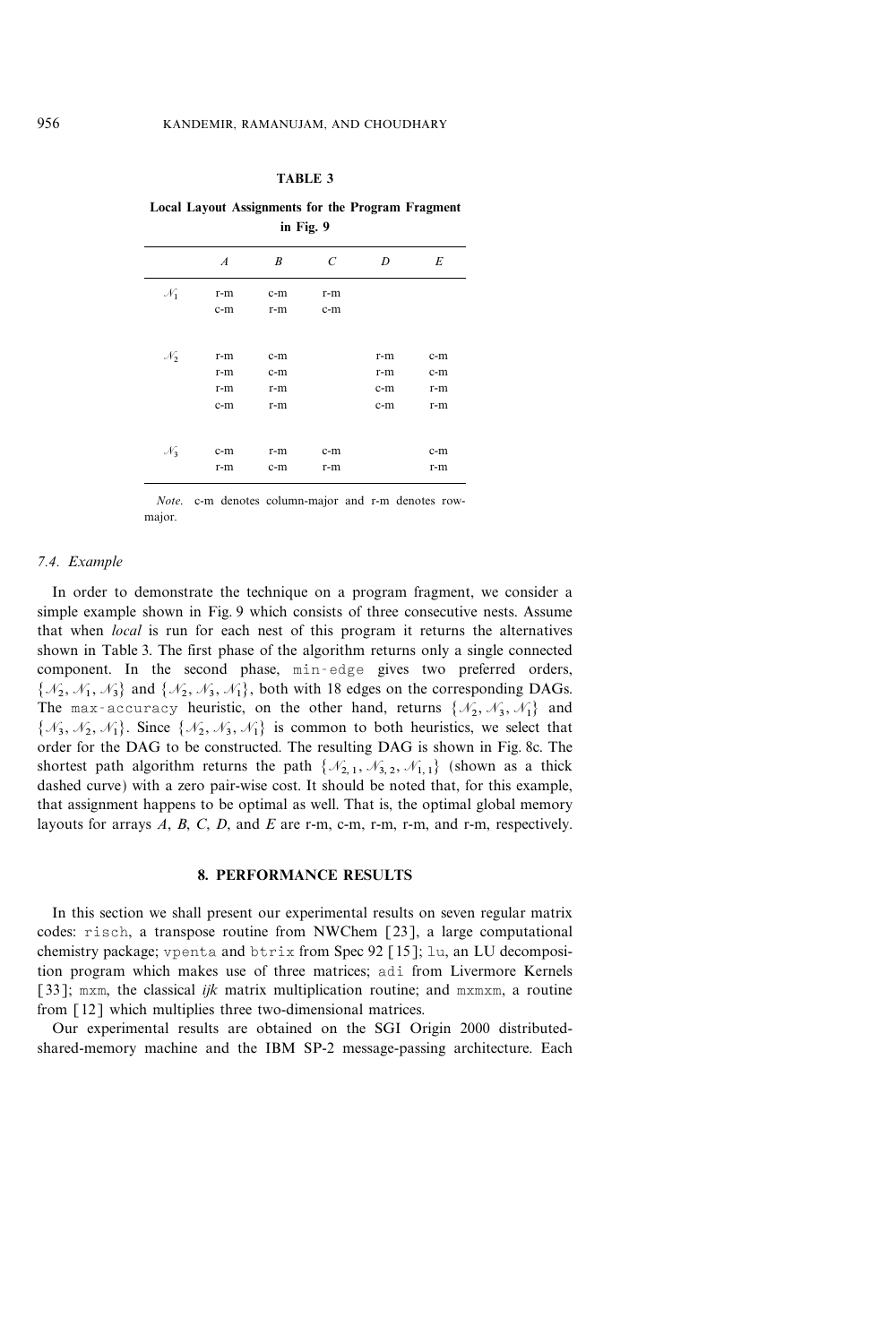processor of the Origin 2000 is 195 MHz R10000 MIPS processor, with 32 Kbyte L1 data cache and 4 Mbyte L2 unified cache. R10000 is an advanced superscalar processor which can fetch and decode four instructions per cycle and can run them on five pipelined functional units. Both caches are two-way associative and nonblocking. For L1 cache hits, the latency is 2 cycles; and for L1 misses that hit in L2, the latency is 8 to 10 cycles. The C versions of the transformed programs are compiled using the *native* compiler using the  $-03$  option (the blocking and unrolling are disabled explicitly as they blur temporal reuse). The IBM SP-2 is a distributedmemory message-passing machine and has RS/6000 Model 590 processors, each with a 256 Kbyte data cache. As we mentioned earlier, our approach is implemented using Parafrase-2 [37] as a source-to-source translator. The translated programs are then compiled using the -02 option with the native compiler.

We first evaluate the mxm routine in detail on the Origin and then present the overall results for all programs. In evaluating our technique we mainly concentrate on four parameters: execution cycles, mflops rate, primary cache misses (PCM), and TLB misses. Execution cycles and mflops rates are obtained using timing routines in the program whereas the miss rates are obtained using the hardware performance counters on the Origin. For this study, we ignore the number of secondary cache misses.

Table 4a shows the performance of the original mxm code on a single node of the Origin 2000 using different  $SLZE \times SLZE$  double-precision matrices. All arrays in the original code have row-major memory layouts. Table 4b shows the same parameters for the optimized code using the approach explained in this paper. Table 4c, on the other hand, shows the execution cycles *per processor* and mflops rates for  $1000 \times 1000$  double-precision matrices using a different number of processors. From Tables 4a and 4b, we observe that there are  $22$ ,  $21$ ,  $21$ , and  $98\%$ improvements in the execution cycles, mflops rates, L1 cache misses, and TLB misses, respectively. In particular, optimizing for cache locality has a huge impact on the number of TLB misses (due to improved memory locality). However, the R10000 processor used in the Origin 2000 has a complex hardware where lots of misses can get overlapped with the ongoing computation; therefore, the overall improvement is around  $21\%$ . Table 4c shows that when all processor sizes are considered, we have a  $13\%$  improvement in the mflops rates.

Tiling (blocking) is a technique to improve the locality and parallelism in loop nests and is a combination of strip-mining and loop permutation [10, 49, 29, 13, 50]. Due to interference misses, it is difficult to select a suitable blocking factor (tile size). Unless the blocking factor is tailored according to the matrix size and cache parameters, the performance of tiling may be rather poor [13, 29]. We also investigated what happens when we tile the original and the optimized codes for matrix multiply. The results are presented in Table 5. We see in Tables 5a and 5b that in general tiling has a significant impact in the overall performance of the code. Another observation is that when a single node is considered the locality optimization brings a 2% improvement in the mflops rates over the original tiled code. However, we also observe that the improvement in the TLB misses is at around  $79\%$ . Therefore, we can expect that in machines with larger remote latency to local latency ratio the impact of locality optimization on tiling will be higher. (In the Origin that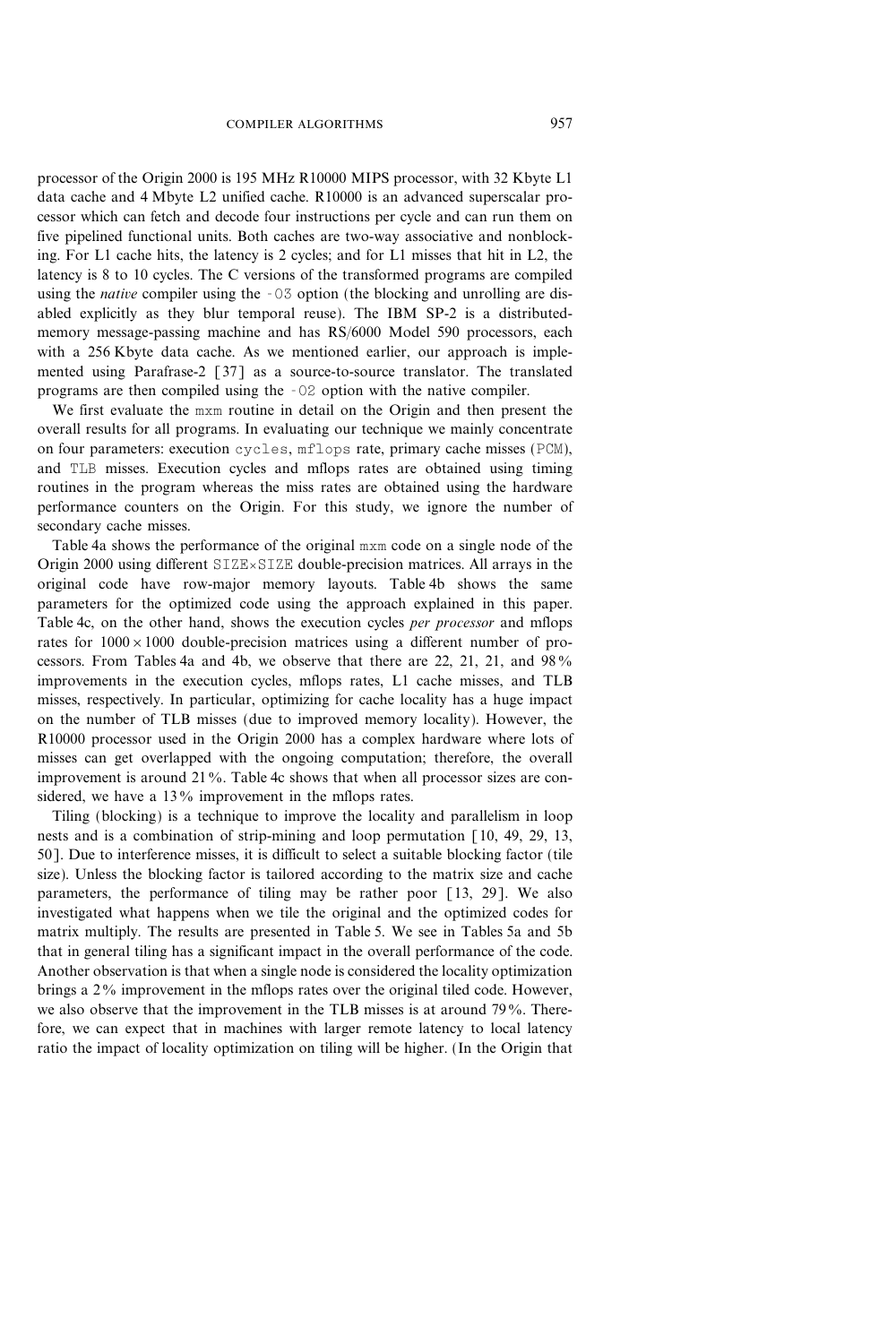### TABLE 4

| Size | Cycles             | secs   | mflops | PCM          | TLB         |  |  |  |  |
|------|--------------------|--------|--------|--------------|-------------|--|--|--|--|
|      | (a) Original code  |        |        |              |             |  |  |  |  |
| 250  | 53, 791, 486       | 0.279  | 111.89 | 643, 683     | 351         |  |  |  |  |
| 500  | 474, 620, 174      | 2.485  | 100.59 | 10, 898, 344 | 37, 839     |  |  |  |  |
| 750  | 1, 624, 182, 002   | 13.111 | 64.36  | 31, 143, 773 | 257, 610    |  |  |  |  |
| 1000 | 3, 794, 084, 796   | 25.404 | 78.73  | 61, 576, 000 | 1, 119, 772 |  |  |  |  |
| 1250 | 7, 362, 564, 410   | 44.361 | 88.06  | 89, 704, 228 | 3, 276, 983 |  |  |  |  |
|      | (b) Optimized code |        |        |              |             |  |  |  |  |
| 250  | 46, 351, 293       | 0.247  | 126.52 | 634, 047     | 316         |  |  |  |  |
| 500  | 365, 675, 339      | 1.879  | 131.79 | 9, 191, 568  | 1,601       |  |  |  |  |
| 750  | 1, 390, 474, 757   | 11.856 | 71.17  | 26, 255, 207 | 4, 199      |  |  |  |  |
| 1000 | 3, 141, 423, 468   | 21.820 | 91.66  | 45, 511, 806 | 11, 720     |  |  |  |  |
| 1250 | 5, 443, 610, 016   | 33.769 | 115.68 | 71, 222, 154 | 29, 197     |  |  |  |  |
|      |                    |        |        |              |             |  |  |  |  |

## Performance Results for  $m \times m$  on the SGI Origin 2000

(c) Execution cycles per processor and mflops rates with  $Size = 1000$ on different number of processors

|                 | Original         |        | Optimized        |        |  |
|-----------------|------------------|--------|------------------|--------|--|
| Number of procs | Cycles           | mflops | Cycles           | mflops |  |
|                 | 3, 794, 084, 796 | 78.73  | 3, 141, 423, 468 | 91.66  |  |
| 2               | 2, 449, 015, 482 | 126.45 | 2, 104, 961, 384 | 143.95 |  |
| 3               | 2, 002, 523, 515 | 156.63 | 1, 782, 032, 138 | 176.38 |  |
| 4               | 1, 763, 195, 747 | 180.59 | 1, 597, 983, 884 | 200.42 |  |
| 5               | 1, 646, 348, 059 | 196.14 | 1, 501, 126, 373 | 215.49 |  |
| 6               | 1, 412, 387, 509 | 204.69 | 1, 354, 394, 317 | 228.73 |  |
| 7               | 1, 401, 777, 158 | 211.24 | 1, 234, 491, 198 | 240.96 |  |
| 8               | 1, 266, 574, 001 | 207.66 | 1, 125, 485, 929 | 244.80 |  |

Note. The execution cycles (per processor) and mflops rates are obtained using timing routines in the program whereas the miss rates are obtained using the hardware performance counters on the Origin. For this study, we ignore the number of secondary cache misses. PCM denotes the primary cache misses and TLB refers to the TLB misses.

we use this ratio is around 2.) If multiple node performance is considered, the optimized tiled version has an  $11\%$  improvement in mflops rates and a  $17\%$ improvement in the execution cycles on 8 processors over the original tiled code. These results reveal that optimizing locality before tiling may further enhance the memory performance.

We now turn to the global picture and consider in Fig. 10 the mflops rates of all the programs. For each program, we compile and run three different versions: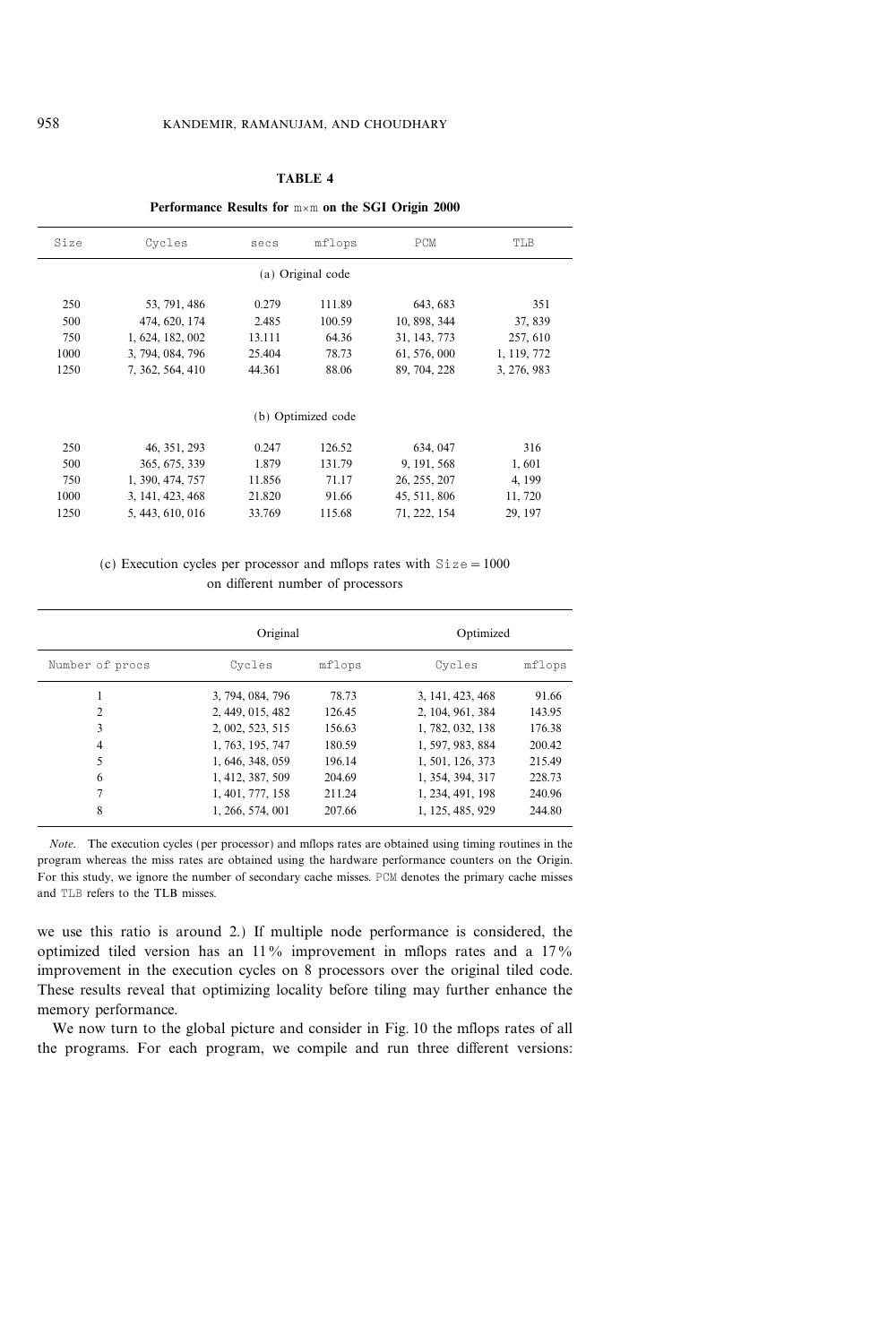## TABLE 5

# Performance Results for the Tiled mxm Code on the SGI Origin 2000

| Size              | Cycles           | secs   | mflops             | PCM          | TLB         |  |  |  |
|-------------------|------------------|--------|--------------------|--------------|-------------|--|--|--|
| (a) Original code |                  |        |                    |              |             |  |  |  |
| 250               | 39, 755, 847     | 0.213  | 146.03             | 428, 744     | 396         |  |  |  |
| 500               | 309, 753, 349    | 1.655  | 151.06             | 4, 681, 308  | 31, 125     |  |  |  |
| 750               | 1, 027, 432, 650 | 10.480 | 80.52              | 10, 353, 755 | 56, 947     |  |  |  |
| 1000              | 2, 550, 973, 238 | 18.894 | 105.86             | 29, 610, 985 | 773, 778    |  |  |  |
| 1250              | 4, 961, 294, 521 | 31.803 | 122.83             | 52, 308, 223 | 2, 282, 477 |  |  |  |
|                   |                  |        | (b) Optimized code |              |             |  |  |  |
| 250               | 38, 958, 125     | 0.211  | 147.41             | 405, 653     | 345         |  |  |  |
| 500               | 303, 166, 413    | 1.602  | 156.06             | 3, 316, 253  | 9,612       |  |  |  |
| 750               | 1, 011, 261, 450 | 10.169 | 82.97              | 13, 481, 989 | 54, 109     |  |  |  |
| 1000              | 2, 432, 754, 503 | 18.691 | 107.00             | 36, 443, 931 | 173, 314    |  |  |  |
| 1250              | 4, 715, 763, 339 | 31.102 | 125.60             | 55, 173, 671 | 414, 070    |  |  |  |
|                   |                  |        |                    |              |             |  |  |  |

(c) Execution cycles per processor and mflops rates with  $Size = 1000$ on different number of processors

|                 | Original         |        | Optimized        |        |
|-----------------|------------------|--------|------------------|--------|
| Number of procs | Cycles           | mflops | Cycles           | mflops |
|                 | 2, 550, 973, 238 | 105.86 | 2, 432, 754, 503 | 107.00 |
| 2               | 1, 802, 352, 157 | 160.76 | 1, 781, 115, 880 | 166.66 |
| 3               | 1, 474, 743, 898 | 201.07 | 1, 240, 750, 519 | 209.02 |
| $\overline{4}$  | 1, 435, 008, 133 | 213.22 | 1, 196, 824, 753 | 223.63 |
| 5               | 1, 366, 130, 001 | 226.96 | 1, 112, 705, 892 | 239.90 |
| 6               | 1, 269, 450, 004 | 245.25 | 1, 047, 278, 804 | 258.44 |
| 7               | 1, 152, 357, 278 | 263.71 | 960, 662, 143    | 277.79 |
| 8               | 1, 139, 057, 256 | 259.52 | 940, 619, 346    | 287.29 |

*Note.* The tile size is set to  $50 \times 50$  double-precision elements in all experiments.



FIG. 10. Mflops rates on (a) a single node and (b) 8 nodes of the SGI Origin. A 35% improvement is obtained over the l-opt version on a single node.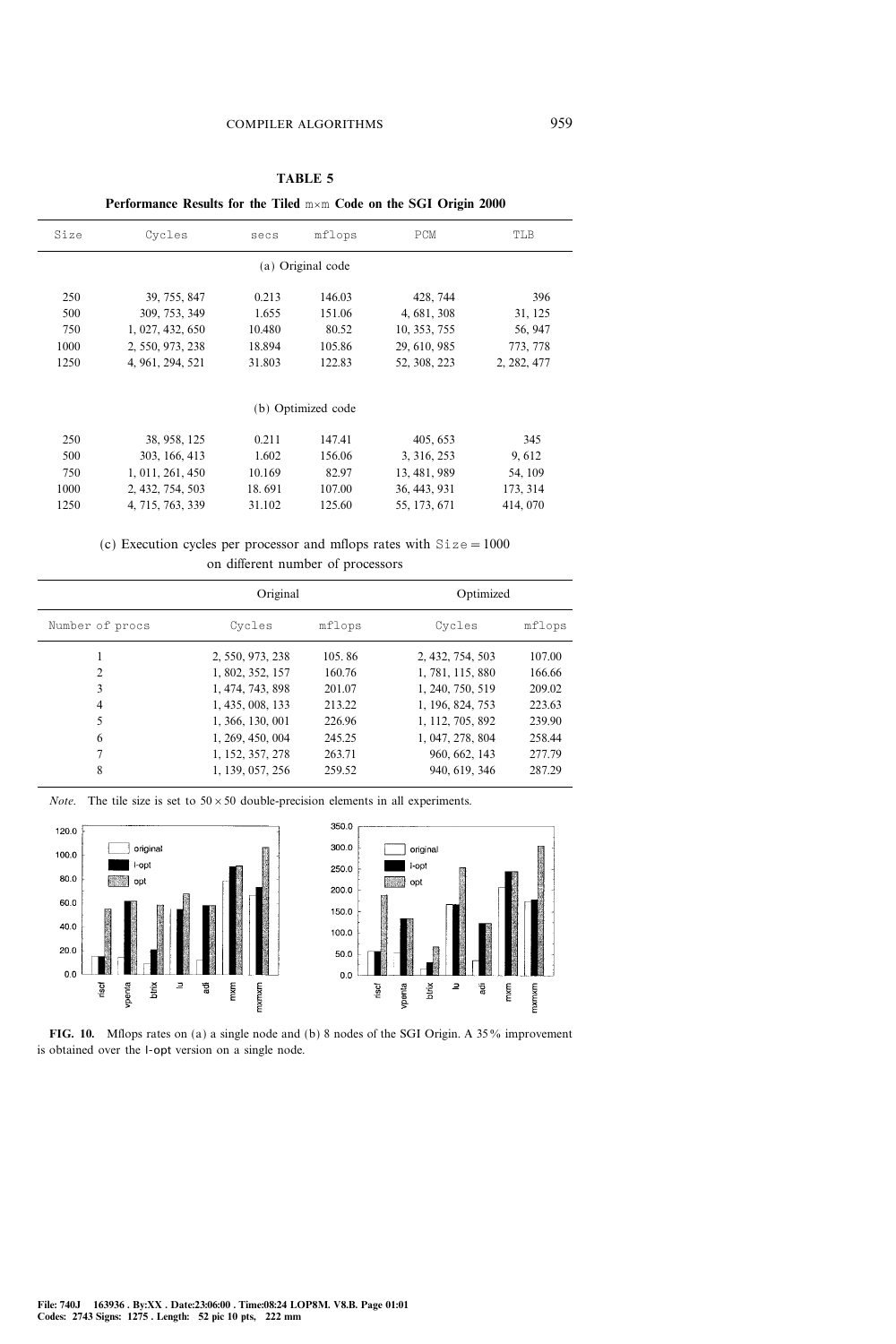

FIG. 11. Per processor execution cycles on (a) a single node and (b) 8 nodes of the SGI Origin. All values are in millions.

original is the original unoptimized code, l-opt is a version that uses only loop transformations to improve locality [32], and opt is the version obtained using the approach discussed in this paper. The l-opt version uses all linear loop transformations (represented by square nonsingular transformation matrices) as well as other loop transformations such as loop fusion and loop distribution. We also implemented this version in the Parafrase-2 [37] framework following the algorithms (height reduction and width reduction) given in Li's thesis [32]. Note that this loop transformation framework uses general nonsingular transformations which subsume unimodular loop transformations [49] and loop permutations [34]. We note that for riscf and lu the original and the l-opt versions result in the same code. In the riscf code, within the same loop nest different arrays are accessed with different access patterns so loop transformation is not able to optimize it. In  $\mathbb{1}u$ , the dependences prevent the linear loop transformations which would otherwise improve the performance. We also note that in adi and vpenta the l-opt and the opt versions result in the same optimized code; that is, for these programs memory layout transformations do not bring any additional improvement. We can see from Figs. 10a and 10b that our approach is quite successful in optimizing locality on both single node and multiple nodes. Considering all programs, the opt almost doubles the mflops rate of the original version and results in a  $35\%$  improvement over the l-opt version on a single node showing the importance of a unified approach which takes into account loop as well as data transformations. Another point to emphasize is that unlike most approaches to locality which gives priority to spatial locality, since our approach tries to optimize temporal locality first, in general we have a reduction in the number of loads and stores. For example, on a single node of the Origin with  $1000 \times 1000$  double-precision matrices, l-opt

TABLE 6

|  |  | Number of Iterations Executed by Each Program |  |  |  |  |
|--|--|-----------------------------------------------|--|--|--|--|
|--|--|-----------------------------------------------|--|--|--|--|

| Program    | riscf        | vpenta                   | btrix | Πu            | adi                     | $m \times m$ | $m \times m \times m$ |
|------------|--------------|--------------------------|-------|---------------|-------------------------|--------------|-----------------------|
| Iterations | 83, 886, 080 | 10, 353, 600 4, 055, 940 |       | 106, 000, 000 | 5, 242, 880 1, 000, 000 |              | 2, 000, 000           |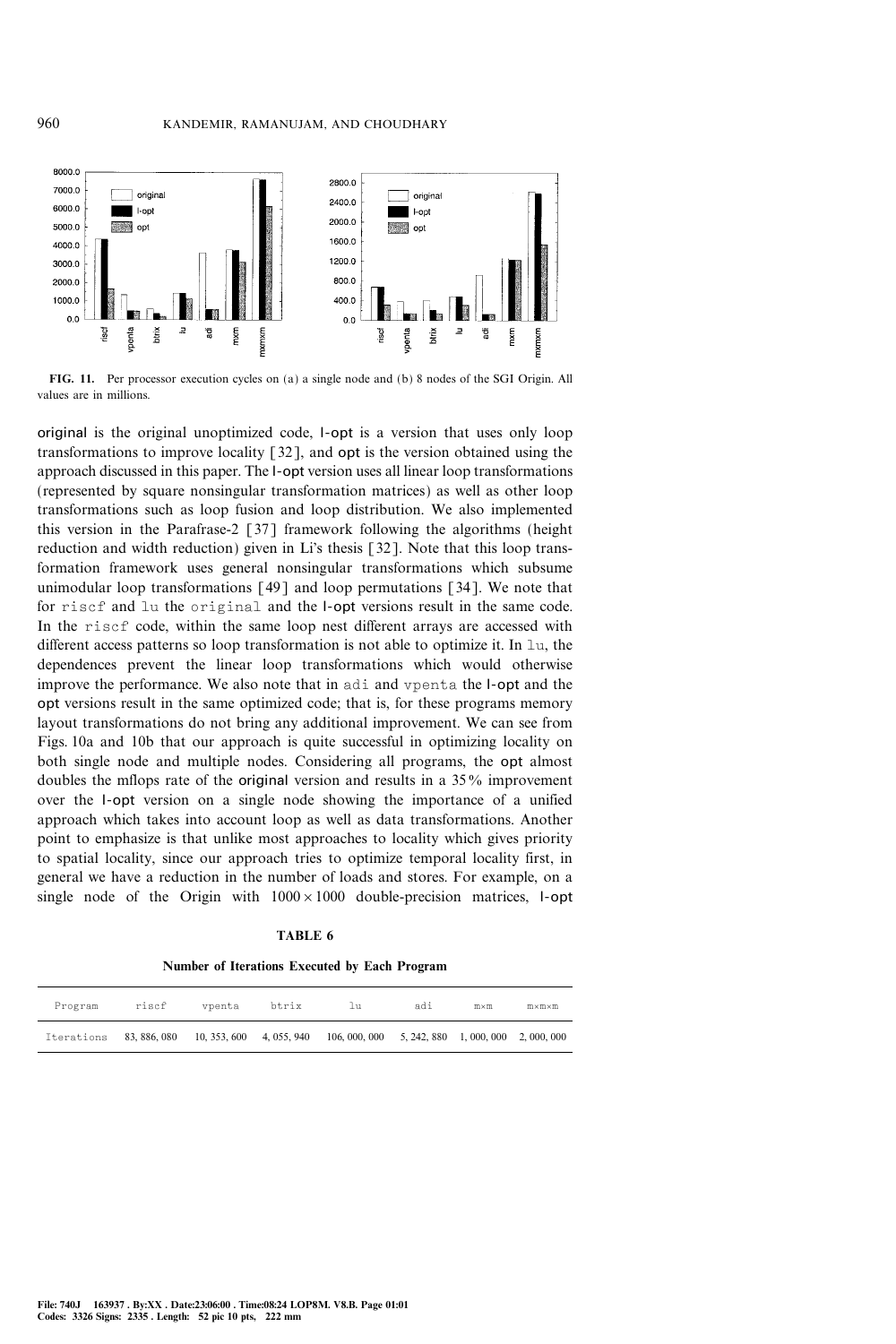

FIG. 12. Primary cache misses (PCM) on (a) a single node and (b) 8 nodes of the SGI Origin. All values are in millions. These results are obtained using the performance counters in the Origin.

generates 2, 052, 597, 824 load operations whereas opt generates 2, 016, 720, 224 load operations. Similarly, for store operations l-opt results in 12, 228, 912 stores while our approach produces only 6, 026, 224 due to the fact that we start optimizing from the left-hand side references and attempt to optimize each reference first for temporal locality then for spatial locality.

Figures 11a and 11b present the performance figures in execution cycles per processor (in millions). As a reference, we also give in Table 6 the number of iterations executed by each program. These results show the impressive reductions in cycles achieved by our unified approach to locality and parallelism.

Figures 12a and 12b give the primary cache misses in millions. We note that except for the mxm code on a single node, the opt version achieves the lowest miss rates for the L1 cache. Figures 13a and 13b on the other hand, present the TLB misses under three versions. The figures on top of some bars give the number of misses (again in thousands) whose corresponding bars cannot fit in the space. It is easy to see that on a single node, the TLB misses of original is not even comparable to that of the opt version except for the adi and the lu codes (in the lu code the improvement mainly comes from the reduction in PCM). Again except for vpenta, lu, and adi the TLB misses of the l-opt version is not comparable to that of opt. The results on 8 nodes are also similar. It is interesting to note that in codes such



FIG. 13. TLB misses on (a) a single node and (b) 8 nodes of the SGI Origin. All values are in thousands. These results are obtained using the performance counters in the Origin.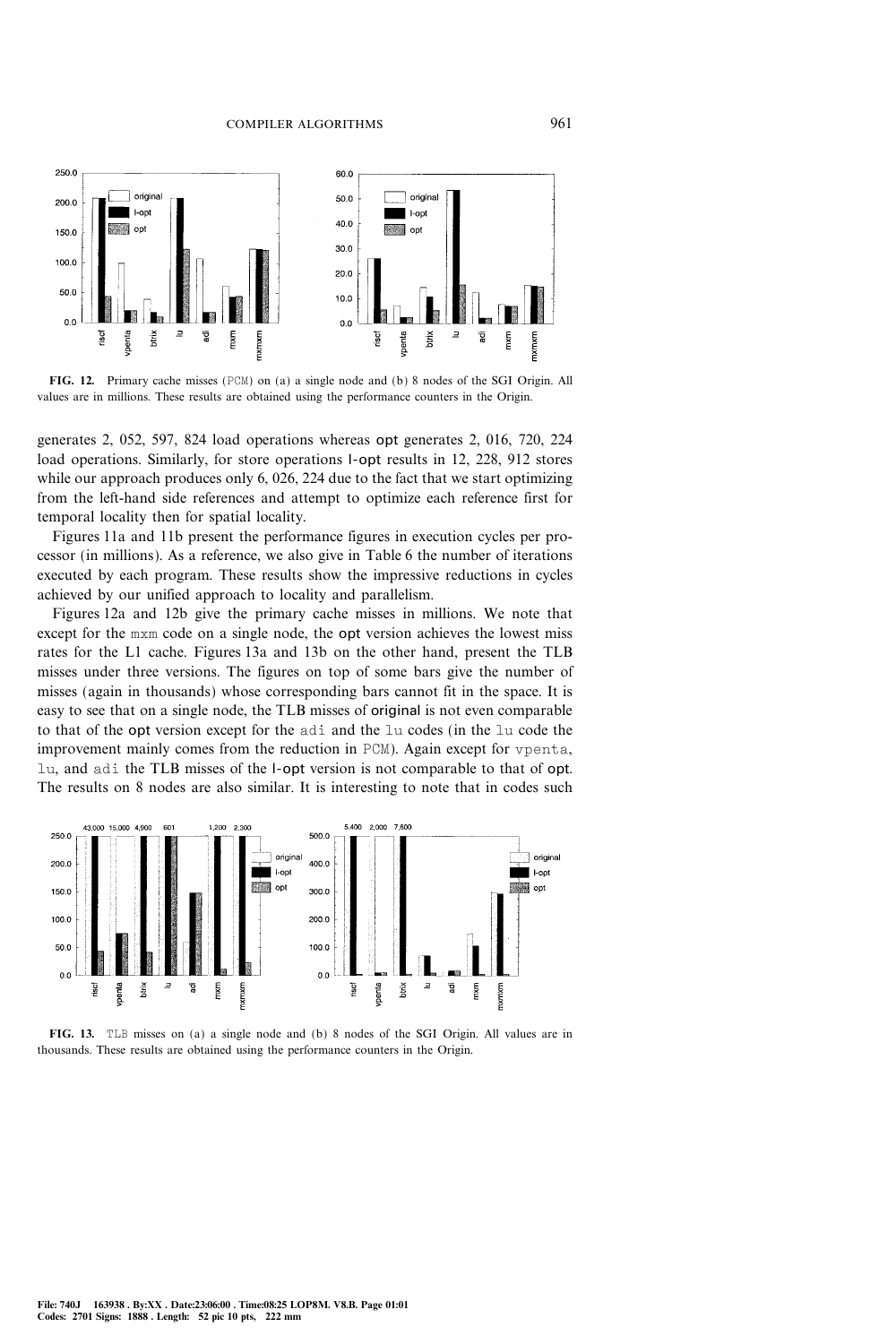

FIG. 14. Performance of the programs on the IBM SP-2. Overall the opt version achieves a 53% improvement over the original version and a 29% improvement over the l-opt version.

as mxm and mxmxm the main locality improvement comes from the TLB misses rather than the L1 misses. In the adi code the optimized version increases the number of TLB misses. But in that case that increase is more than compensated by the reduction in the L1 and L2 misses (not shown).

Finally, Fig. 14 shows the mflops rates performance of the programs on the IBM SP-2. Overall the opt version delivers a  $53\%$  improvement over the original version and a 29% improvement over the l-opt version. We should emphasize that the results presented in this figure are conservative in the sense that the unoptimized programs are also parallelized (if possible) such that the maximum granularity of parallelism is obtained; moreover, the data are distributed across the memories of the processors so as to eliminate the interprocessor communication as much as possible. In particular, in four out of the seven codes the data is distributed so that all potential communications are eliminated. Since this may not always be the case for the unoptimized programs, we believe that the performance improvement obtained by our algorithm will be higher in general.

# 9. SUMMARY

The broad variety of parallel architectures renders designing unified compiler techniques difficult. However, although the underlying hardware facilities are different, we believe that all the parallel architectures will benefit from compiler optimizations that are aimed at improving locality and deriving large-granularity of parallelism. In this paper, we describe a compiler algorithm that handles locality, parallelism, and data distribution in a unified manner and that can be embedded in a compilation framework for parallel machines. Our algorithm derives the entries of a loop transformation matrix and determines suitable memory layouts for each array such that good locality, outermost loop parallelism, and minimum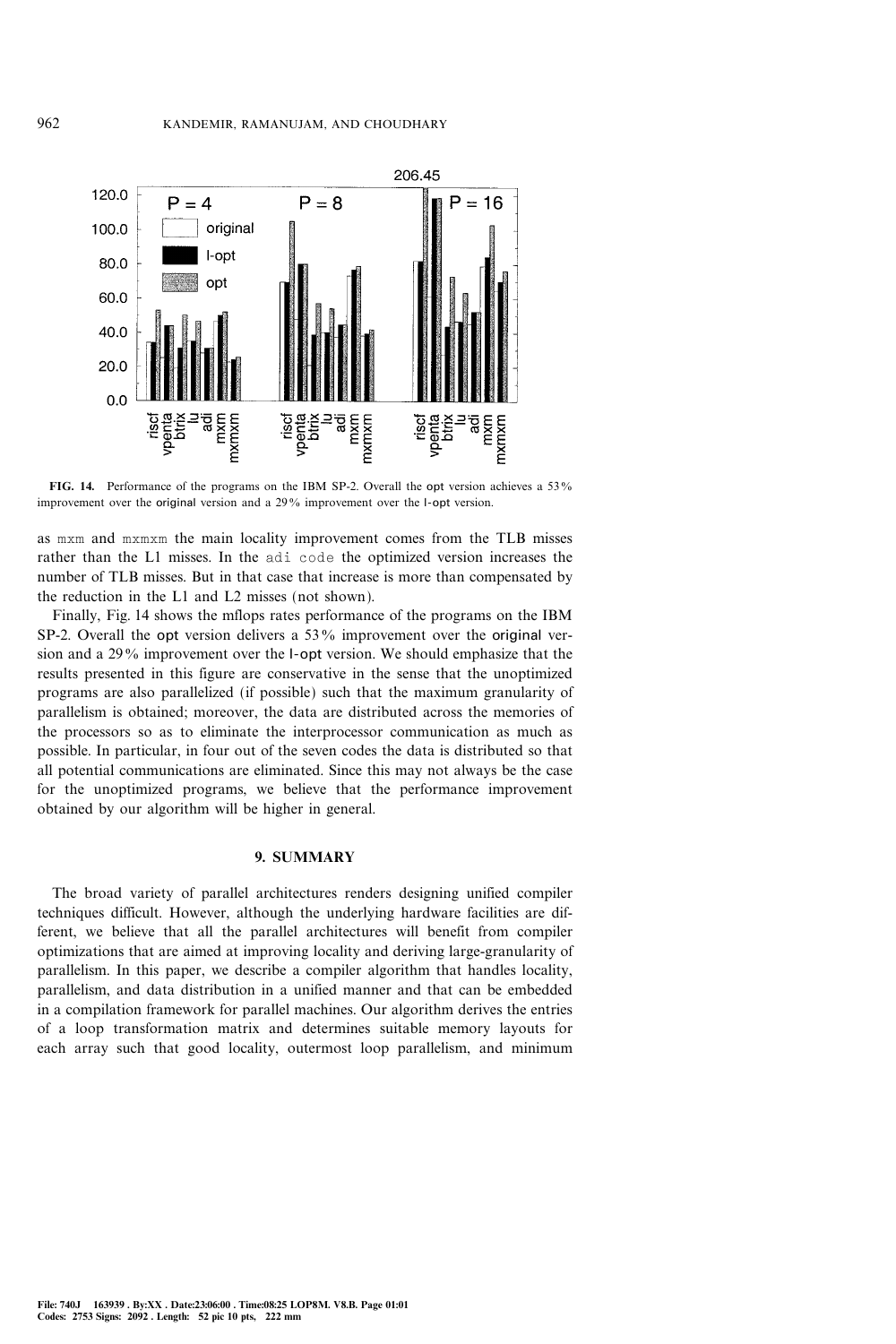communication are obtained. Our experiments with several benchmarks on the SGI Origin 2000 distributed-shared memory multiprocessor and the IBM SP-2 messagepassing machine show the effectiveness of the unified approach.

Further research will involve investigating compiler algorithms which can handle complex data distributions (e.g., distributions along more than one dimension and diagonal-wise distributions) and locality in a unified manner for both single-nest and multiple-nest cases. We believe that the results presented in this paper provide encouraging evidence that the challenges posed by different parallel systems can be handled with unified compilation techniques; that is, it seems possible to design unified compilation techniques for distributed and shared address space machines.

# ACKNOWLEDGMENTS

This work is supported in part by NSF Young Investigator Award CCR-9357840, NSF CCR-9509143. The work of J. Ramanujam is supported in part by an NSF Young Investigator Award CCR-9457768 and by NSF Grant CCR-9210422.

## **REFERENCES**

- 1. A. Agarwal, R. Bianchini, D. Chaiken, K. L. Johnson, D. Kranz, J. Kubiatowicz, B. Lim, K. Mackenzie, and D. Yeung, The MIT Alewife machine: architecture and performance, in "Proc. 22nd International Symposium on Computer Architecture," 1995.
- 2. J. M. Anderson, S. P. Amarasinghe, and M. S. Lam, Data and computation transformations for multiprocessors, in "Proc. 5th ACM SIGPLAN Symposium on Principles and Practice of Parallel Programming,'' July 1995.
- 3. J. M. Anderson and M. S. Lam, Global optimizations for parallelism and locality on scalable parallel machines, in "Proc. SIGPLAN Conference on Programming Language Design and Implementation," pp.  $112-125$ , June 1993.
- 4. V. Balasundaram, G. Fox, K. Kennedy, and U. Kremer, An interactive environment for data partitioning and distribution, in "5th Distributed Memory Computing Conference, Charleston, SC, April 1990.''
- 5. P. Banerjee, J. A. Chandy, M. Gupta, E. W. Hodges IV, J. G. Holm, A. Lain, D. J. Palermo, S. Ramaswamy, and E. Su, The PARADIGM compiler for distributed-memory multicomputers, IEEE Comput. 28, 10 (October 1995), 37-47.
- 6. A. J. C. Bik and H. A. G. Wijshoff, "On a Completion Method for Unimodular Matrices," Technical Report 94-14, Dept. Computer Science, Leiden University, Netherlands, 1994.
- 7. W. Blume, R. Doallo, R. Eigenmann, J. Grout, J. Hoeflinger, T. Lawrence, J. Lee, D. Padua, Y. Paek, B. Pottenger, L. Rauchwerger, and P. Tu, Parallel programming with Polaris, IEEE Comput. 29, 12 (December 1996), 78-82.
- 8. Z. Bozkus, L. Meadows, D. Miles, S. Nakamoto, V. Schuster, and M. Young, Techniques for compiling and executing HPF programs on shared-memory and distributed-memory parallel systems, in ``Proc. 1st International Workshop on Parallel Processing, Bangalore, India, December 1994.''
- 9. T. Brewer and G. Astfalf, The evolution of the HP/Convex Exemplar, in "Proc. COMPCON Spring'97: 42nd IEEE Computer Society International Conference," pp. 81-86, February 1997.
- 10. S. Carr and K. Kennedy, Blocking linear algebra codes for memory hierarchies, in "Proc. 4th SIAM Conference on Parallel Processing for Scientific Computing, Chicago, IL, December 1989.''
- 11. R. Chandra, D. Chen, R. Cox, D. Maydan, N. Nedeljkovic, and J. M. Anderson, Data-distribution support on distributed-shared memory multiprocessors, in "Proc. Programming Language Design and Implementation (PLDI), Las Vegas, NV, 1997.''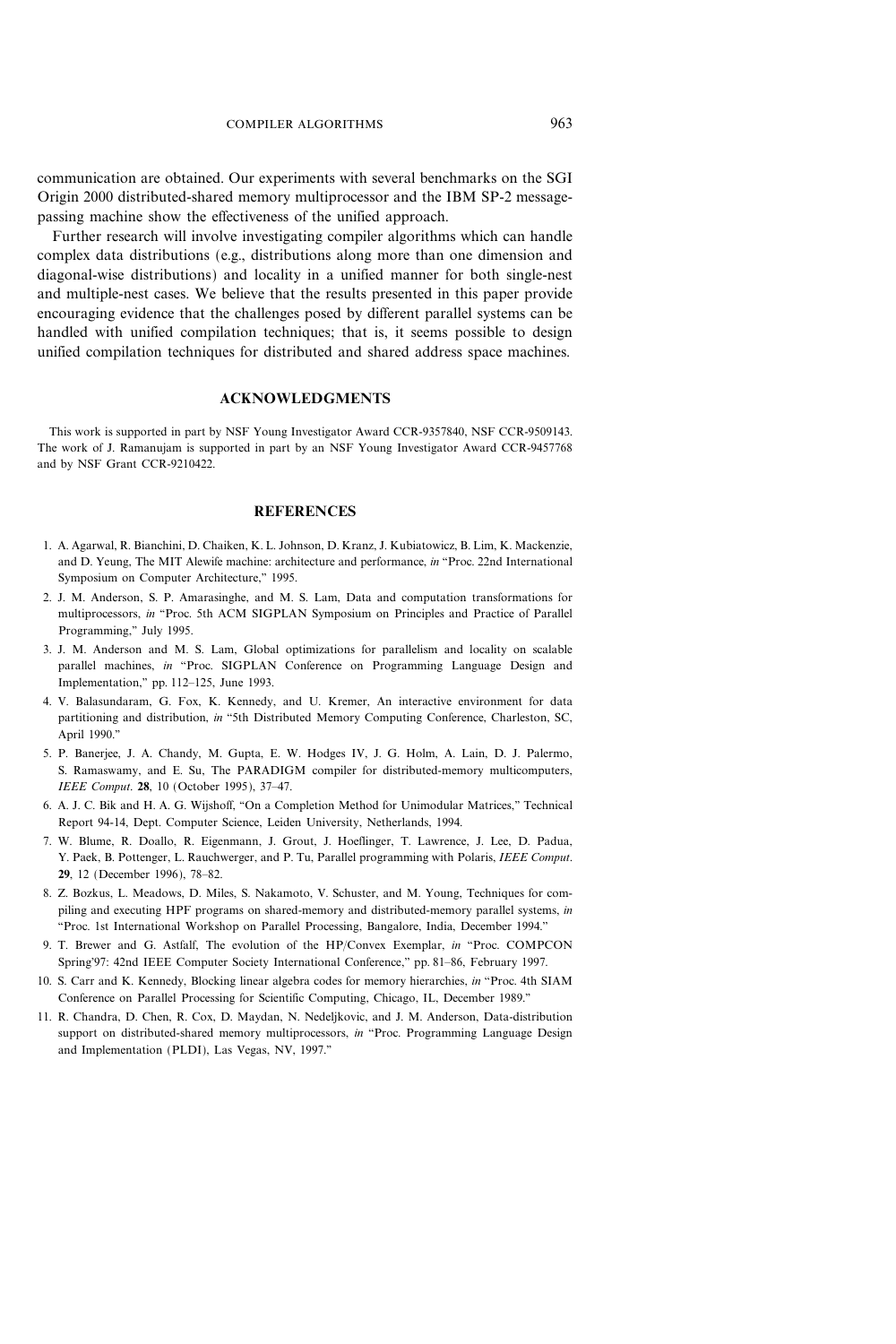- 12. M. Cierniak and W. Li, Unifying data and control transformations for distributed shared memory machines, in "Proc. SIGPLAN'95 Conference on Programming Language Design and Implementation, La Jolla, CA, June 1995.''
- 13. S. Coleman and K. McKinley, Tile size selection using cache organization and data layout, in "Proc. SIGPLAN'95 Conference on Programming Language Design and Implementation, La Jolla, CA, June 1995.''
- 14. T. Cormen, C. Leiserson, and R. Rivest, "Introduction to Algorithms," The MIT Press, Cambridge, MA, 1990.
- 15. K. M. Dixit, New CPU benchmark suites from SPEC, in "Proc. COMPCON'92-37th IEEE Computer Society International Conference, San Francisco, CA, February 1992.''
- 16. J. J. Dongarra, J. D. Croz, S. Hammarling, and I. Duff, A set of level 3 basic linear algebra subprograms, ACM Trans. Math. Software 16, 1 (March 1990), 1-17.
- 17. D. Gannon, W. Jalby, and K. Gallivan, Strategies for cache and local memory management by global program transformations, J. Parallel Distrib. Comput. 5 (1988), 587-616.
- 18. J. Garcia, E. Ayguade, and J. Labarta, A novel approach towards automatic data distribution, in ``Proc. Supercomputing'95, San Diego, December 1995.''
- 19. M. R. Garey and D. S. Johnson, "Computers and Intractability: A Guide to the Theory of NP-Completeness,'' Freeman, New York, 1979.
- 20. M. Gerndt, Updating distributed variables in local computations, Concurrency Practice Experience 2, 3 (September 1990), 171-193.
- 21. M. Gupta and P. Banerjee, Demonstration of automatic data partitioning techniques for parallelizing compilers on multicomputers, IEEE Trans. Parallel Distrib. Systems 3, 2 (March 1992), 179-193.
- 22. J. L. Hennessy and D. A. Patterson, "Computer Architecture: A Quantitative Approach," second ed., Morgan Kaufmann, San Mateo, CA, 1995.
- 23. High Performance Computation Chemistry Group, "NWChem: A Computation Chemistry Package for Parallel Computers,'' version 1.1, Pacific Northwest Laboratory, Richland, WA, 1995.
- 24. S. Hiranandani, K. Kennedy, and C.-W. Tseng, Compiling Fortran D for MIMD distributedmemory machines, Commun. Assoc. Comput. Mach. 35, 8 (August 1992), 66-88.
- 25. Y.-J. Ju and H. Dietz, Reduction of cache coherence overhead by compiler data layout and loop transformations, in "Proc. 4th Workshop on Languages and Compilers for Parallel Computing, Santa Clara, CA, August 1991.''
- 26. K. Kennedy and U. Kremer, Automatic data layout for High Performance Fortran, in "Proceedings of Supercomputing'95, San Diego, CA, December 1995.''
- 27. K. Kennedy and K. S. McKinley, Optimizing for parallelism and data locality, in "Proc. 1992 ACM International Conference on Supercomputing (ICS'92), Washington, D.C., July 1992.''
- 28. U. Kremer, "Automatic Data Layout for Distributed Memory Machines," Ph.D. thesis, Rice University, Houston, TX, 1995.
- 29. M. S. Lam, E. Rothberg, and M. E. Wolf, The cache performance and optimizations of blocked algorithms, in "Proc. 4th International Conference on Architectural Support for Programming Languages and Operating Systems, April, 1991.''
- 30. J. Laudon and D. Lenoski, The SGI Origin: A CC-NUMA highly scalable server, in "Proc. 24th Annual International Symposium on Computer Architecture, May 1997.''
- 31. D. Lenoski, J. Laudon, T. Joe, D. Nakahira, L. Stevens, A. Gupta, and J. Hennessy, The DASH prototype: implementation and performance, in "Proc. 19th International Symposium on Computer Architecture, Gold Coast, Australia, May 1992," pp. 92-103.
- 32. W. Li, "Compiling for NUMA Parallel Machines," Ph.D. Thesis, Cornell University, Ithaca, NY, 1993.
- 33. F. McMahon, "The Livermore Fortran Kernels: A Computer Test of the Numerical Performance Range,'' Technical Report UCRL-53745, Lawrence Livermore National Laboratory, Livermore, CA, 1986.